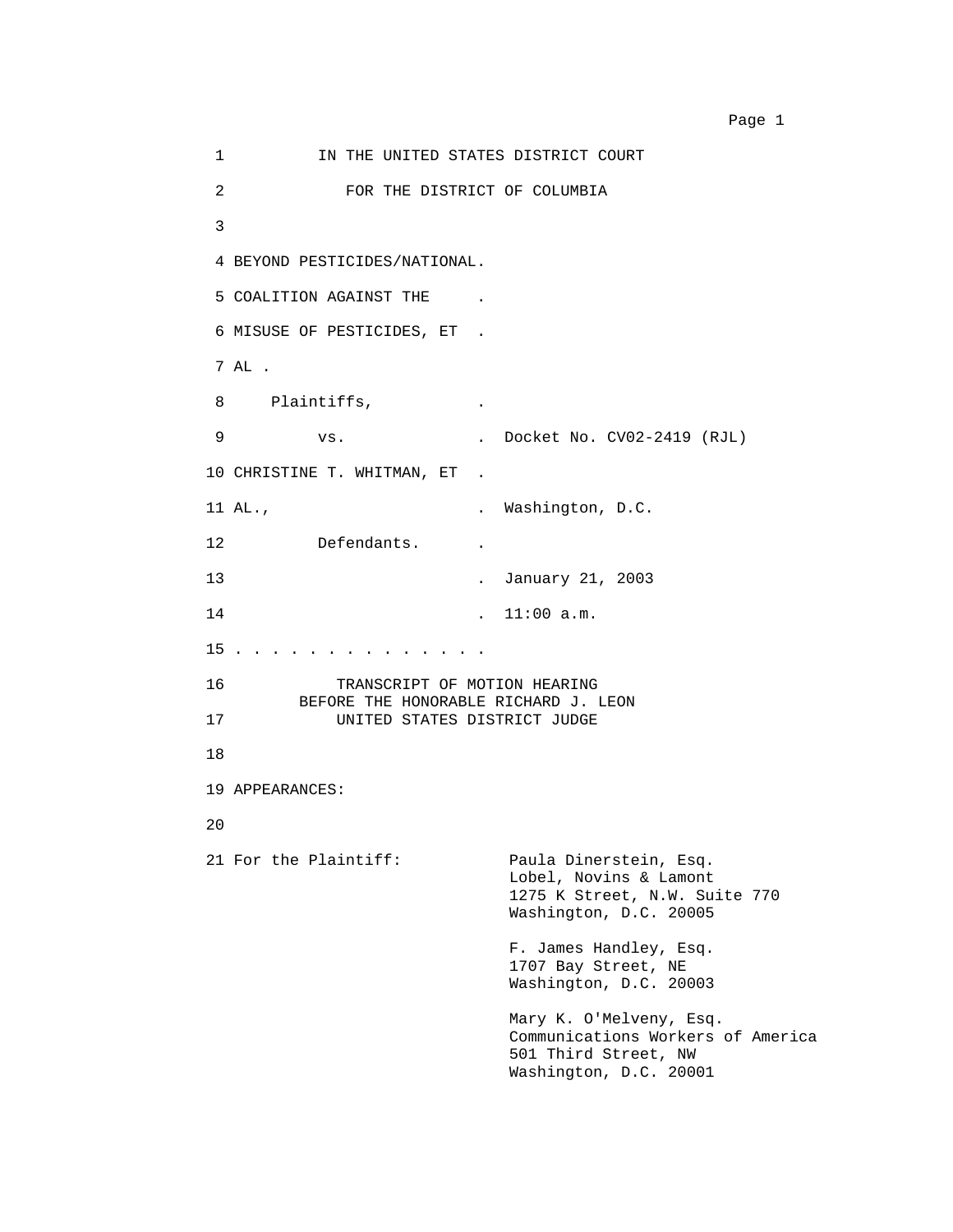1 APPEARANCES (Continued): 2 For the Defendant: Angeline Purdy, Esq. U.S. Department of Justice 3 Environmental Defense Section 601 D Street, NW, Suite 8000 4 Washington, D.C. 20004 5 Court Reporter: Patty Artrip Gels, RMR Official Court Reporter 6 U.S. District Court 333 Constitution Avenue, NW 7 Washington, D.C. 20001 8 Proceedings reported by machine shorthand, transcript produced by computer-aided transcription. 9 10 PROCEEDINGS. 11 COURTROOM DEPUTY: Beyond Pesticides versus Christine 12 T. Whitman, et al. CV02-2419. Will counsel state your 13 appearances for the record, please? 14 MS. DINERSTEIN: Paula Dinerstein for the Plaintiffs. 15 MR. HANDLEY: James Handley for the Plaintiffs. 16 MS. O'MELVENY: Mary O'Melveny for the Plaintiff, 17 Communications Workers of America. 18 MS. PURDY: Angeline Purdy for the EPA. 19 THE COURT: All right. Well, thank you one and all 20 for your briefs. They are well done. It is helpful in this 21 complicated area. 22 Before we proceed with the oral arguments, let me deal 23 with a couple of preliminary matters because I am sure everyone 24 is aware we have had an amicus brief filed or a Motion I should

25 say For Leave To File an Amicus Brief and the Court is inclined

Page 2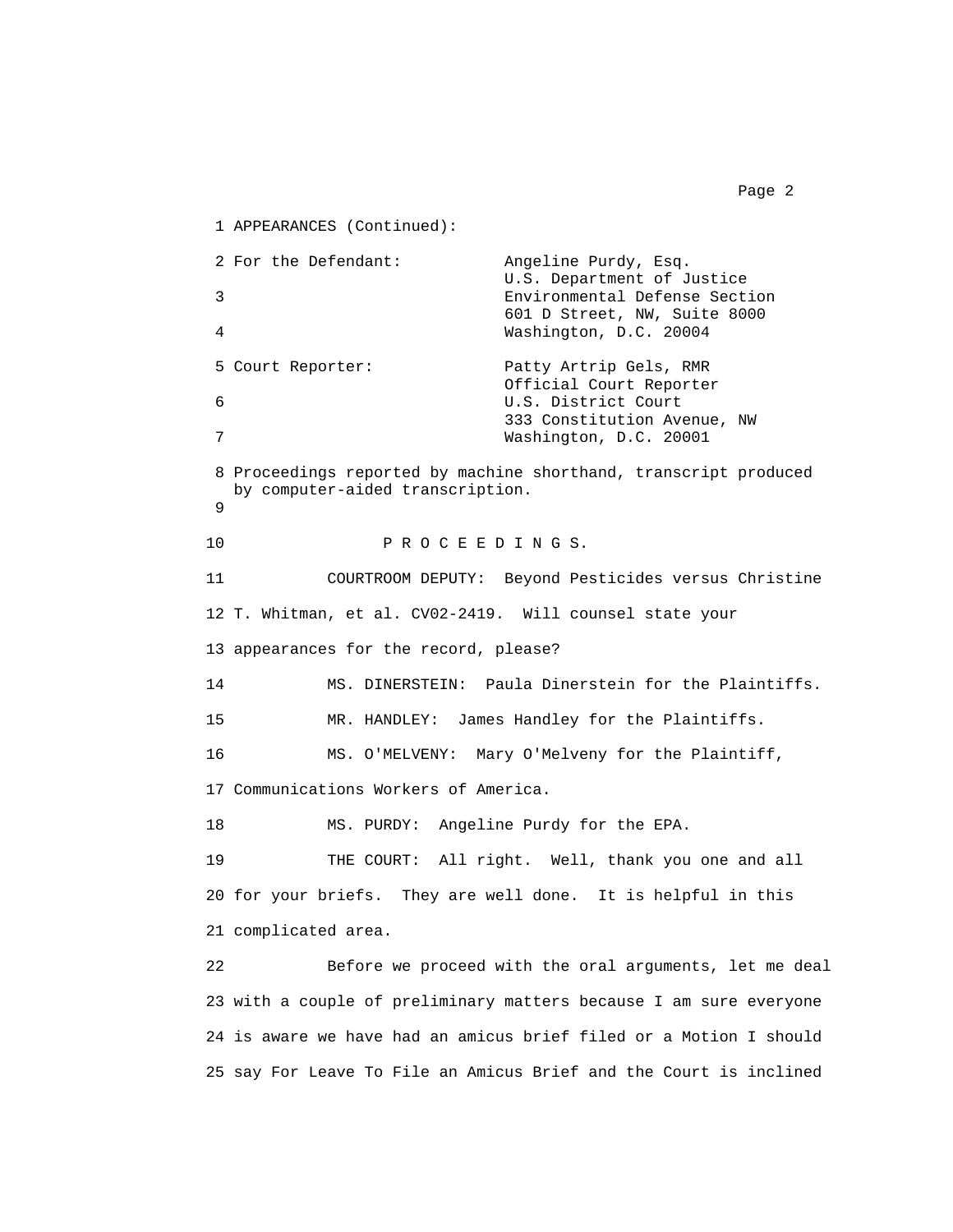1 to grant the Motion; but only for briefing purposes, not for 2 oral argument.

3 But it seems only fair that the Plaintiff should have 4 an opportunity to respond.

5 So I would like to learn from the Plaintiffs if they 6 would like to respond to the amicus brief and if so how long 7 they would need to respond to the amicus brief.

8 MR. HANDLEY: Your Honor, yes, we would like to 9 respond to the amicus brief.

10 COURTROOM DEPUTY: Counsel, would you approach the 11 podium, please?

12 THE COURT: Yes.

13 MR. HANDLEY: Your Honor, may it please the Court, 14 Plaintiffs would object to the amicus brief to the extent that 15 it includes factual information that's not currently before the 16 Court.

17 We rely on the Court's earlier order which says that 18 the record for purposes of the Preliminary Injunction is 19 complete.

20 THE COURT: All right.

21 MR. HANDLEY: And further we feel that this 22 information is not part of the administrative record or at least 23 we can't tell whether it was before the agency.

24 So for purposes of their making an appearance as 25 amicus we don't object; but in terms of factual information,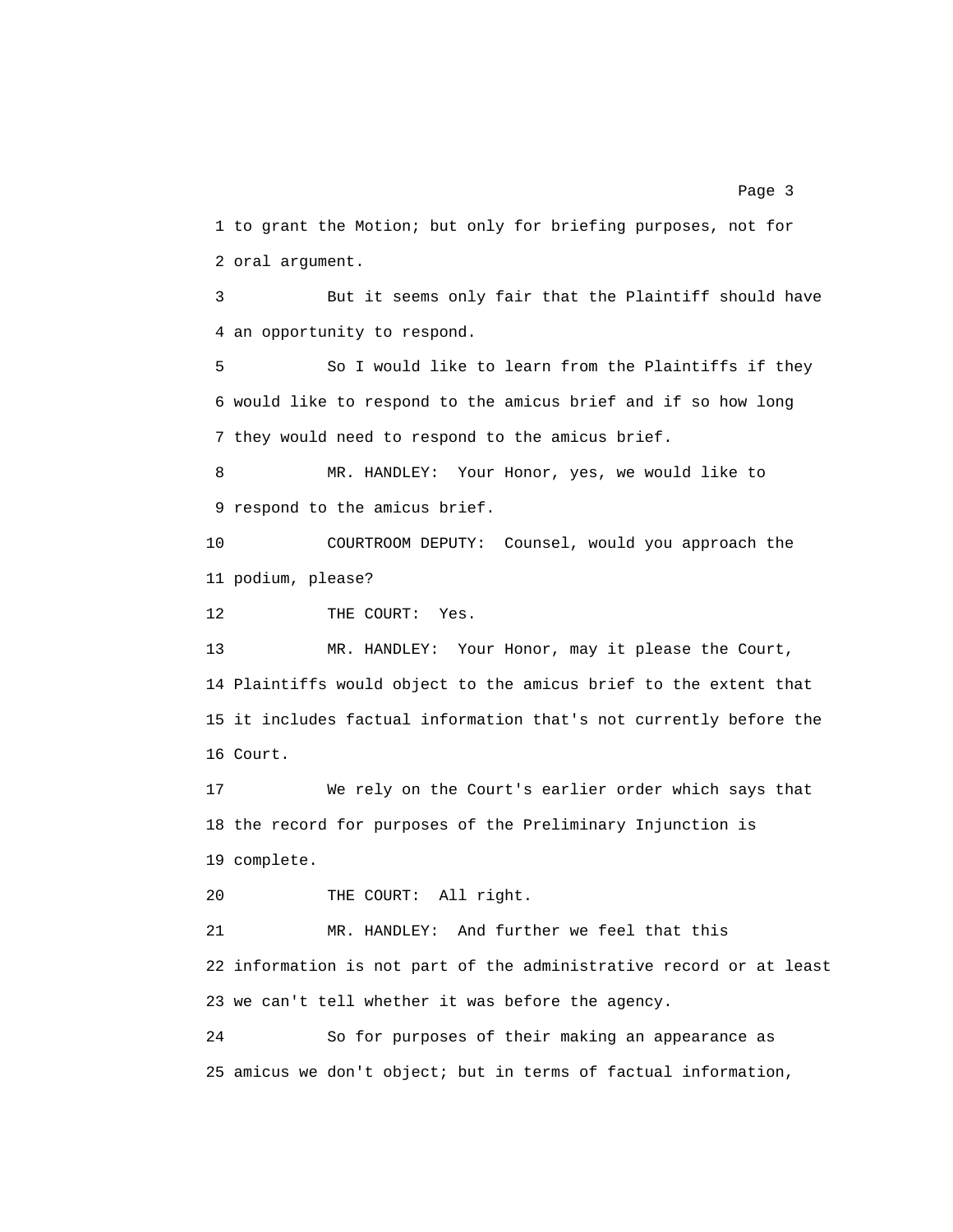1 additional information that's being asserted in their 2 affidavits, we would object to those.

3 THE COURT: Well, why don't you file a combination 4 Motion To Strike that portion of their amicus brief and any 5 opposition that you would like to file with regard to the 6 arguments that you are advancing so the Court can consider this 7 point that you are making which seems like a worthy point to be 8 considering which is whether or not -- I have not reviewed the 9 amicus brief yet.

10 I didn't think it was appropriate to do that prior to 11 today's hearing, but the Court generally is favorable to hearing 12 from interested parties in an amicus situation at least for 13 briefing purposes, not necessarily for oral argument.

14 So why don't you if you have concerns of that kind, 15 why don't you include that in your response and I will take that 16 into consideration in deciding to what extent I should be 17 willing to accept the amicus brief for briefing purposes.

18 MR. HANDLEY: We will do that.

19 THE COURT: All right. What do you feel you would 20 need? Would ten days be enough?

21 MR. HANDLEY: That's plenty.

22 THE COURT: All right. So the 31st. So you will file 23 that. And then I don't know if the Government will want an 24 opportunity; but if the Government wants an opportunity to 25 respond, could you do that within a week thereafter or ten days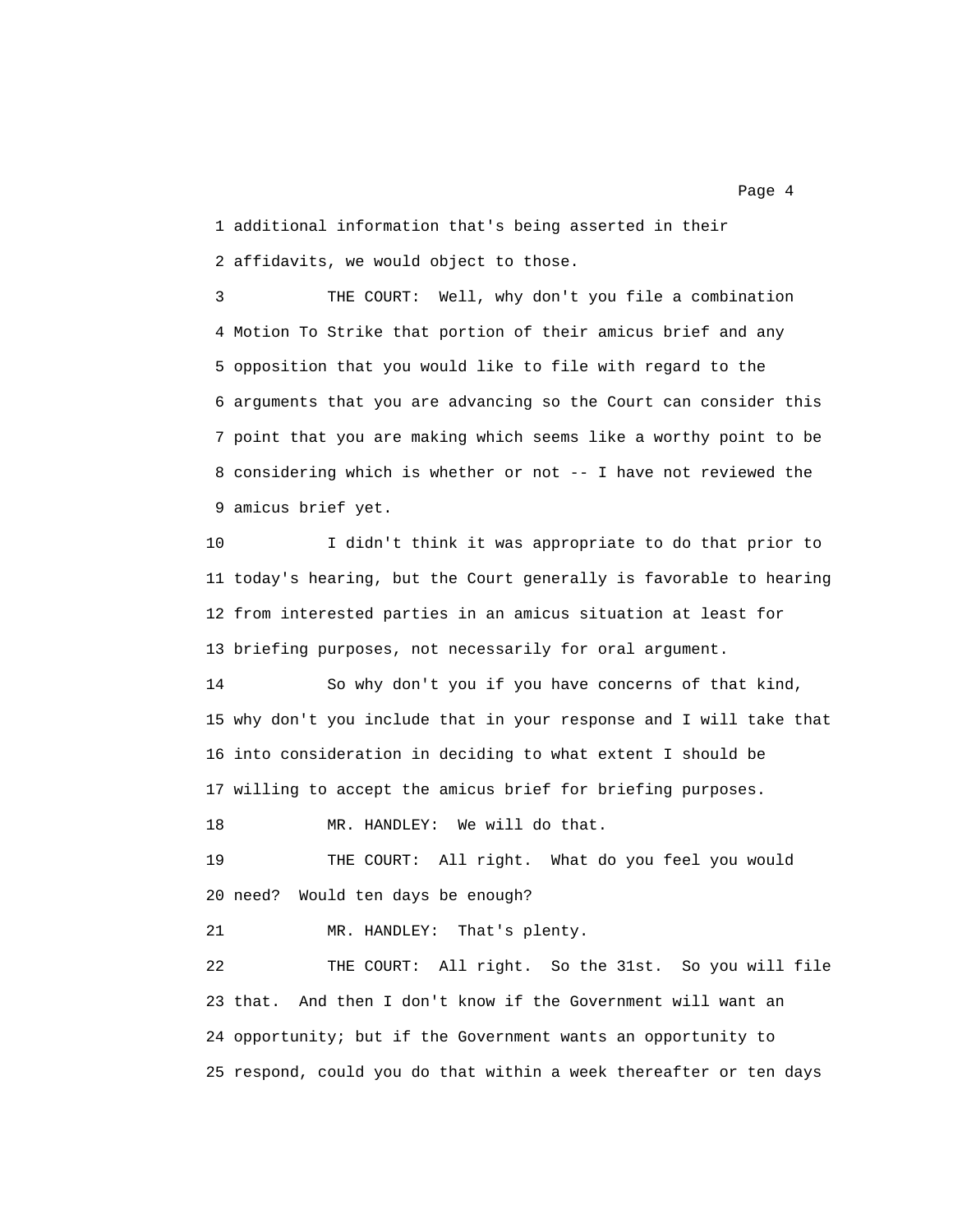1 certainly thereafter?

2 MS. PURDY: I am sorry, your Honor, did you mean an 3 opportunity to respond to Plaintiffs' submission or the amicus 4 brief?

5 THE COURT: Both.

6 MS. PURDY: Both or either. Well, in terms amicus 7 brief we don't oppose that at this point so we don't see a need 8 to respond on that.

9 In terms of whether we would need to respond to 10 Plaintiffs' submission, I think we will just have to take a look 11 at what they file and see if there are issues there that we need 12 address, but I think another ten days after that would be 13 adequate for us to file any response.

14 THE COURT: In particular then when you get the 15 Plaintiffs' submission if you would focus as I am sure you would 16 anyway on the point that Mr. Handley's raising which is a point 17 worthy of being carefully considered whether or not they are 18 seeking in their amicus to really put before the Court 19 information in fairness at this time appropriately before the 20 Court and, if you join in their Motion To Strike in that regard, 21 then obviously that would be important for the Court to know.

22 So if you could similarly review that, that would be 23 appreciated.

24 MS. PURDY: Certainly. Thank you, your Honor. 25 THE COURT: Very good. So you will have ten days then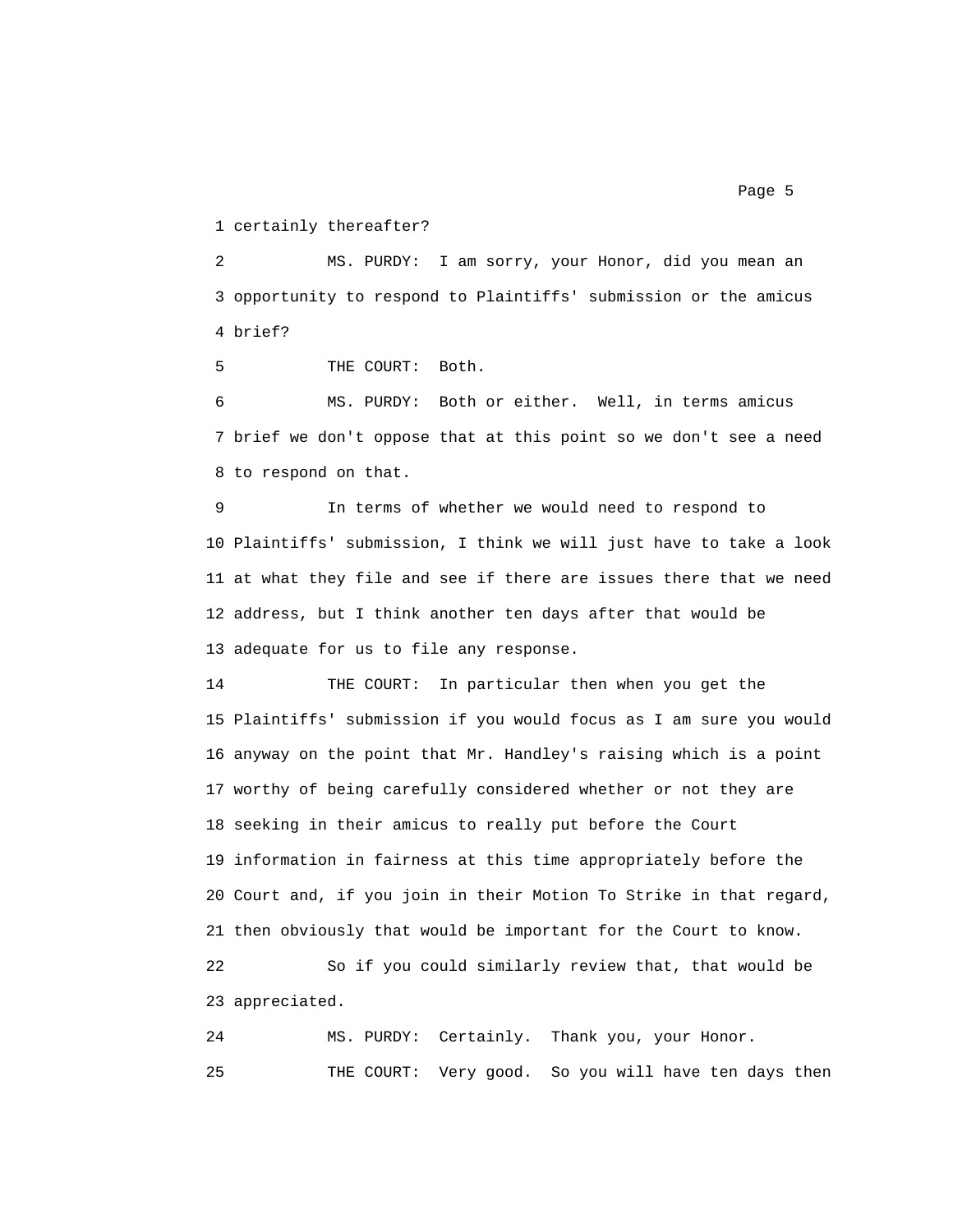1 from --

2 MS. PURDY: Ten days from Plaintiffs' filing? 3 THE COURT: Right, from the Plaintiffs' filing. Now, 4 the Court also has before it a Motion To Strike the affidavit 5 submitted by the EPA with regard to its opposition to the 6 Preliminary Injunction.

7 And, of course, the Government has opposed the Motion 8 to strike.

9 The Court is going to deny the Motion To Strike on the 10 grounds that it believes the agency has a right to defend itself 11 in this type of situation where there is allegations of inaction 12 by describing what it is that it has been doing and what the 13 posture of the situation is and to the extent that there is 14 anything contained in its affidavit that is of a substantive 15 nature, the Court is not relying on that and will not rely upon 16 that for purposes of resolving the Preliminary Injunction Motion 17 that is before the Court.

18 Depending upon how that's resolved there may come a 19 time later in this litigation where it would be appropriate to 20 consider in evaluating the substantive basis of their decisions 21 information that may be contained in the affidavit, but from the 22 point of view of the procedural context in which this 23 Preliminary Injunction is arising, the Court believes it is 24 appropriate for the agency to be able to set forth the conduct 25 that it has been engaged in in evaluating these chemicals and

Page 6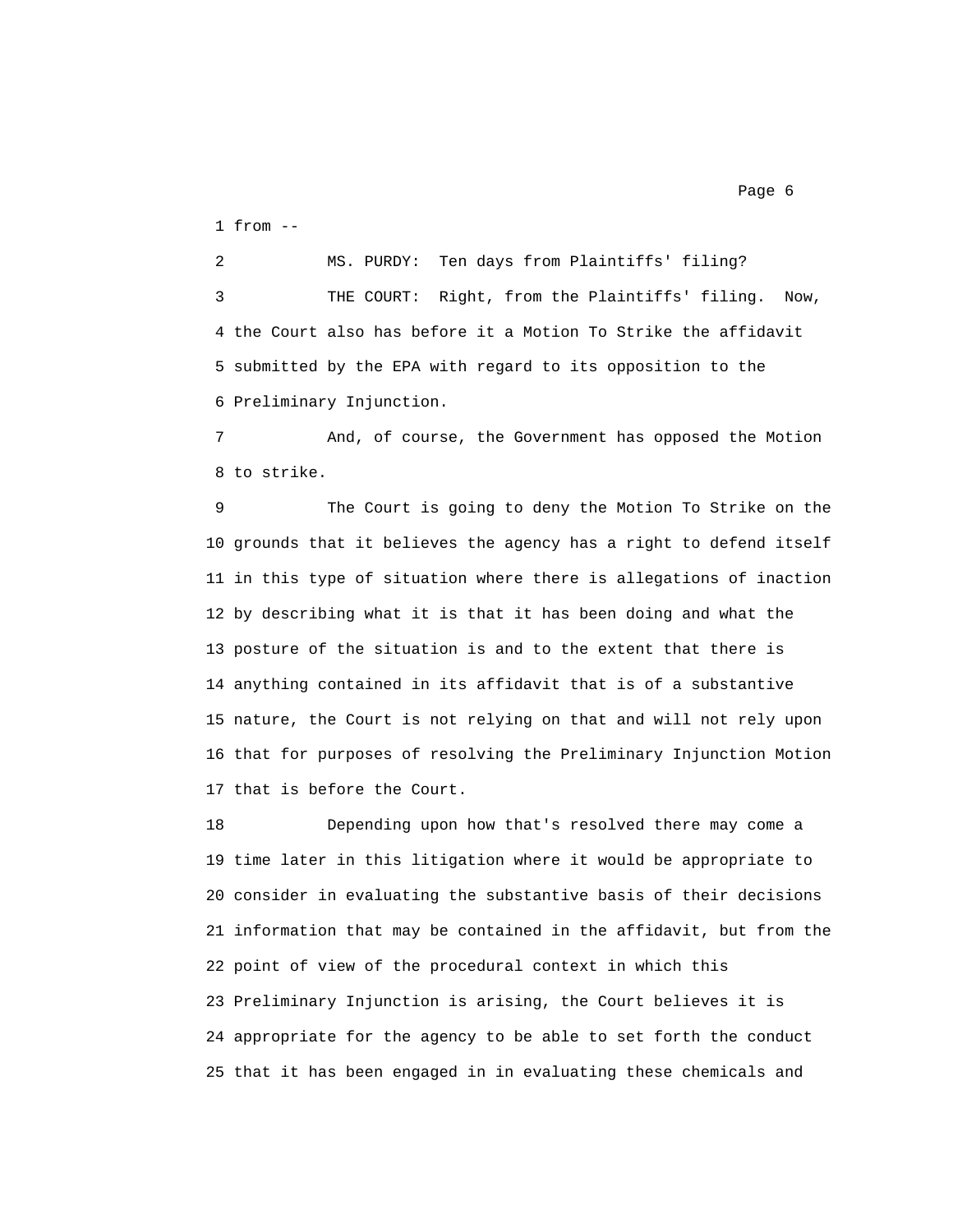1 the Court is only going to take into consideration the affidavit 2 for that limited purpose.

3 So I am going to deny the Motion To Strike the 4 affidavits.

5 So that gets us I think to where we had hoped to be in 6 the first place anyway which is the argument itself on the 7 Preliminary Injunction; and since it is the Plaintiffs' Motion, 8 we should hear from the Plaintiffs first.

9 We will give you a chance after the Government 10 responds, we will give you a chance for reply too.

11 MS. DINERSTEIN: Good morning, your Honor.

12 THE COURT: Good morning.

13 MS. DINERSTEIN: I would like to ask that Mr. Handley 14 be able to do the reply and I will do the main argument.

15 THE COURT: That's fine.

16 MS. DINERSTEIN: We come before you as EPA has said we 17 are asking for extraordinary relief, but the reason is that we 18 are dealing with a pesticide, Pentachlorophenol, which has 19 extraordinary risks and a record of extraordinary inaction and 20 delay on EPA's part.

21 Back in 1984 the EPA found that this pesticide 22 possessed excess risks of cancer, birth defects, toxicity to 23 fetuses and it did so after a six year as it describes itself in 24 depth detailed review of all the risks and benefits and which 25 the registrants were able to participate and submitted evidence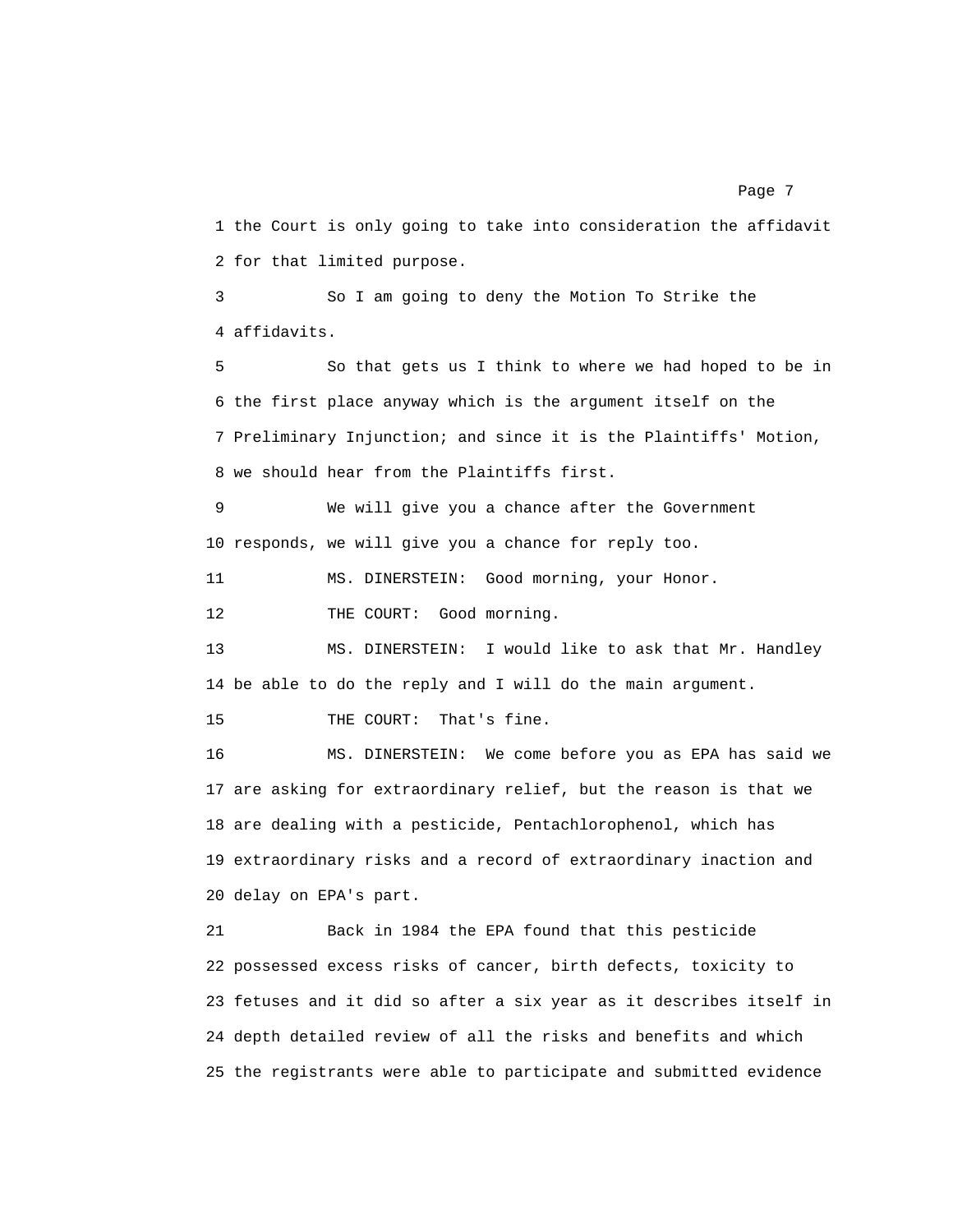1 attempting to rebut EPA's presumptions.

2 They submitted their own studies. They submitted 3 critiques of EPA studies. And at the end of the six years, EPA 4 concluded that their presumptions had not been rebutted and that 5 Pentachlorophenol did in fact pose these risks.

6 And the only reason at that time that they did not 7 suspend or cancel Penta's registration is because it said that 8 there weren't viable alternatives at that time.

9 Those findings have never been reneged on by EPA, 10 questioned, reduced. As far as we know, they have never even 11 been challenged by the registrants. They still stand.

12 Subsequently in 1987 EPA cancelled most of the 13 remaining uses of Pentachlorophenol besides wood preservatives 14 based on those same risk findings that it found in 1984. And I 15 would just like to read you a quote from EPA's finding in 1987 16 on Pentachlorophenol.

17 It said: The agency is concerned about the ubiquity 18 of Pentachlorophenol, its persistence in the environment, its 19 phytotoxic interatigenic -- that's birth defect inducing 20 properties, its presence in human tissues and its oncogenic 21 meaning cancer causing risks because of the presence of dioxins 22 in the technical material.

23 So EPA there was saying that not only is 24 Pentachlorophenol causing -- does it pose these risks, but it is 25 actually everywhere in the environment and it is in human

Page 8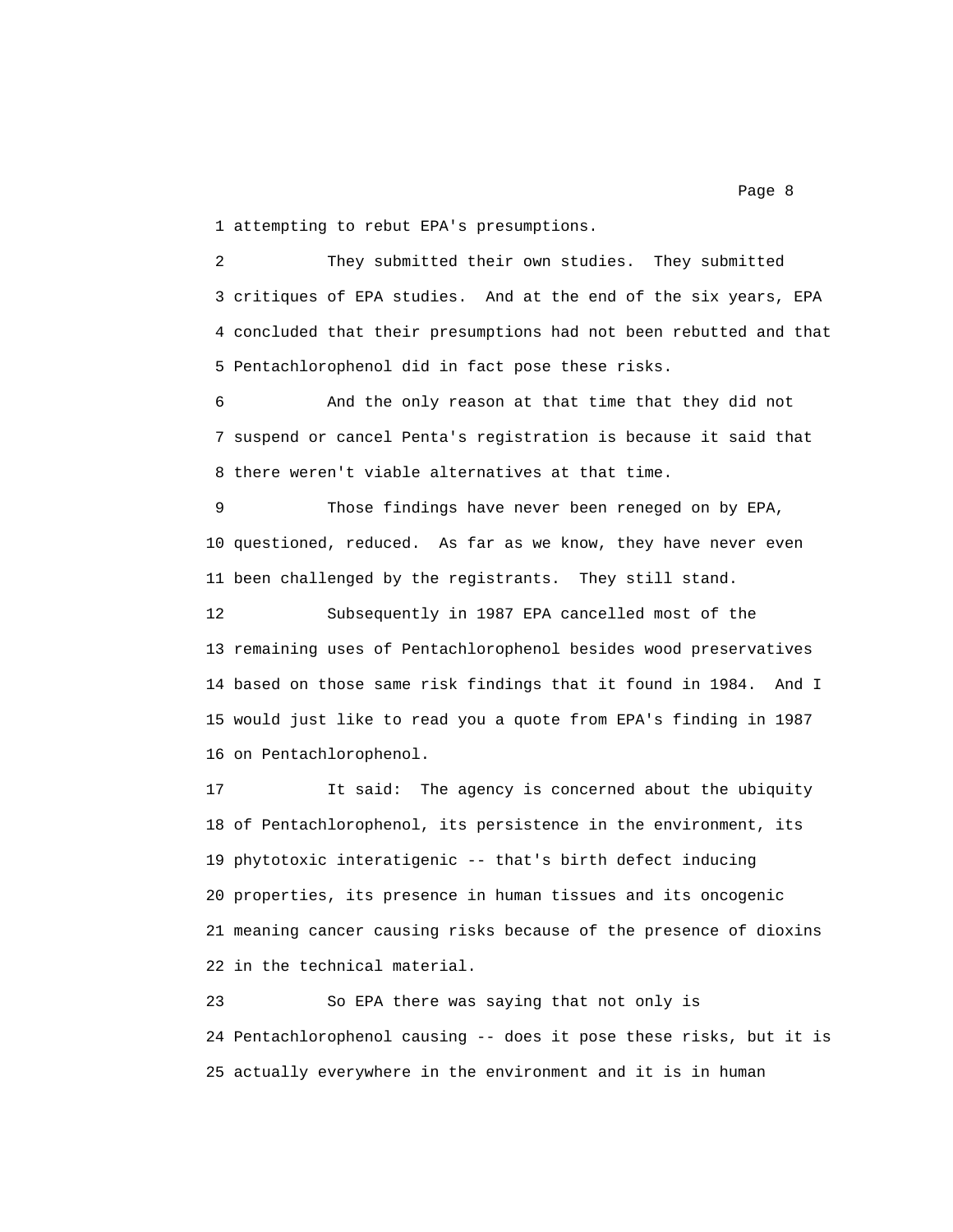1 tissues. It is actually getting into human bodies. And that is 2 why we are cancelling it.

3 And when it made that finding it specifically 4 addressed why it was cancelling those uses but not wood 5 preservative uses. And it said because the registrant asked: 6 Well, why can't you just institute the same kind of protective 7 measures like protective clothing and masks and so forth that 8 you did on wood preservatives and not cancel it. And EPA 9 answered that the reason was because even though these different 10 uses posed the same risks that in the case of the wood 11 preservatives, there weren't viable alternatives.

12 So it confirmed that that was the only reason that it 13 had not cancelled the wood preservatives. And in light of the 14 purpose for which EPA has quoted that the primary purpose is to 15 protect human health and the environment from unreasonable risks 16 of pesticides, EPA has a continuing duty to determine that 17 pesticides that are registered don't pose unreasonable risks and 18 we believe that once EPA made these findings of excessive risks 19 and once it went ahead and cancelled other uses because there 20 weren't alternatives, it had a duty to go back and book to see 21 if there were alternatives to the wood preservative use and 22 cancel those when the time came that there were alternatives.

23 Now, we don't have the complete record. We think 24 there is probably more in there than we know about, but we know 25 that at least since 1993 producers of alternatives to utility

## Page 9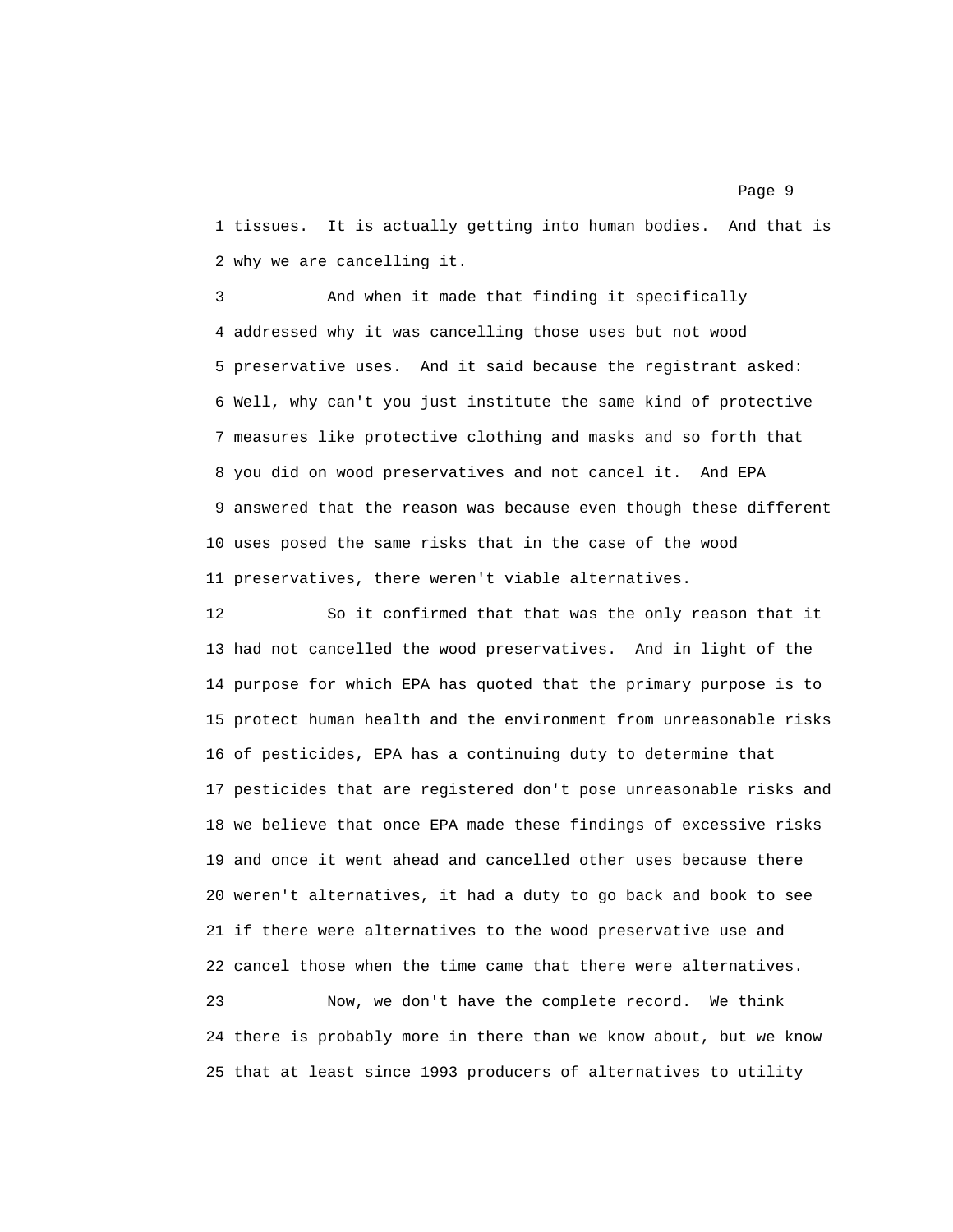1 poles treated with Pentachlorophenol have been coming into EPA, 2 giving them information about their products, about the fact 3 that utilities are actually using them, that there are viable 4 alternatives to Pentachlorophenol.

5 And since 1997 one of the Plaintiffs, Beyond 6 Pesticides, has been submitting this kind of information to EPA 7 and asking for cancellation and suspension.

8 Despite all this and the risks that EPA found, EPA 9 apparently didn't think that it needed to look at those 10 submissions or take them seriously because it has come to the 11 Court just a few weeks ago and said that its analysis of 12 alternatives has just begun after 19 years since they found 13 excessive risks and that cancellation would be appropriate if 14 there were alternatives.

15 So EPA took no action. What it did was that in 1997 16 instead of taking the cancellation and suspension action that is 17 provided for under the statute, it decided to begin a 18 reregistration review.

19 Plaintiffs' position is that that was not even 20 necessary to go back to square one and reanalyze everything 21 after they had a six year review and come up with a final 22 decision before.

23 THE COURT: Now, let me ask you about that. The 24 choice that they had at that time between those two options, 25 obviously I know which one you are advocating was the preferable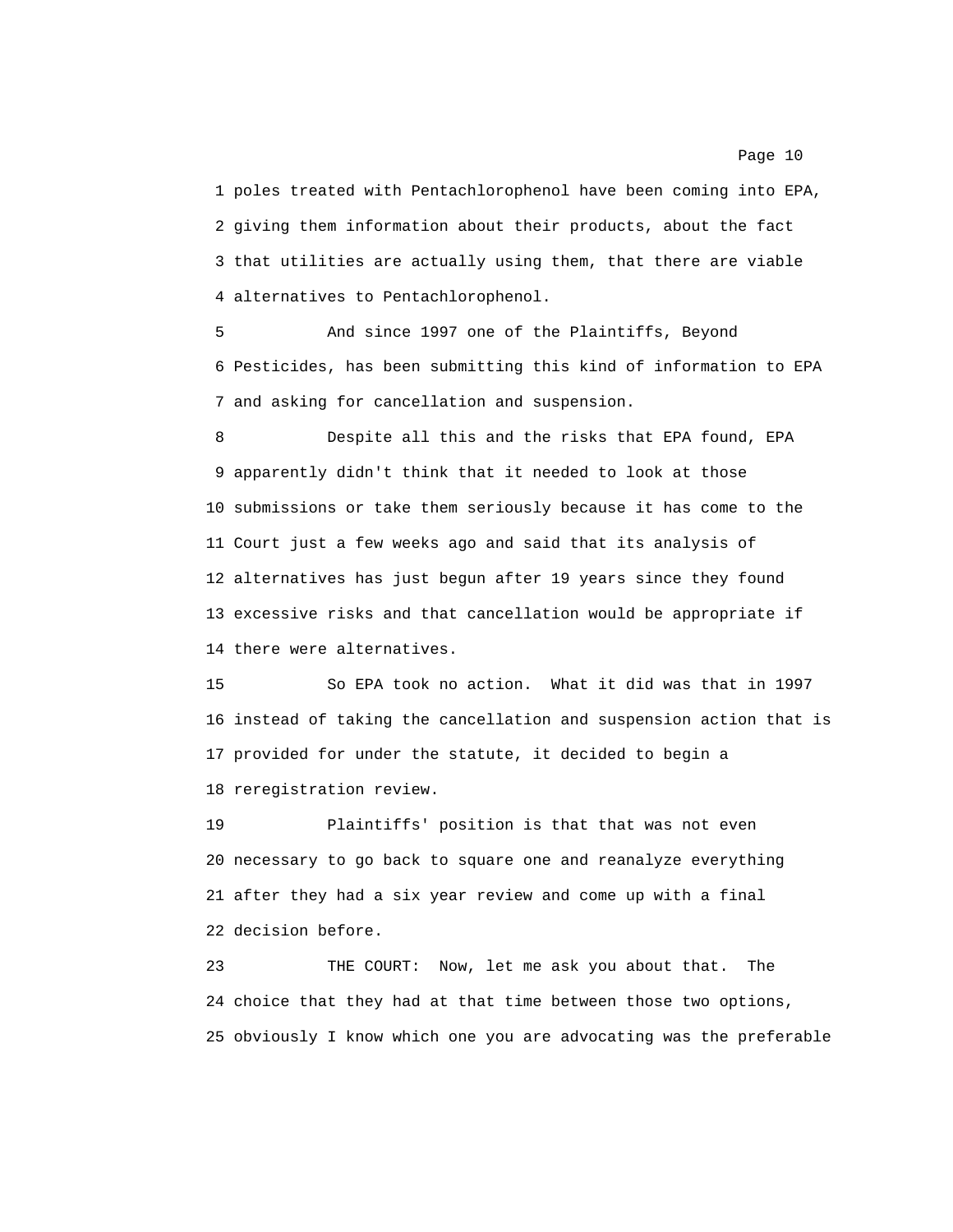1 one, but was that not a decision that they had the discretion to 2 choose between, between a cancellation suspension track versus a 3 reregistration review track?

4 That's completely within their discretion, is it 5 not?

6 MS. DINERSTEIN: It is within their discretion, but it 7 is not unreviewable discretion. It is reviewable for abusive 8 discretion. And we have cited case to that effect. The EDF 9 line of cases which did review EPA's inaction on petitions to 10 cancel or suspend pesticides.

11 THE COURT: So when you say in the brief that there 12 was a nondiscretionary mandatory duty to act, I think that's on 13 page 20 of your brief, it is still -- it is not quite 14 nondiscretionary?

15 MS. DINERSTEIN: I don't have a brief in front of me, 16 but I don't believe that we do say it is a nondiscretionary 17 mandatory duty. We say that the statutory standards for 18 cancellation and suspension have been met and that the case law 19 holds that when EPA's own findings meet the statutory standards 20 for those actions that the Court can order EPA to in fact do 21 those actions.

22 But the standard of review is abusive discretion or 23 arbitrary and capricious.

24 THE COURT: So what is the essence of your argument as 25 to why choosing the reregistration path was an abusive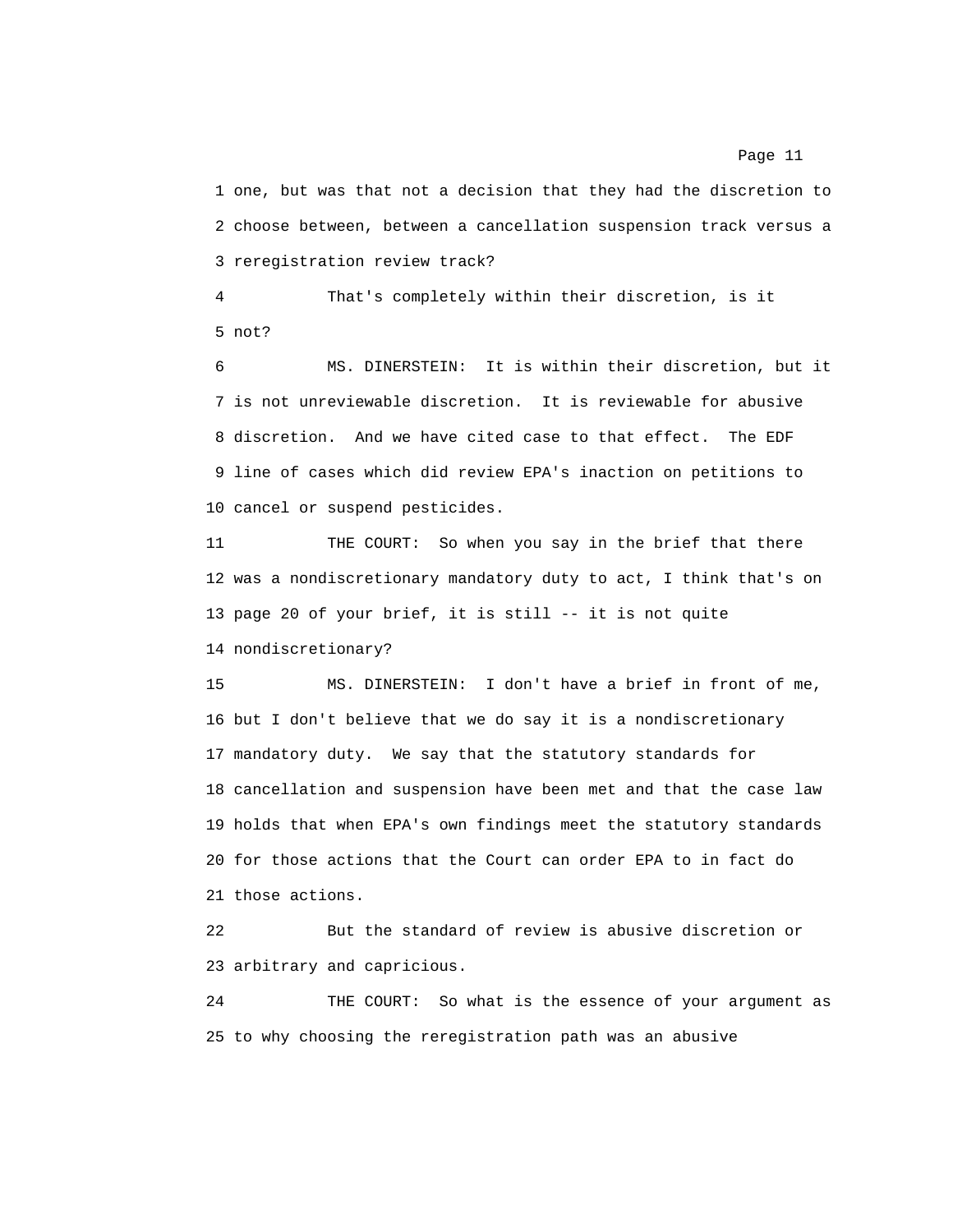1 discretion as opposed to the cancel and suspension track?

2 MS. DINERSTEIN: The reregistration provisions of 3 FIFRA were really put in there to ensure that older pesticides 4 met current standards because there were pesticides that were 5 registered before EPA did really even any kind of review, 6 scientific studies and so forth, and then there were others that 7 had some studies but not up to current standards.

8 And so EPA -- Congress picked the date, I think 1984, 9 that any pesticide that was registered before 1984 had to be 10 rereviewed. And this is really just to prevent pesticides from 11 being so to speak grandfathered without review up to current 12 standards.

13 It was not intended for pesticides which EPA had 14 already found posed excessive risks because when you do a 15 reregistration proceeding and EPA has been doing this particular 16 reregistration proceeding for going on six years already and 17 they have said it might take three or four years more, at the 18 end of that entire proceeding, if they decide it is not 19 appropriate for reregistration, then they begin cancellation 20 proceedings.

21 So what we have here is an extremely long detour 22 before you get to the actual regulatory action that could result 23 in getting the pesticide off the market.

24 And while EPA admits in their brief that the 25 reregistration provisions were not intended to keep them from

Page 12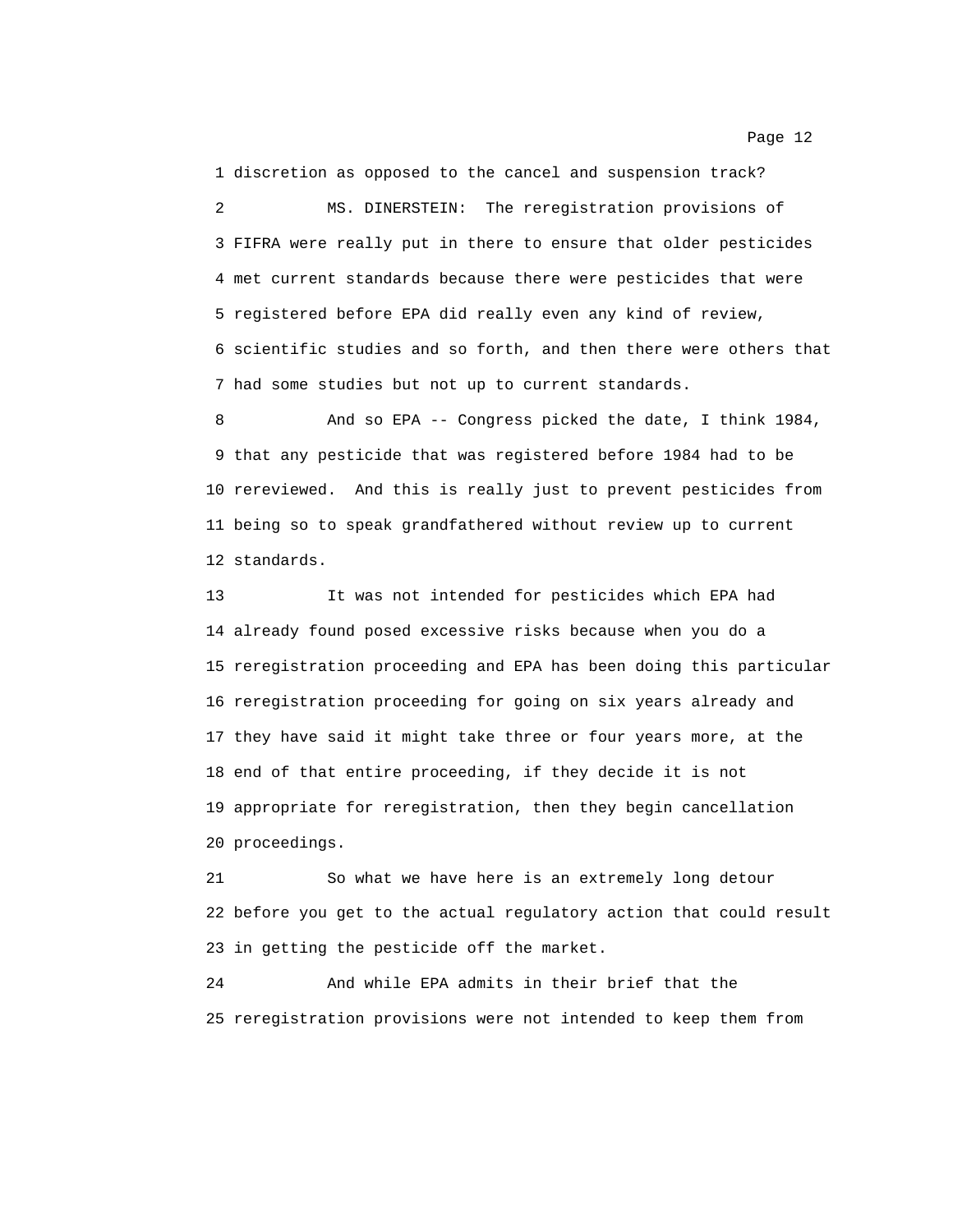1 cancelling or suspending or taking other regulatory action, the 2 whole tenor of their brief is that in fact Congress intended 3 them to only reregister; and that's simply not the case.

4 In fact, there is language in the statute that says 5 nothing in this reregistration section shall affect EPA taking 6 any other regulatory action.

7 What EPA is doing here is they are essentially despite 8 all the risk findings they have made, they haven't responded to 9 any of this in their brief before the Court and they are sort of 10 pretending that this is just a routine pesticide that's 11 appropriate for a routine review and along with hundreds of 12 other pesticides that they are reviewing simply because they 13 were registered before 1984.

14 And they haven't even put Pentachlorophenol with its 15 extreme risks and I haven't gotten to the ones they found in '99 16 yet, they haven't even put it in front of the line as far as 17 reregistration goes.

18 They said that they did their first RED, which is a 19 Reregistration Eligibility Decision, in 1991 it was finished and 20 Pentachlorophenol is supposed to be finished somewhere between 21 2003 and 2006 or later.

22 So for all we can tell from what EPA has told us, they 23 are reviewing these pesticides in alphabetical order. It has 24 nothing do with the risks they pose.

25 THE COURT: Now, would the reregistration review by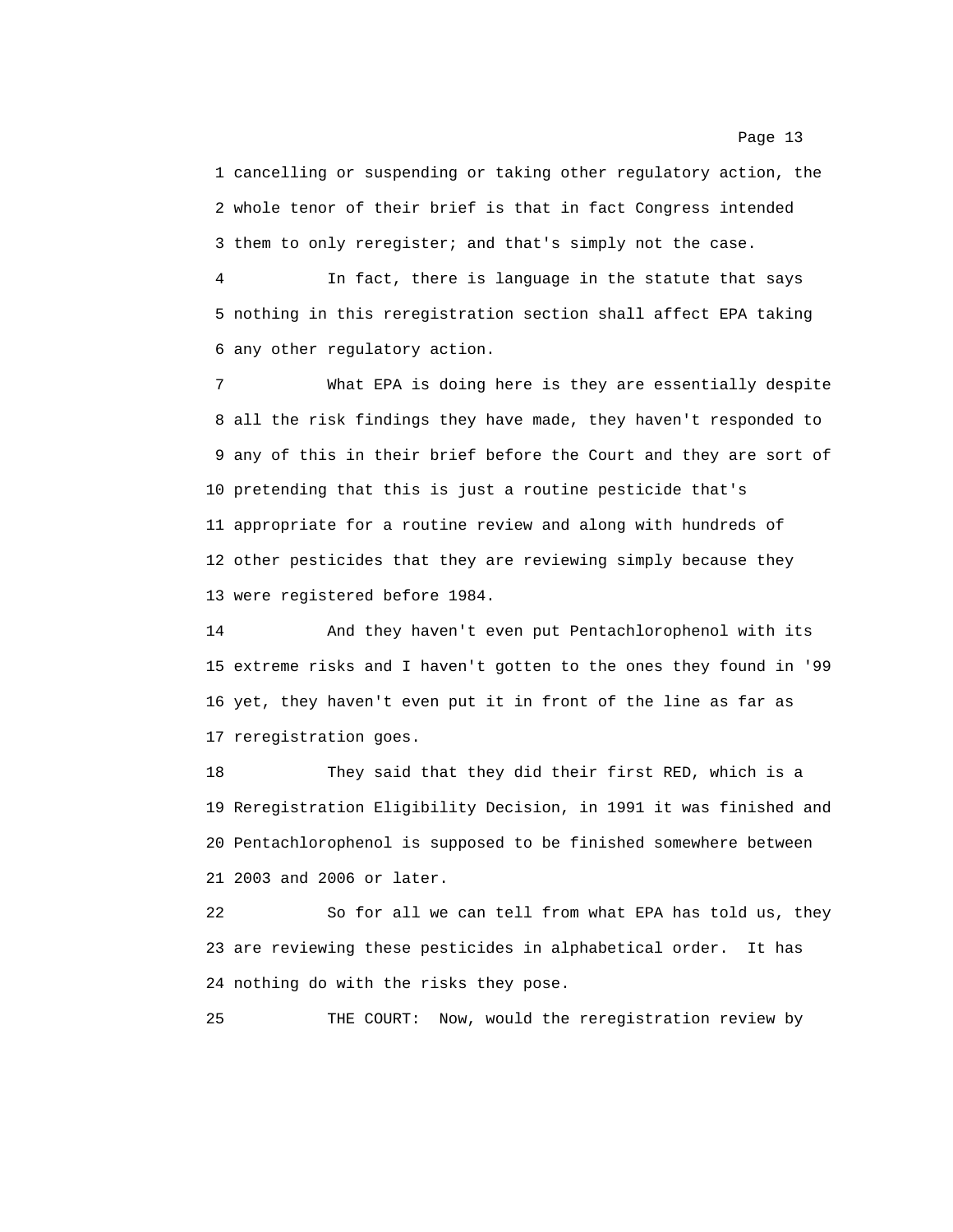1 its very nature though require them in order to accomplish it to 2 do an assessment of the type that you had previously alluded to 3 which is an assessment of what alternatives were on the market 4 that would be acceptable under the circumstances for the use of 5 Pentachlorophenol in that specific type of -- for that specific 6 type of purpose, the wood treatment purpose?

7 MS. DINERSTEIN: It should. In the past one of the 8 letters that we have in our exhibits, EPA said we are going to 9 do -- we might do a benefits review after we complete the 10 reregistration review.

11 Now, in their brief they have said that they do do a 12 benefits review, an alternatives review in that context and 13 certainly they should because the outcome of the proceeding is 14 to determine whether the risks exceed the benefits or vice 15 versa.

16 THE COURT: All right.

17 MS. DINERSTEIN: However, they have said that they are 18 not going to even begin the benefits review until they complete 19 the risk review and the risk review still has quite a ways to 20 go. They are talking about they have a new draft and that's 21 going to be subject to comment from the registrants and then 22 comments from the public and then EPA may make revisions based 23 on those comments.

24 And then after that, they are saying it may take six 25 months to three years to complete the total review of the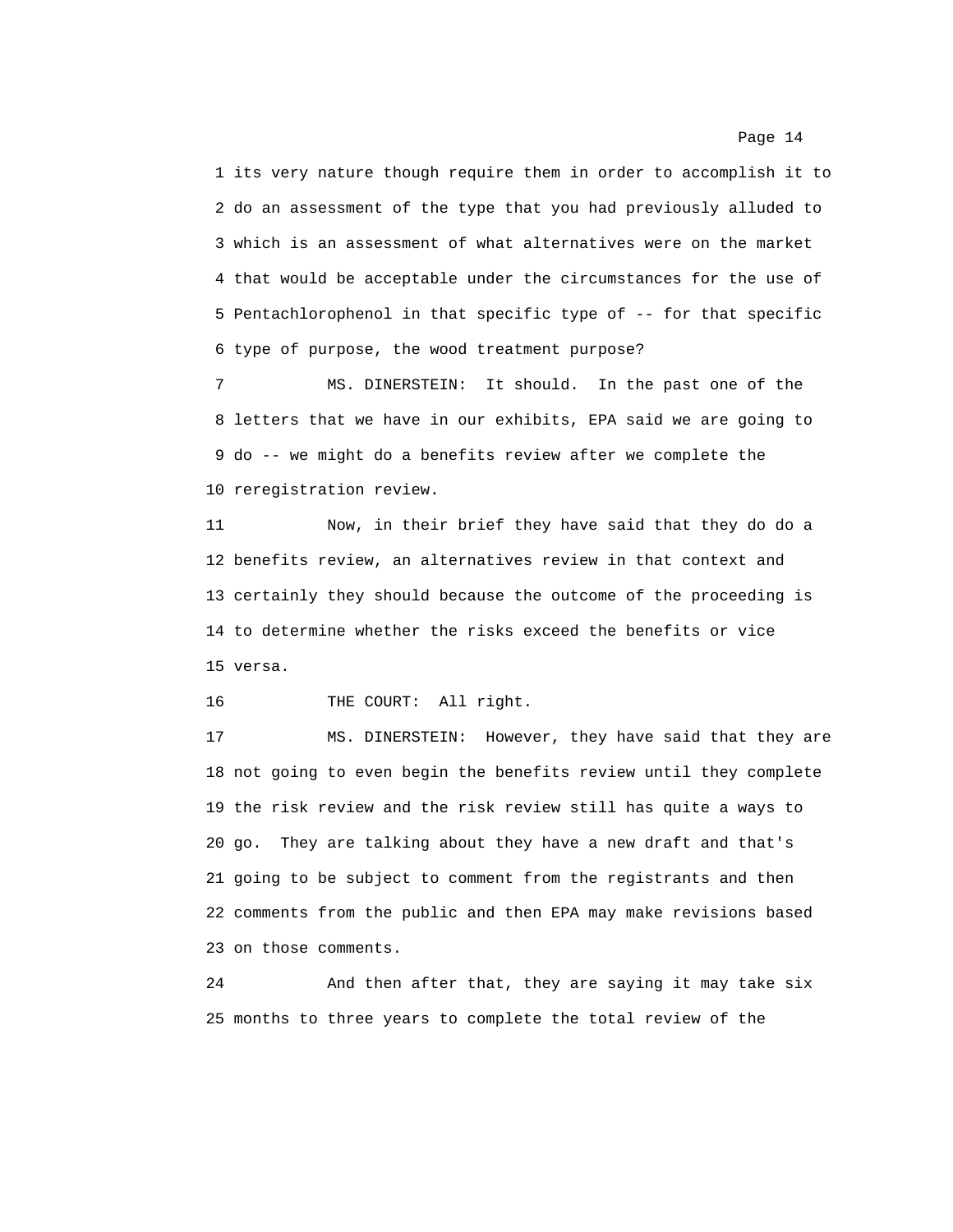1 benefits. And from our point of view, this is just interposing 2 delay in a situation where they have already found excessive 3 risks and really the only question should be alternatives.

4 THE COURT: So you would prefer the kind of special 5 review you referred to in your brief under 50 Federal Regs 6 49003?

7 MS. DINERSTEIN: Yes, the review they did that ended 8 in 1984, it used to be called ARPAR, A Rebuttal Presumption 9 Against Registration. Now they call it special review. They 10 have already done a special review and although we have asked 11 the Court to order an emergency suspension because that is the 12 only action that would actually protect the public right now, 13 another possible remedy we have suggested several other possible 14 remedies would be to reopen that ARPAR proceeding and say: 15 Okay, we have already found excessive risks and in the 16 reregistration proceeding those -- they did reevaluate and they 17 not only did not find less risks than in '84, but they found 18 greatly more risks.

19 And so if the Court doesn't find that they already 20 have enough information on alternatives which we are saying that 21 they do, then at the least they should be ordered to very 22 quickly finish their assessment of alternatives and go ahead to 23 action.

24 THE COURT: Now, from your point of view, what if any 25 factual developments have occurred since '97 or even more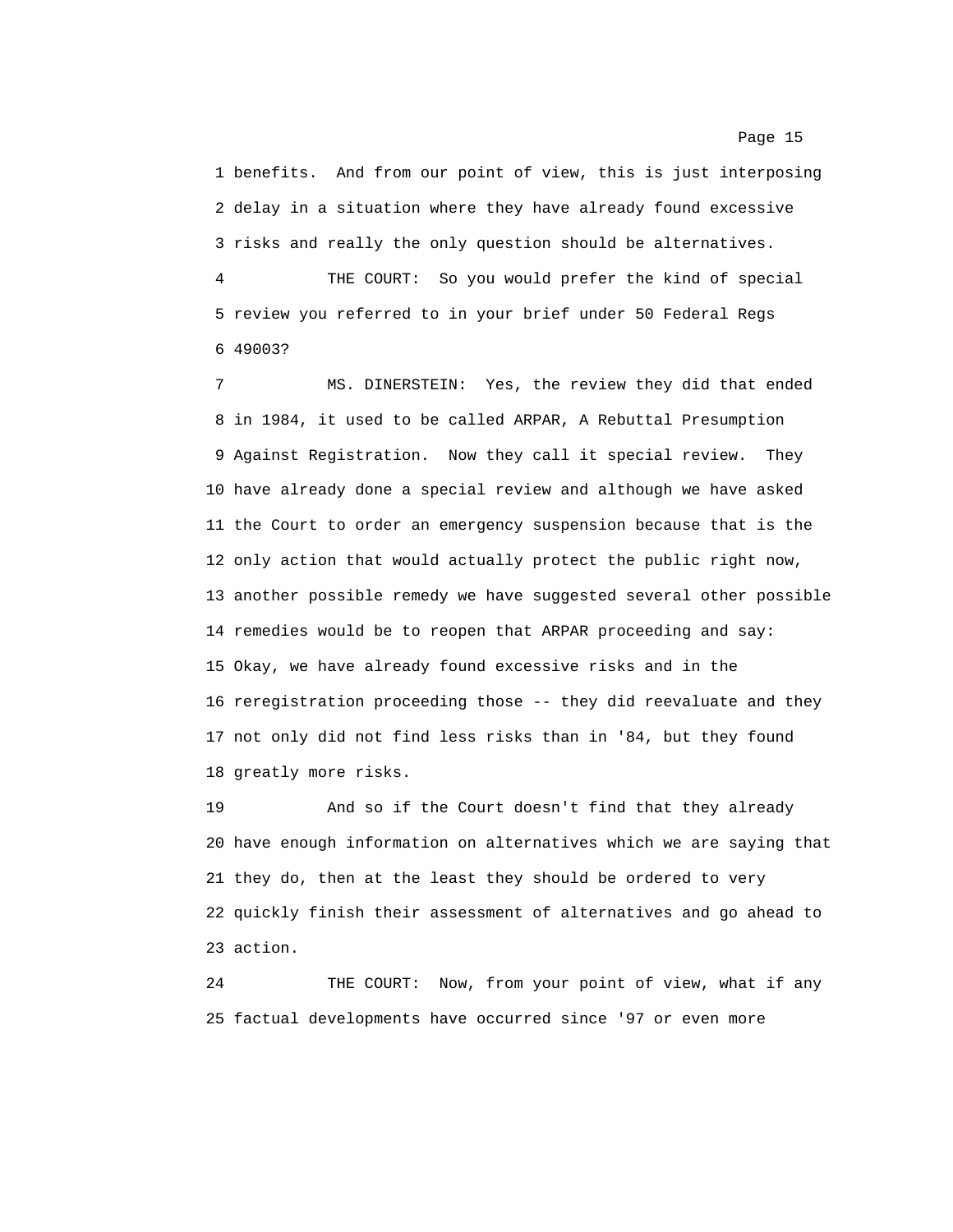1 recently that would warrant the type of extraordinary relief 2 that you are requesting factual developments that have occurred 3 with regard to hazards, new evidence, or data that shows higher 4 risk or occurrence of hazards from the use of Pentachlorophenol 5 in the wood treatment realm?

6 Has there been any developments of a recent vintage 7 over the last even year or two years that would warrant this 8 type of extraordinary relief?

9 MS. DINERSTEIN: Well, the 1999 risk assessment found 10 very extraordinary levels of risk, including 340 percent chance 11 of cancer for one occupational category and for 13 out of 14 of 12 the categories they reviewed they found in their own words 13 unacceptable risks of cancer and 14 out of 14 category for 14 noncancer risks.

15 So that is certainly one thing. But more basically in 16 answer to your question the risks posed by Pentachlorophenol 17 have been around for a long time. They haven't changed. That's 18 not what we are saying.

19 And it is tragic that nothing has been done about them 20 for all these years, but that does not mean the additional risk 21 that is added each day is not worthy of relief and we have shown 22 that -- and EPA's data agrees -- that is approximately one 23 million new Penta poles put up every year and that means 24 hundreds of thousands in the space of a few months that it might 25 take to rule on the merits of this case or for EPA to hold a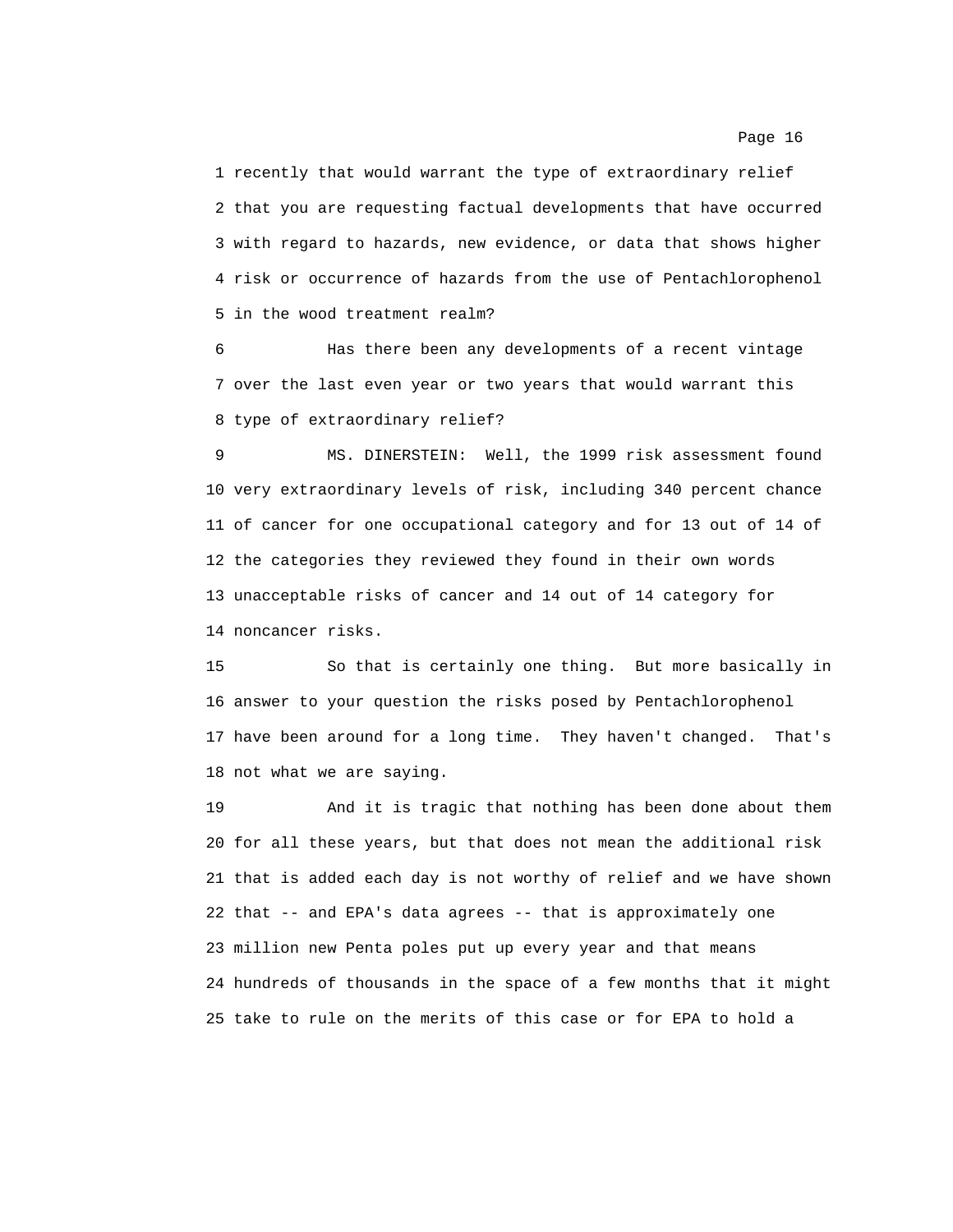1 suspension hearing.

2 And the risks that EPA has found associated with 3 putting up those poles to the manufacturers of the 4 Pentachlorophenol, to the treaters of the wood, to the 5 installers and utility people who work on the poles to small 6 children who might play in the dirt around the poles are very 7 great and the fact that there has been years and years and years 8 of these risks doesn't mean that we haven't made a case for a 9 lot of additional risk within just a few months' time.

10 THE COURT: As I understand your position, you want 11 to, and correct me if I am wrong, I think what you want the 12 Court to do is basically cancel this usage right now, is that 13 correct, this registration?

14 MS. DINERSTEIN: Well, our primary relief that we are 15 asking for is we are asking the Court to order an emergency 16 suspension and that is an interim remedy that Congress has given 17 to EPA to take a product off the market when it believes there 18 are serious risks pending further investigations and hearings.

19 THE COURT: Now, why wouldn't you advocate the less 20 extreme position of having the Court cancel the reregistration 21 review and order the EPA to engage in cancellation suspension 22 review as opposed to actually, you know, suspending the use of 23 it?

24 MS. DINERSTEIN: Right.

25 THE COURT: Why did you go to the outer edge here?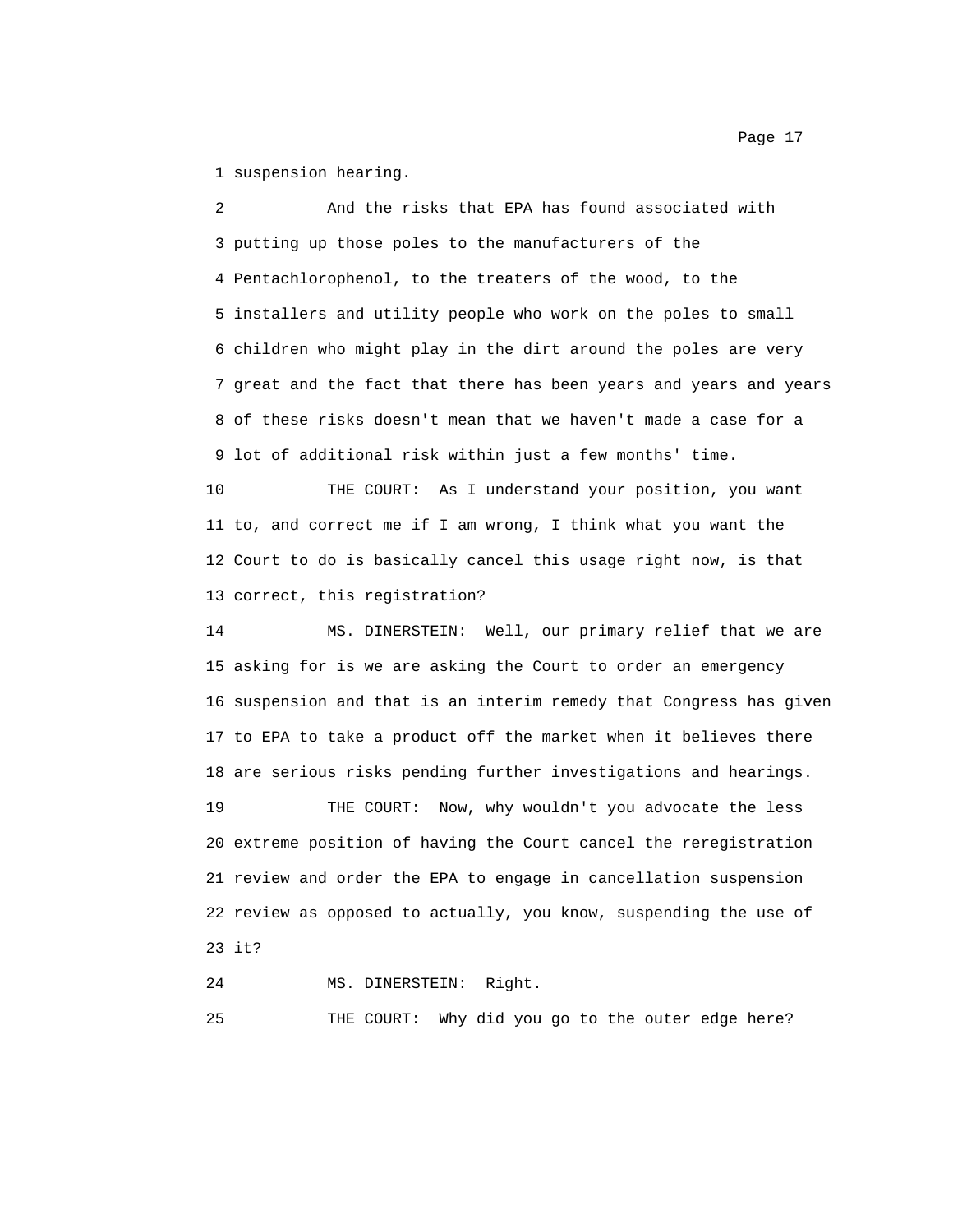1 MS. DINERSTEIN: The reason we went to the outer edge 2 is because that's the only remedy that has an immediate impact 3 in protecting the public.

4 However, in our reply brief we have made several other 5 suggestions of remedies, you know, if you don't want to go that 6 far.

7 One would be to do a suspension or a cancellation 8 which would require a hearing at EPA before anything actually 9 happens. Another one would be to order EPA within a time set by 10 the Court to respond to our petitions and actually tell us why 11 they haven't cancelled or suspended, why they think 12 reregistration is appropriate given this level of risk.

13 Another would be as I mentioned before to reopen the 14 ARPAR proceedings solely to consider alternatives on an 15 expedited basis, and another one which we didn't mention but is 16 also a possibility is that the Court could order some relief 17 just on that one usage, the ground lying usage where they found 18 340 percent risk of cancer. There seems to be no reason not to 19 at least move on that one.

20 So there are many forms of relief that the Court could 21 order based on the case that we have made.

22 THE COURT: All right. Anything else that you --

23 MS. DINERSTEIN: Give me a moment, please.

24 THE COURT: Of course.

25 MS. DINERSTEIN: One thing I wanted to address even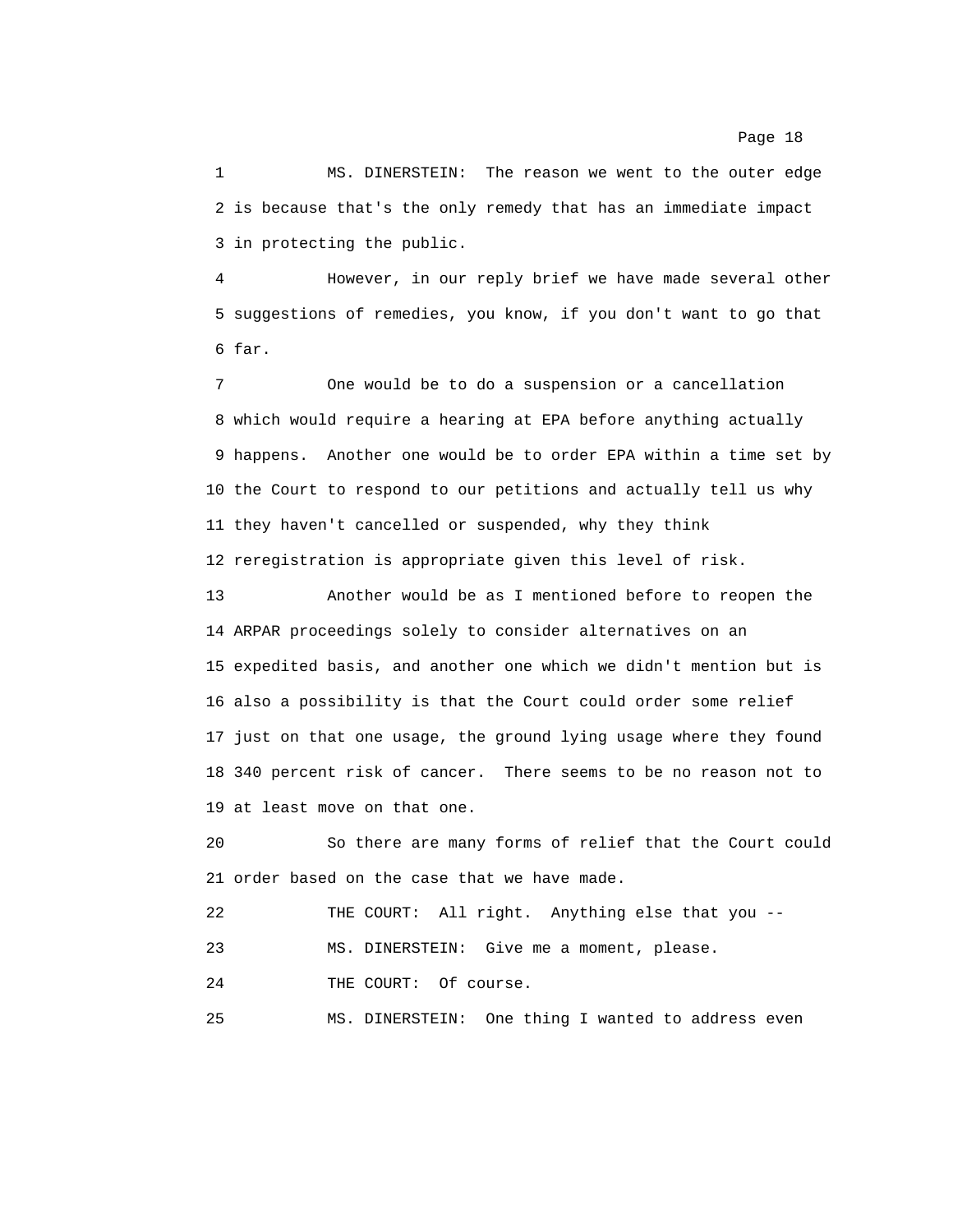1 though you haven't asked a question about it is but I think it 2 might naturally occur to anybody is if Pentachlorophenol has 3 been around so long and it is so hazardous, you know, why aren't 4 there people dropping like flies on the street kind of thing? 5 THE COURT: Yes, why wouldn't there be evidence of, 6 for example, in areas where it is used, evidence of increased 7 reporting of cancer by children or workers or whatever in the 8 areas where it is clearly being used?

9 I am not aware of any data of that kind here.

10 MS. DINERSTEIN: Well, the answer to that, and we can 11 make a submission to the Court if you like, but we were trying 12 to rely just on EPA's record is that there are some studies and 13 some personal injury actions and so on concerning workers, 14 concerning people who lived in homes that were treated with 15 Pentachlorophenol, that sort of thing.

16 But the risks that EPA relied on for its actions in 17 the past of cancer and birth defects and fetal toxicity like 18 miscarriages and low birth weight, that sort of thing, are not 19 easily traced in individual cases.

20 Cancer for one has a latency period of 20 to 30 years 21 sometimes and so it is very difficult to prove that a particular 22 exposure caused a particular effect especially when the effects 23 are something that commonly occurs for other reasons. It is not 24 a unique effect.

25 And so the way EPA did its risk analysis and the way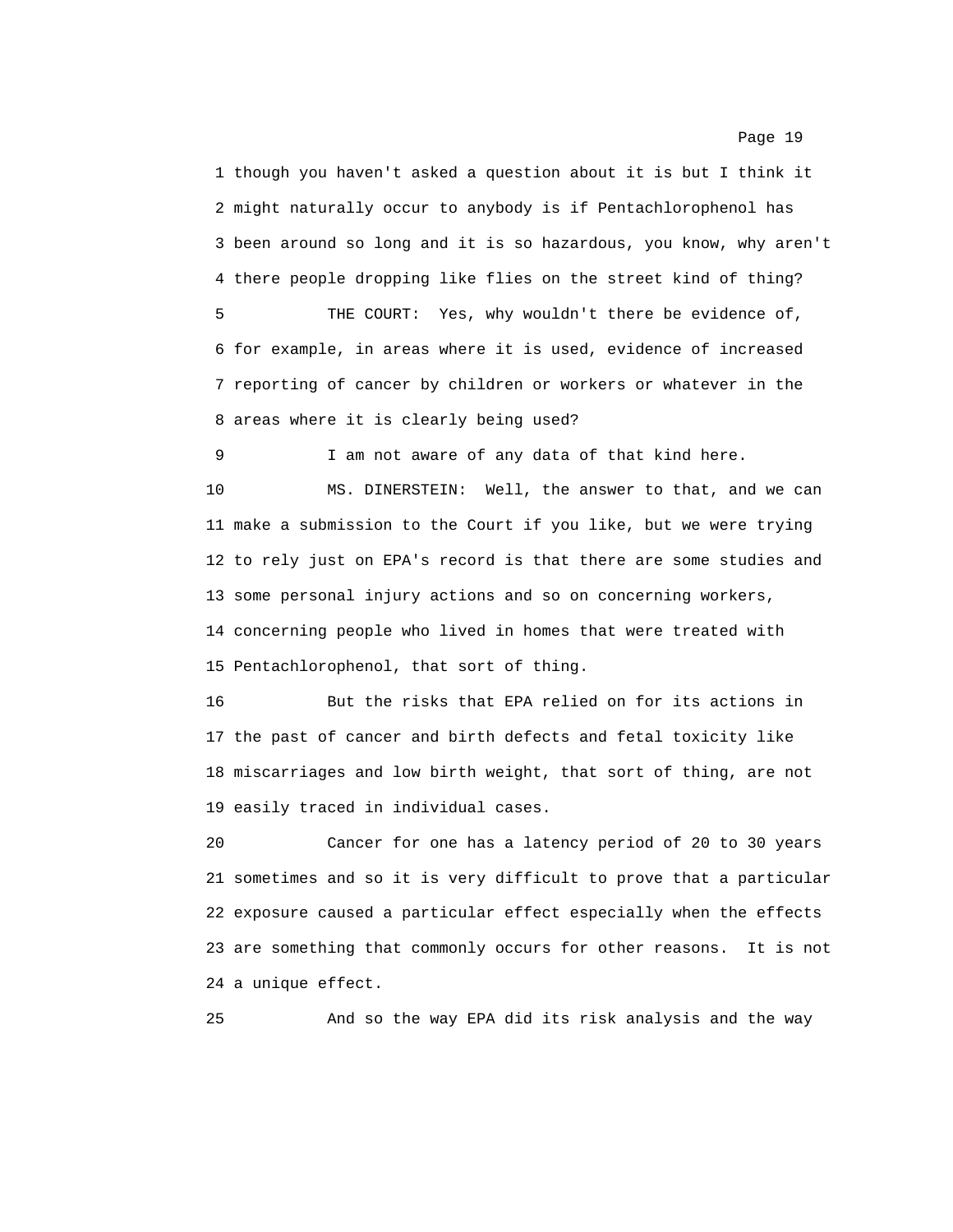1 the information that it relies on regularly and even needs to be 2 held to do consistently is that it uses animal data. It is not 3 ethical to experiment on humans. We can't feed 4 Pentachlorophenol to humans and see what happens and so they do 5 it to animals.

6 And based on this data and what happened to the 7 animals and how fast they got cancer and whether their offspring 8 had birth defects, they extrapolate that to humans and they 9 found very, very high risks, over 100 percent in some cases.

10 And so without necessarily having to prove that an 11 individual cancer or an individual birth defect was caused by 12 Pentachlorophenol, they conceded that as a whole, as a 13 statistical matter based on the animal studies that this many 14 cancers are likely to have been caused by Pentachlorophenol.

15 THE COURT: What does the data indicate as to how long 16 it takes from exposure to Pentachlorophenol when it is used in 17 the wood treatment setting to the manifestation of the cancer, 18 from exposure to it, manifestation?

19 Does it take a matter of years or a matter of decades 20 or what does the data show on that?

21 MS. DINERSTEIN: I actually don't have information on 22 that specifically.

23 THE COURT: Okay.

24 MS. DINERSTEIN: Perhaps EPA does, but I know that 25 commonly cancers can have 20 years or more latency period.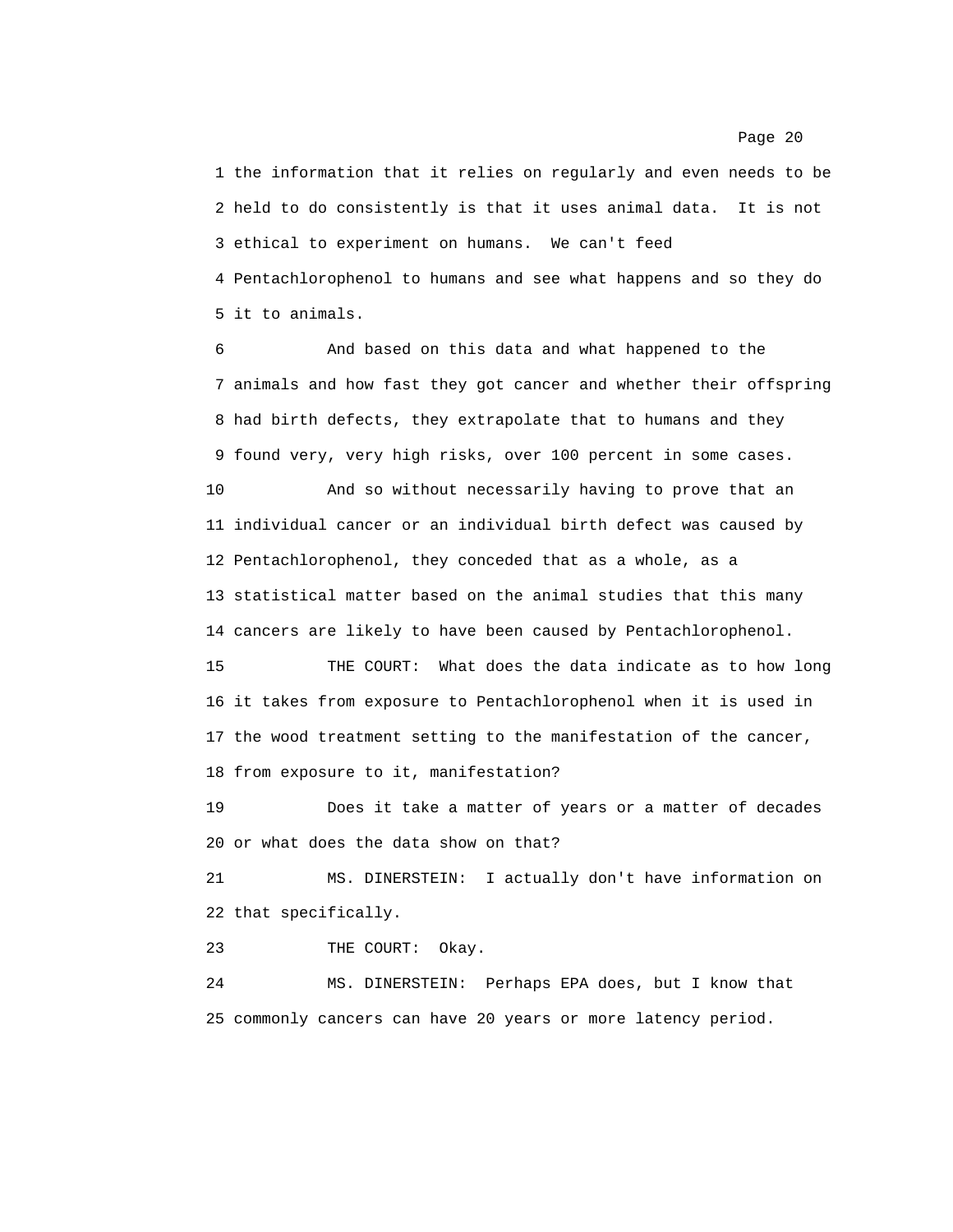1 THE COURT: So it could be that exposures that 2 occurred a couple of decades ago just haven't manifested 3 themselves yet?

4 MS. DINERSTEIN: That's right. And I mean we know 5 there is a very high cancer rate in this country but we don't 6 really know what to trace it to so this could be one of the 7 things.

8 THE COURT: Then the question for the Court would be 9 whether or not in absence of that data would be telling to your 10 ability to get this type of extraordinary relief. Remember now 11 we are focusing only on the Preliminary Injunction, not the 12 ultimate complaint here in the case, but the short term relief 13 that you are seeking prior to the ultimate resolution of the 14 case.

15 Let me ask you this: The failure to act on the part 16 of the agency's part, failure to act in the way that you want 17 them to act, they argue is not a final agency action.

18 First of all, do you disagree with that from the point 19 of view of review and, if you don't disagree with it, then what 20 would be the actual -- what if any final decision that they have 21 made would be the subject of review at this point by them?

22 MS. DINERSTEIN: First of all, we have cited 23 controlling case law in the D.C. Circuit that holds that in the 24 case of suspension since it is supposed to present -- prevent a 25 short term imminent hazard that even short delays represent a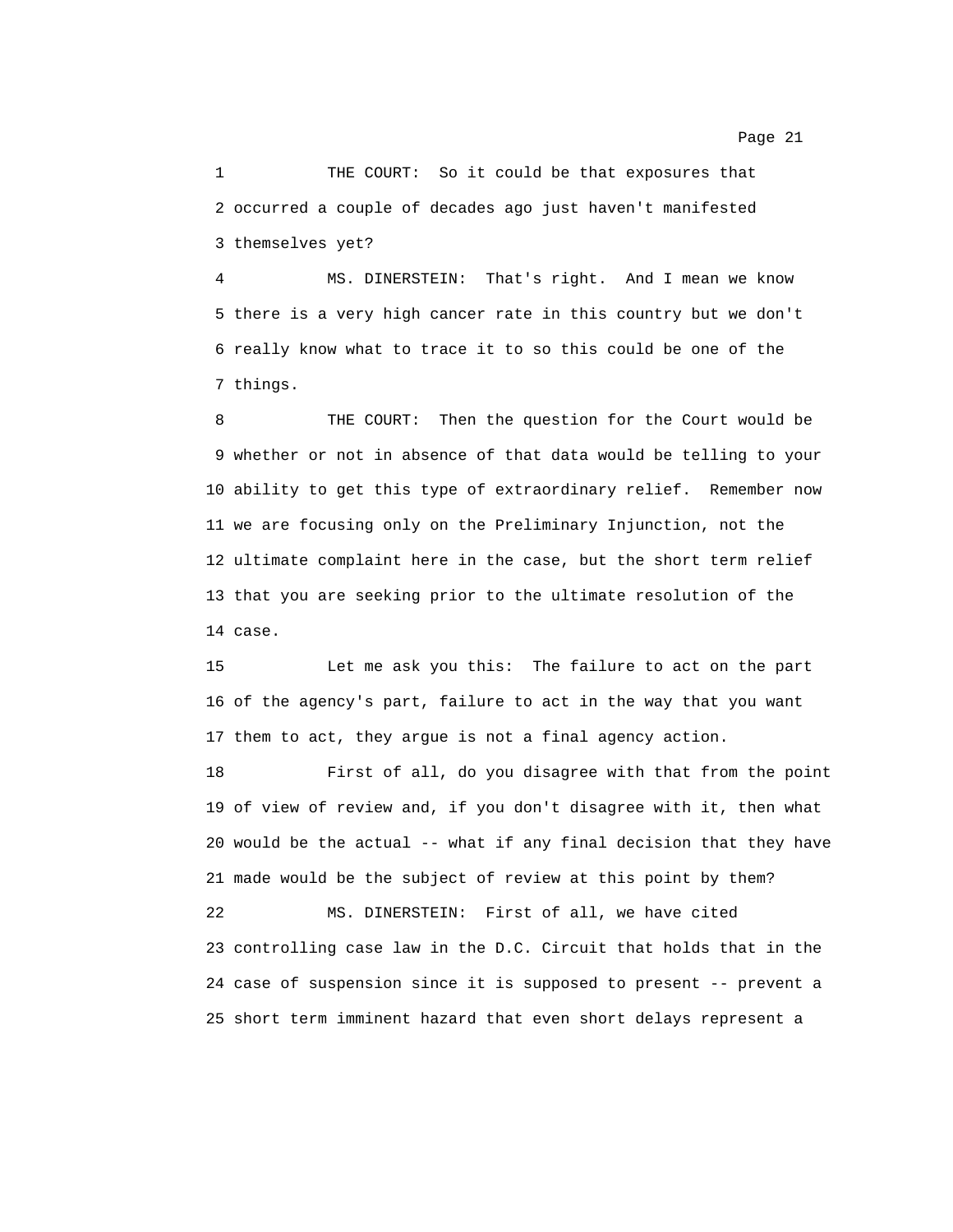1 denial which is reviewable, represent in effect a final agency 2 action.

3 And in the case of cancellation, if the agency 4 unreasonably delays acting, it is a reviewable action. As to 5 whether they have made a final action or not, that was actually 6 less clear before they filed their brief in this case because 7 when they most recently responded to Beyond Pesticides' 8 petition, they said this is an interim reply and we are neither 9 granting nor denying your petition.

10 But now before the Court they have said that they have 11 made a determination to proceed by reregistration review and 12 that it would be inappropriate to do anything else until that 13 review is finished.

14 And so we regard that now with that additional 15 explanation as a denial of our petition.

16 THE COURT: So would the decision to proceed on a 17 reregistration path, would that decision be in your judgment a 18 final agency action that's reviewable?

19 MS. DINERSTEIN: I think that it is because they have 20 foreclosed doing anything else in the meantime. They have said 21 we are not going to take any regulatory action until we complete 22 this action, but it is not necessary to decide that because the 23 inaction and delay is also reviewable.

24 THE COURT: Okay. Anything else?

25 MS. DINERSTEIN: I wanted to point out that EPA has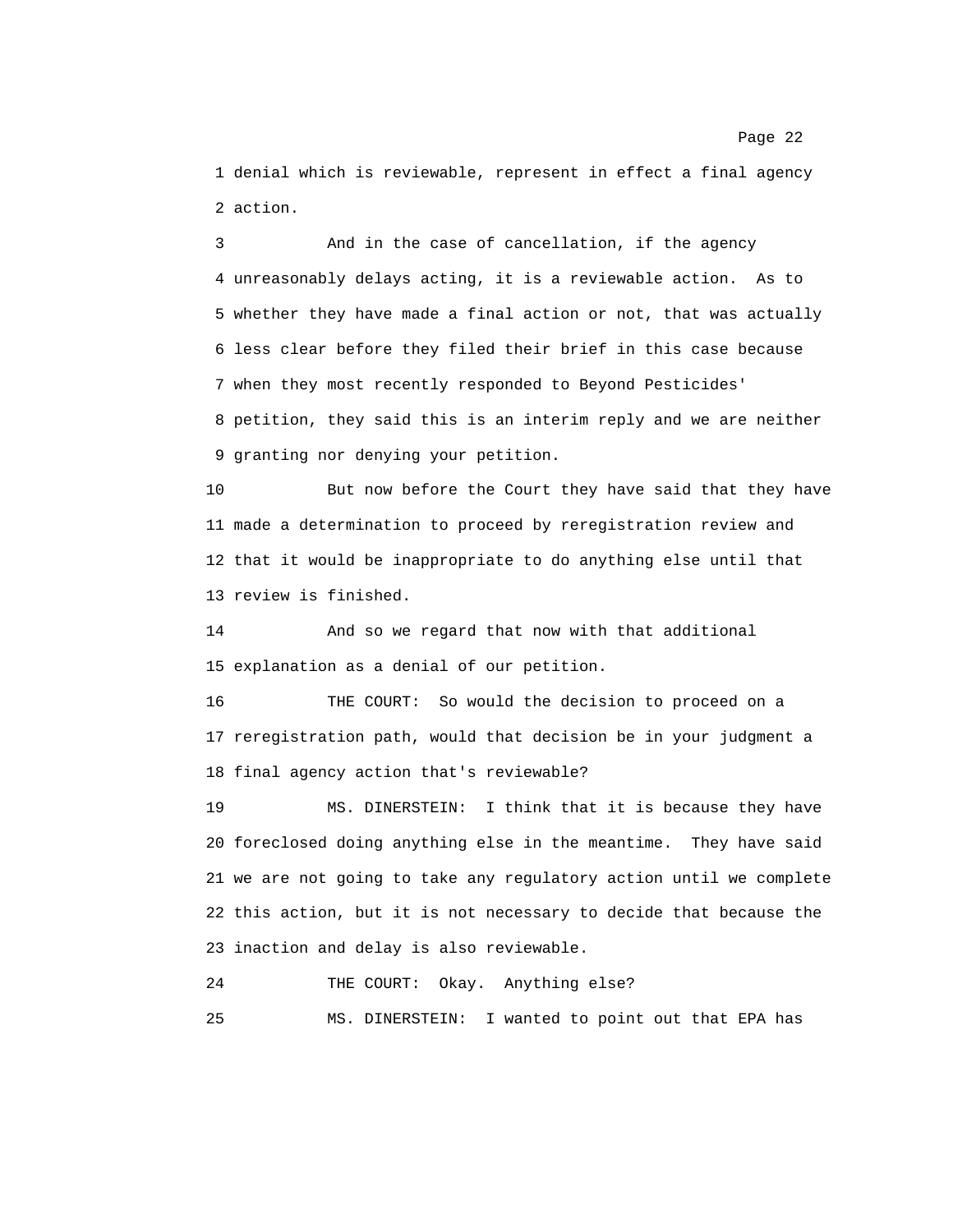1 tried very hard not to address the risks of Pentachlorophenol in 2 its brief. They haven't answered on the merits anything that we 3 have said.

4 What they have done is they have tried to get a 5 jurisdictional dismissal so they will never have to face the 6 merits. They have tried to imply that they have unreviewable 7 discretion and, therefore, there are certain questions that we 8 think that they should answer that they have avoided totally and 9 these questions --

10 THE COURT: This is in the context of the Preliminary 11 Injunction Motion?

12 MS. DINERSTEIN: Pardon me.

13 THE COURT: Are these questions you believe they have 14 to answer in the context of this --

15 MS. DINERSTEIN: Yes. Yes.

16 THE COURT: -- even in this posture where we are only 17 focusing on the extraordinary relief, Preliminary Injunction?

18 MS. DINERSTEIN: Yes. Yes. That in order to rule on 19 the Preliminary Injunction, we feel that they should answer what 20 would it take for EPA to cancel or suspend? What kind of risks 21 findings would take a pesticide out of the line of hundreds of 22 pesticides and routine reregistration review and put it into the 23 regulatory mode of action?

24 You know, if not this level of findings, then what? 25 And EPA they have made a big point of that they are '99 document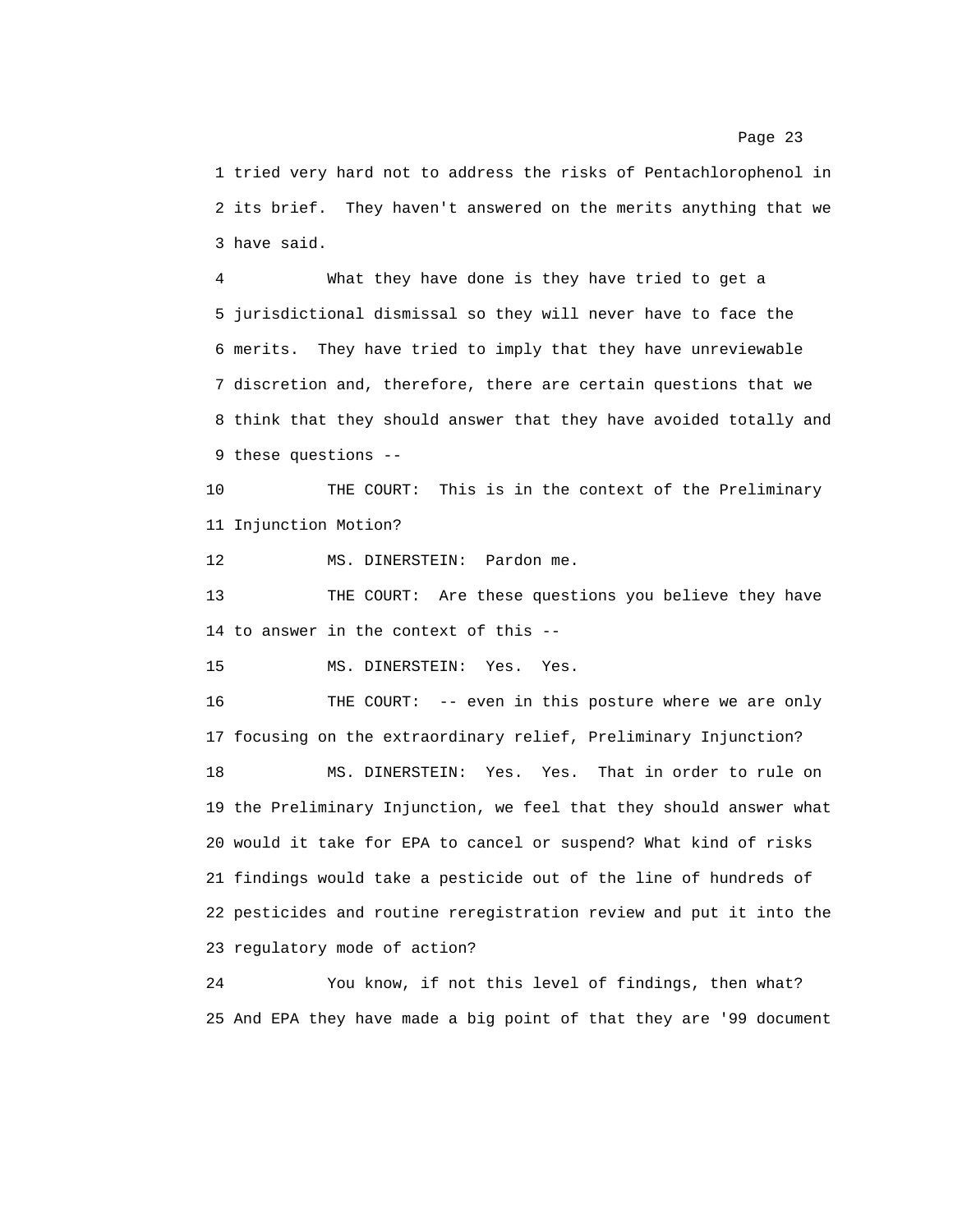1 is a draft and is not the last word, but they haven't disclaimed 2 anything in it. They haven't said that their new draft finds 3 lower risks and more basically they haven't responded to: Well, 4 what is an agency supposed to do when it finds a 340 percent 5 risk of cancer in a draft?

6 Yes, we agree it is a draft, but when you get that 7 kind of alarm bell going off, don't you quickly go back and 8 see: Is this true? Did we make a mistake? And if it is true, 9 we better do something.

10 THE COURT: Is there any type of, from your point of 11 view, any type of guidance from the courts to give some sense of 12 what an acceptable schedule for this reregistration review in 13 terms of a time table is?

14 MS. DINERSTEIN: Well, when Congress amended FIFRA in 15 1972, they were trying obviously -- they didn't succeed -- to 16 expedite getting chemicals off the market and the legislative 17 history shows that they thought that a year to two years was 18 much too long; that cancellation proceedings were taking a year 19 to two years and that when pesticides pose serious risks, they 20 should be able to move faster than that.

21 And so in comparison this is really an egregious 22 delay. They did a six year review in the '80s. They have done 23 going on six years in this review and they have asked the Court 24 to just give them carte blanche, not even set any time for them 25 to finish this review.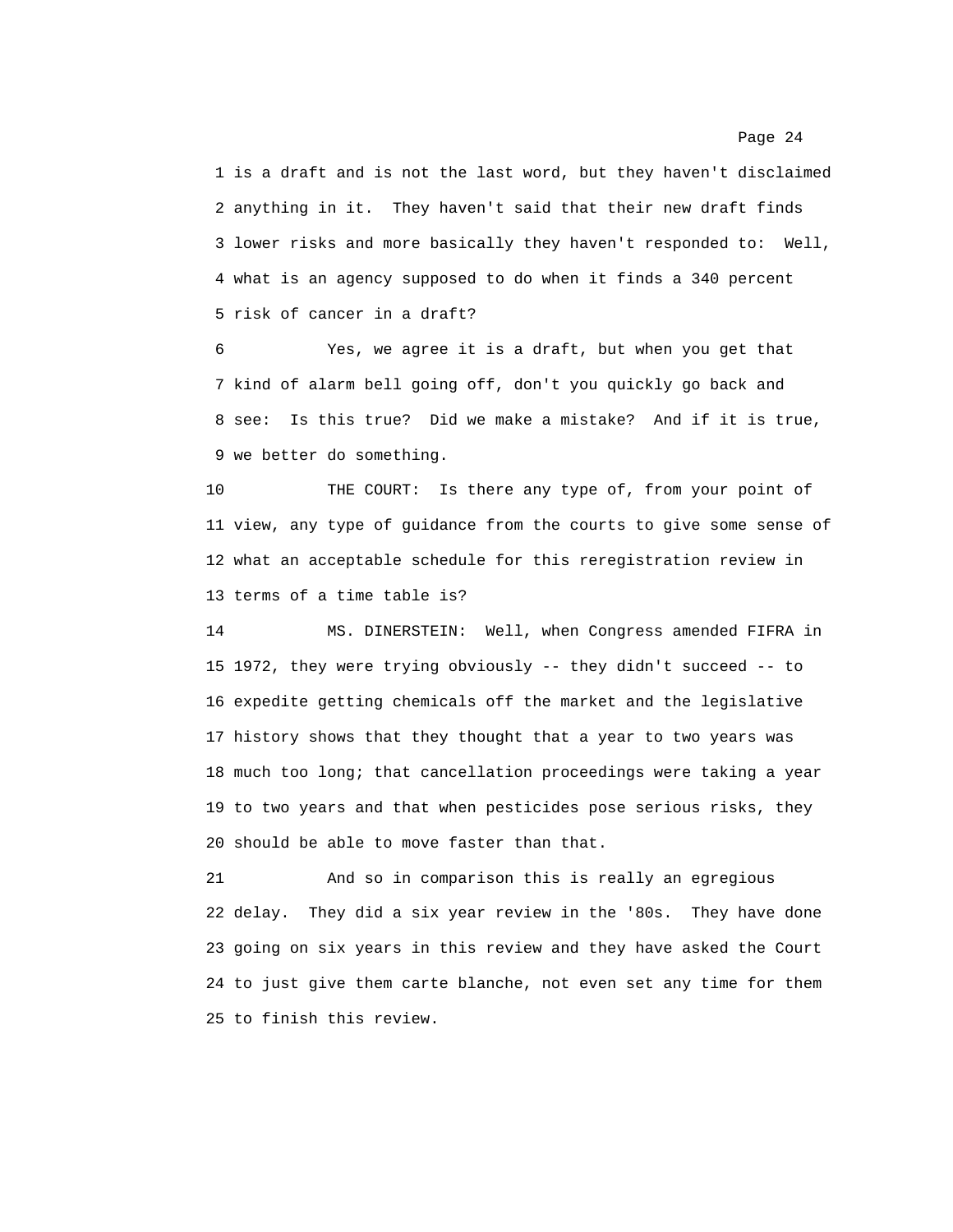1 THE COURT: All right.

2 MS. DINERSTEIN: I think I have completed most of what 3 I intended to say here.

4 THE COURT: All right.

5 MS. DINERSTEIN: I would just like to conclude with 6 the fact that given the risks that have been found and the 7 extreme delay and EPA's continuing to tell the Plaintiffs next 8 year, next year, next year and not acting that we can no longer 9 rely on EPA to take prompt action as it should under the statute 10 and according to what is required.

11 THE COURT: Thank you very much. We will hear from 12 Miss Purdy.

13 MS. PURDY: Thank you, your Honor. I would like to 14 start by focusing on a couple of lines that the Plaintiffs are 15 trying to blur and I think the Court has already recognized one 16 of those lines and that's the line between what they are asking 17 for in their Complaint and what they are entitled to in a Motion 18 for Preliminary Injunction. Those are two very different 19 things.

20 They have said that we are trying to somehow insulate 21 EPA from judicial review and most recently that we are asking 22 for carte blanche to do whatever we prefer.

23 We have never said that these issues are necessarily 24 wholly unreviewable, only that they have failed to meet the 25 standard for Preliminary Injunction.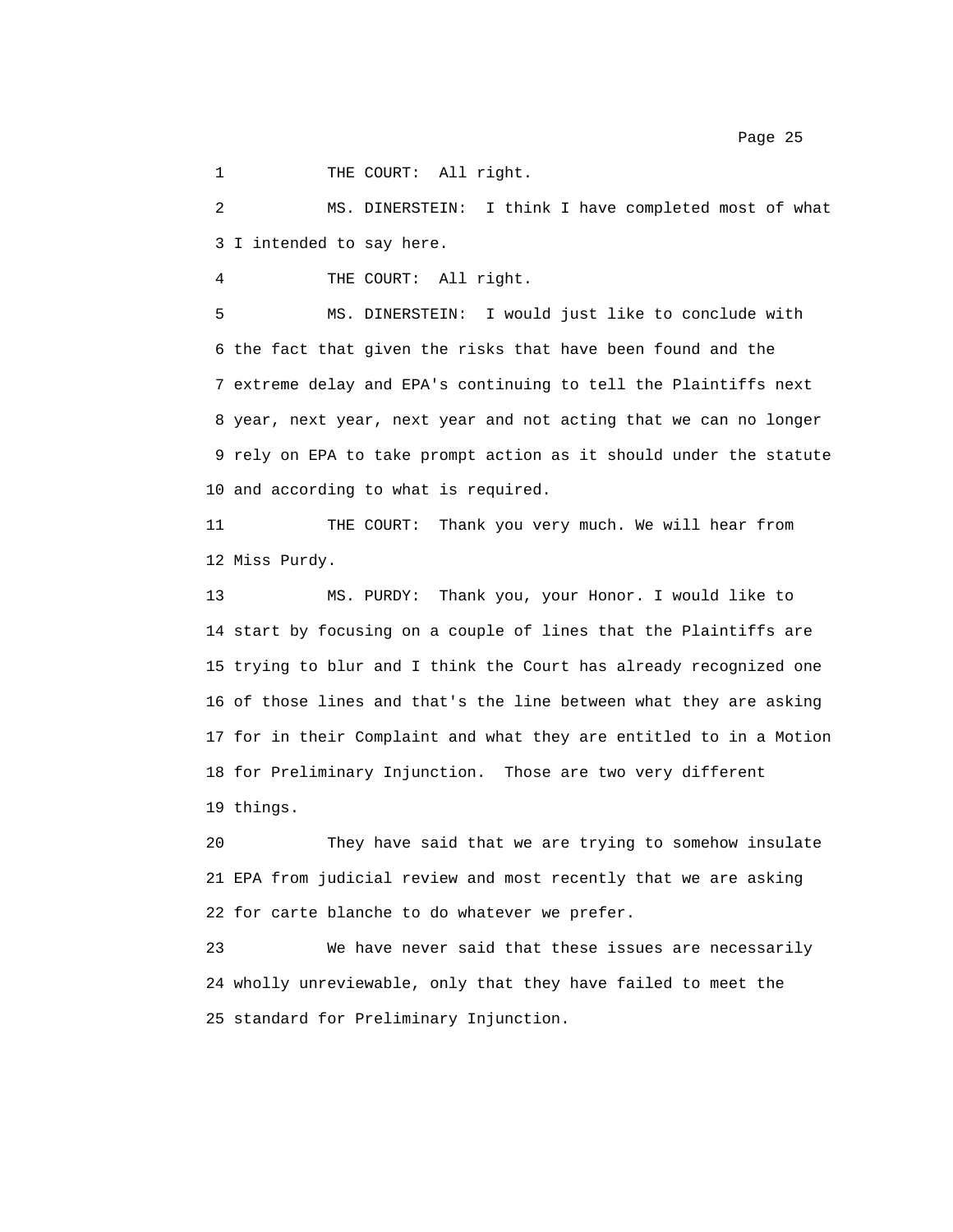1 And there is a second standard that's very important 2 here that again Plaintiffs are trying to kind of gloss over and 3 that is the distinction between FIFRA and the Administrative 4 Procedure Act. There are certain types of relief and review 5 that are available under FIFRA. There are other types of relief 6 and review that are available under the APA.

7 The Plaintiffs have tried to kind of mush these into 8 one giant argument and one giant remedy and play mix and match 9 and get things that they would only be entitled under the APA 10 through FIFRA.

11 As it happens we don't think that they would prevail 12 on a Preliminary Injunction Motion under either statute; but in 13 the either event, they are analytically distinct and they need 14 to be looked at separately.

15 THE COURT: All right.

16 MS. PURDY: And there is one other thing that the 17 Plaintiffs I think keep trying to glows off and that's really 18 the truly extraordinary nature of the relief that they are 19 seeking here.

20 It is well established that courts ordinarily are not 21 going to substitute their judgment for an agency's on matters 22 involving agency expertise. What Plaintiffs are asking the 23 Court to do is not just to substitute judgment but to actually 24 pre-empt that judgment, to take a step that EPA has said that it 25 is not yet ready to take and to balance the risks of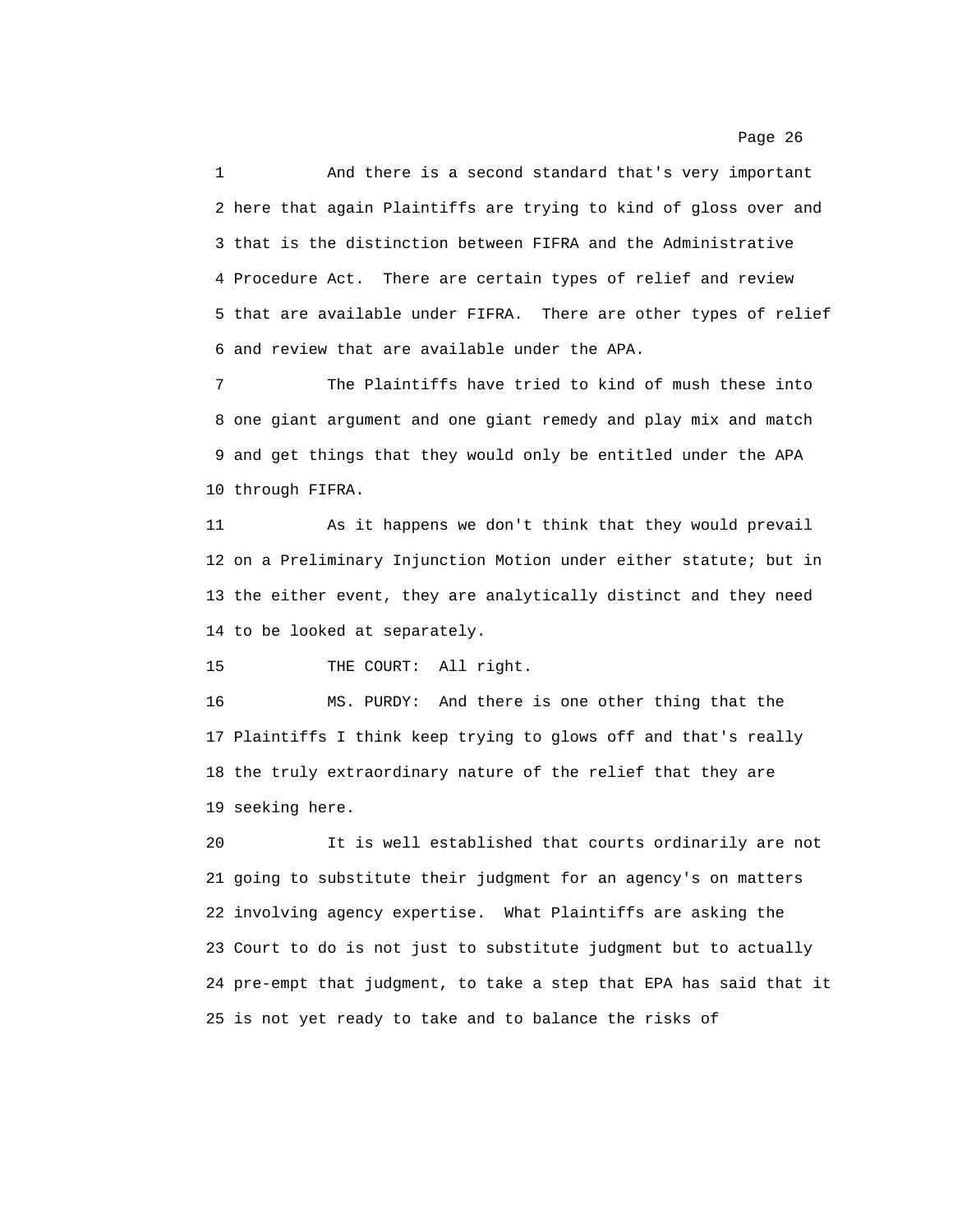1 Pentachlorophenol against its benefits.

2 I heard a lot about the risks of Pentachlorophenol 3 here. I heard almost nothing about the benefits. That is 4 something that the Plaintiffs have consistently glossed over and 5 overlooked. FIFRA requires a balancing of costs and benefits. 6 It requires the agency to look at that before it does anything. 7 Before it even issues an emergency suspension order, there has 8 to be some finding that there is an unreasonable adverse effect 9 which is defined as risks succeeding benefits.

10 THE COURT: You would be in a better position to know 11 this than I would, Miss Purdy, have any of the other Judges in 12 this Court issued such an order suspending the products of this 13 kind, not this particular product, but the kind of extraordinary 14 relief that's being sought here?

15 Is there any precedent for it in this District? 16 MS. PURDY: There is none that I am aware of for an 17 emergency suspension. There is none the Plaintiffs have cited 18 for an emergency suspension.

19 THE COURT: All right.

20 MS. PURDY: Now, they rely on a trio of cases from the 21 1970s, the Environmental Defense Fund cases, in which the Court 22 did in one case order I believe a suspension proceeding. 23 However, the critical thing about those cases is that the most 24 the Court ever did was to order EPA to commence an 25 administrative proceeding.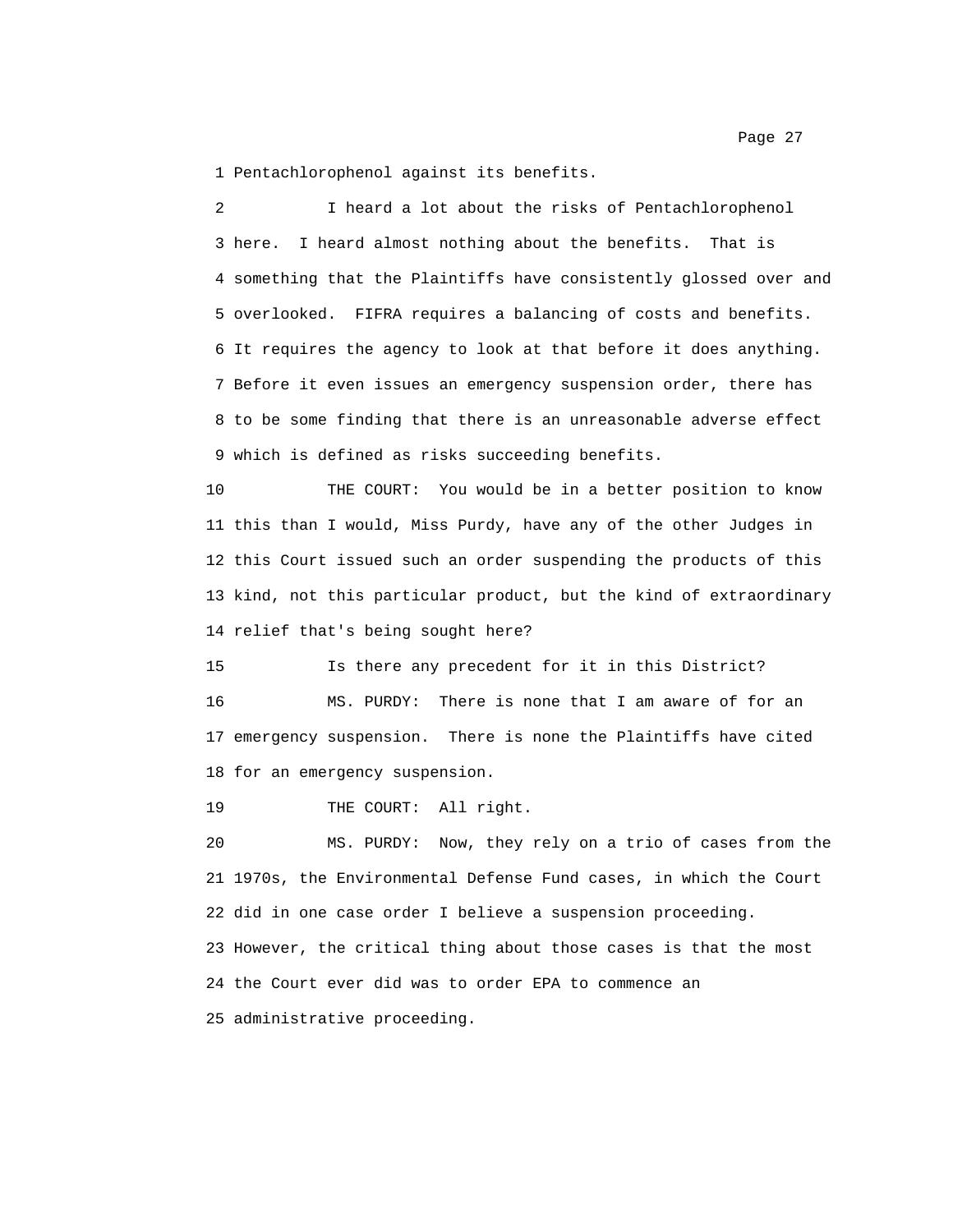1 It never came in and said: You have to withdraw this 2 from the market or we believe that the risks exceed the 3 benefits. Just said: Start the proceeding.

4 THE COURT: So in this situation if this Court were 5 to, for example, to -- I haven't made any decision obviously -- 6 but hypothetically if the Court were to say, well, you must 7 commence a proceeding to consider the possibility of a 8 cancellation as opposed to ordering a cancellation or 9 suspension, that would be a little closer to what's maybe 10 occurred in the past?

11 MS. PURDY: Yes, your Honor, it would. I would note 12 that the ongoing review of Pentachlorophenol although it is not 13 apparently proceeding as quickly as Plaintiffs would like is 14 examining already precisely the issues that would be examined in 15 a cancellation proceeding. What are the risks? What are the 16 benefits? What are the alternatives out there?

17 Ultimately when all of that is pulled together, do the 18 risks outweigh the benefits or not?

19 THE COURT: So when they chose that path then, to go 20 the reregistration path as opposed to the cancellation 21 suspension path, the kinds of inquiries they had to make by 22 going down that route are similar in many ways?

23 MS. PURDY: The kinds of increase that are going to be 24 made in the reregistration process are similar, yes. The 25 statutory standard is ultimately the same. Regardless of the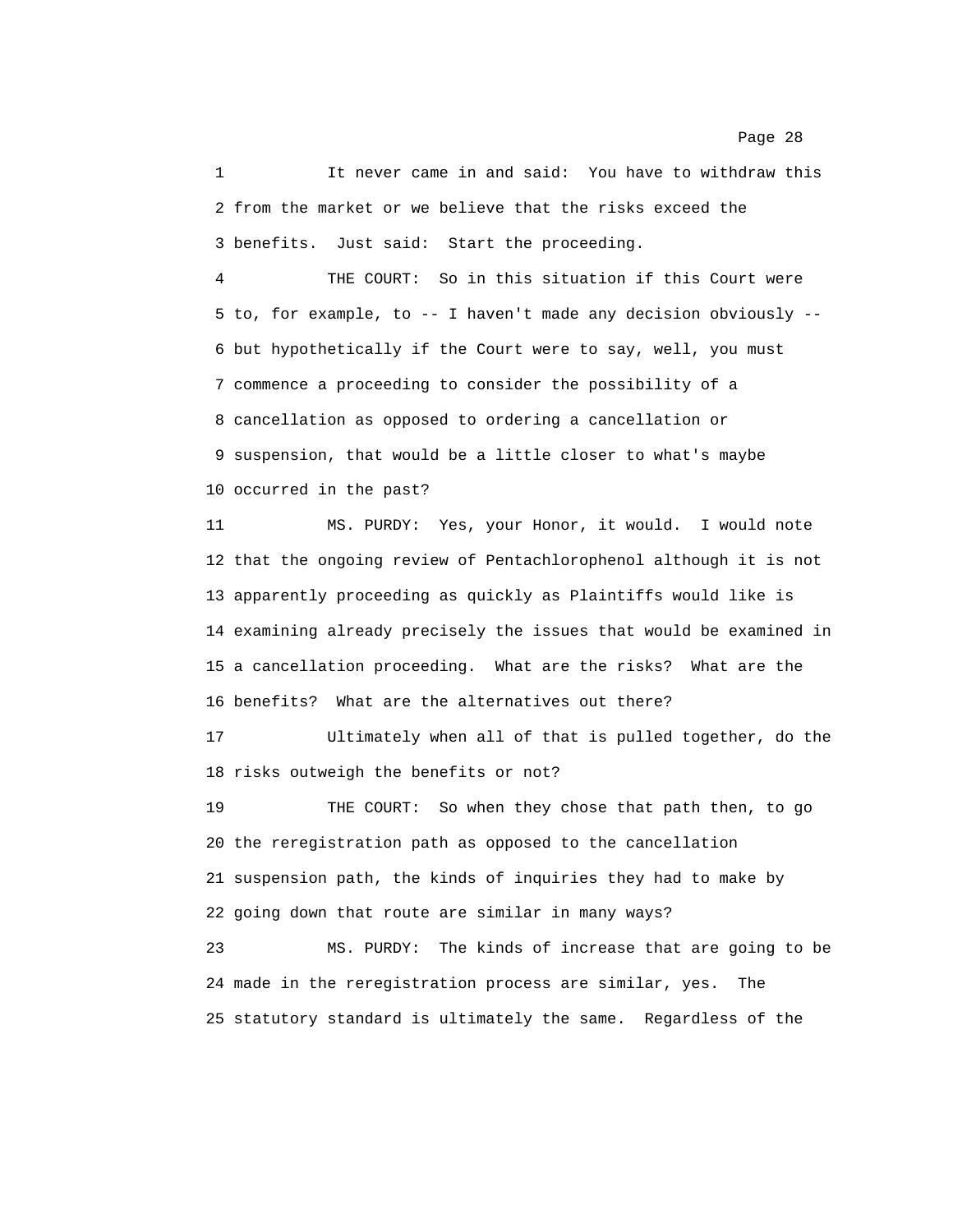1 process by which you get there, EPA still has to ask itself the 2 same questions. It is the same standard that has to be met.

3 So those questions, yes, are already being examined 4 through the reregistration review process. A separate 5 cancellation hearing although, yes, it would be closer to what 6 the Court has actually granted in the past, it would really be 7 duplicative of a process that's already ongoing.

8 THE COURT: I see.

9 MS. PURDY: So we would note that Plaintiffs have in 10 their reply and again in argument today suggested a number of 11 other alternative reliefs that the Court could grant. They have 12 just kind of thrown out a laundry list. None of those were 13 mentioned in their Motion for Preliminary Injunction.

14 We really have not had an opportunity to consider each 15 one of those and the standards and whether or not that would be 16 appropriate and we would object to their efforts to retool their 17 Motion and revise the relief that they are actually seeking 18 through their rely.

19 Now, with regard to the specific standards applicable 20 to their Motion for Preliminary Injunction, the standards are 21 well known. The Plaintiffs have to show that they would suffer 22 an irreparable injury if the Motion isn't granted, that they are 23 likely to succeed on the merits, that an injunction would not 24 injure third parties, and that an injunction furthers the public 25 interest.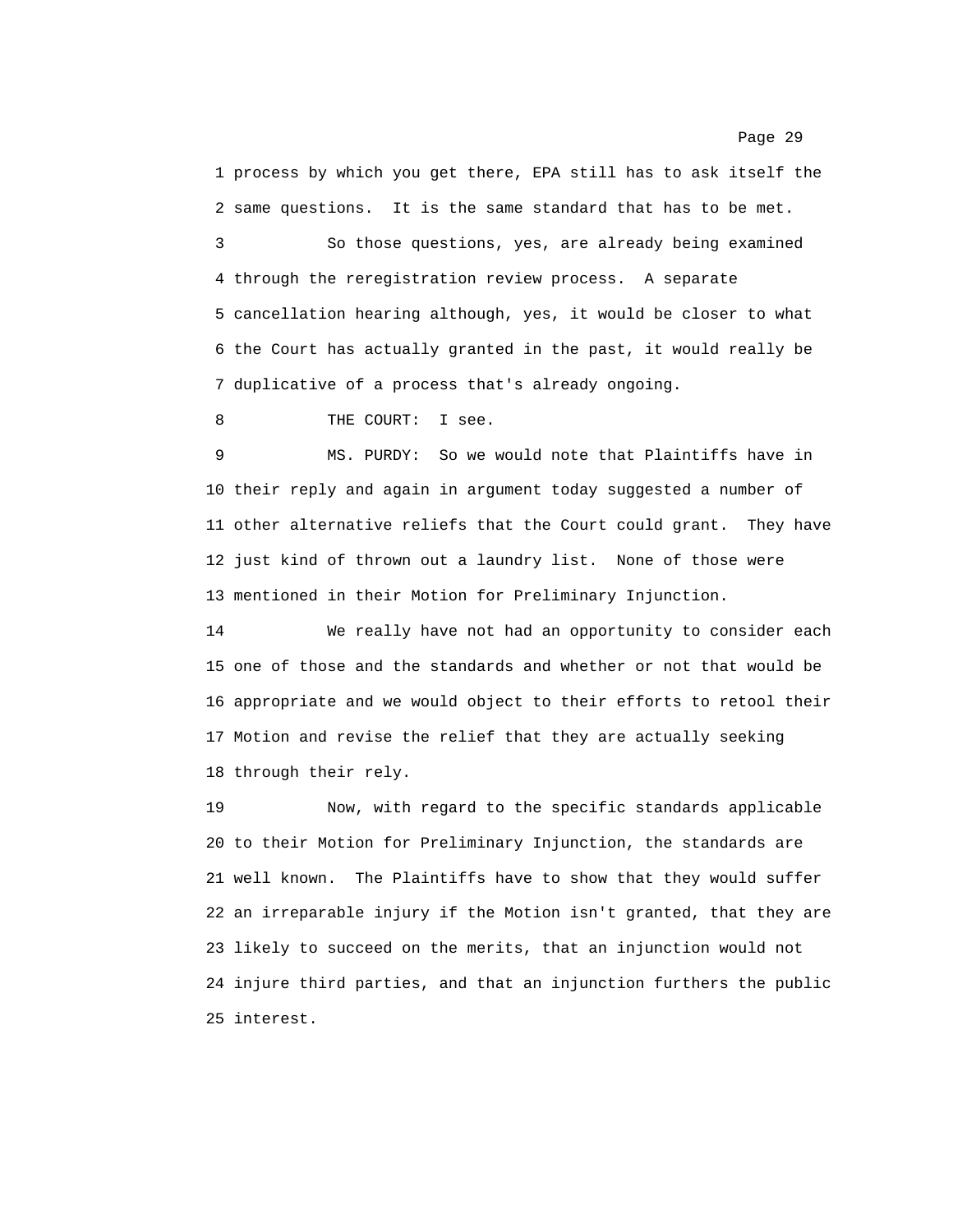1 In this case because the Plaintiffs are seeking a 2 mandatory Preliminary Injunction that would order EPA to take 3 action to immediately suspend Penta's registration, they face a 4 heightened standard.

5 They have to show that they are clearly entitled to 6 relief and that extreme or very serious damage would result from 7 a denial.

8 Starting with the irreparable injury, one of the 9 things that the Court is entitled to consider is their delay in 10 seeking relief and I think the Court has already raised this and 11 addressed this.

12 Plaintiffs really couldn't identify anything that has 13 happened recently that made it -- that has created an urgency 14 such that they need a preliminary injunction.

15 THE COURT: This isn't like the classic situation 16 where a house is about to be torn down that may have historic 17 value and you got to stop the bulldozers from tearing it down.

18 MS. PURDY: Precisely. I mean depending on which 19 point you look at in the history of contacts that Plaintiffs 20 have laid out, their delay has been anything from ten months to 21 several years. Again, we are not making a latches argument or 22 saying that they should not have somehow filed their Complaint.

23 We are just saying that that delay undercuts their 24 claim of irreparable injury.

25 We have cited several cases in which courts have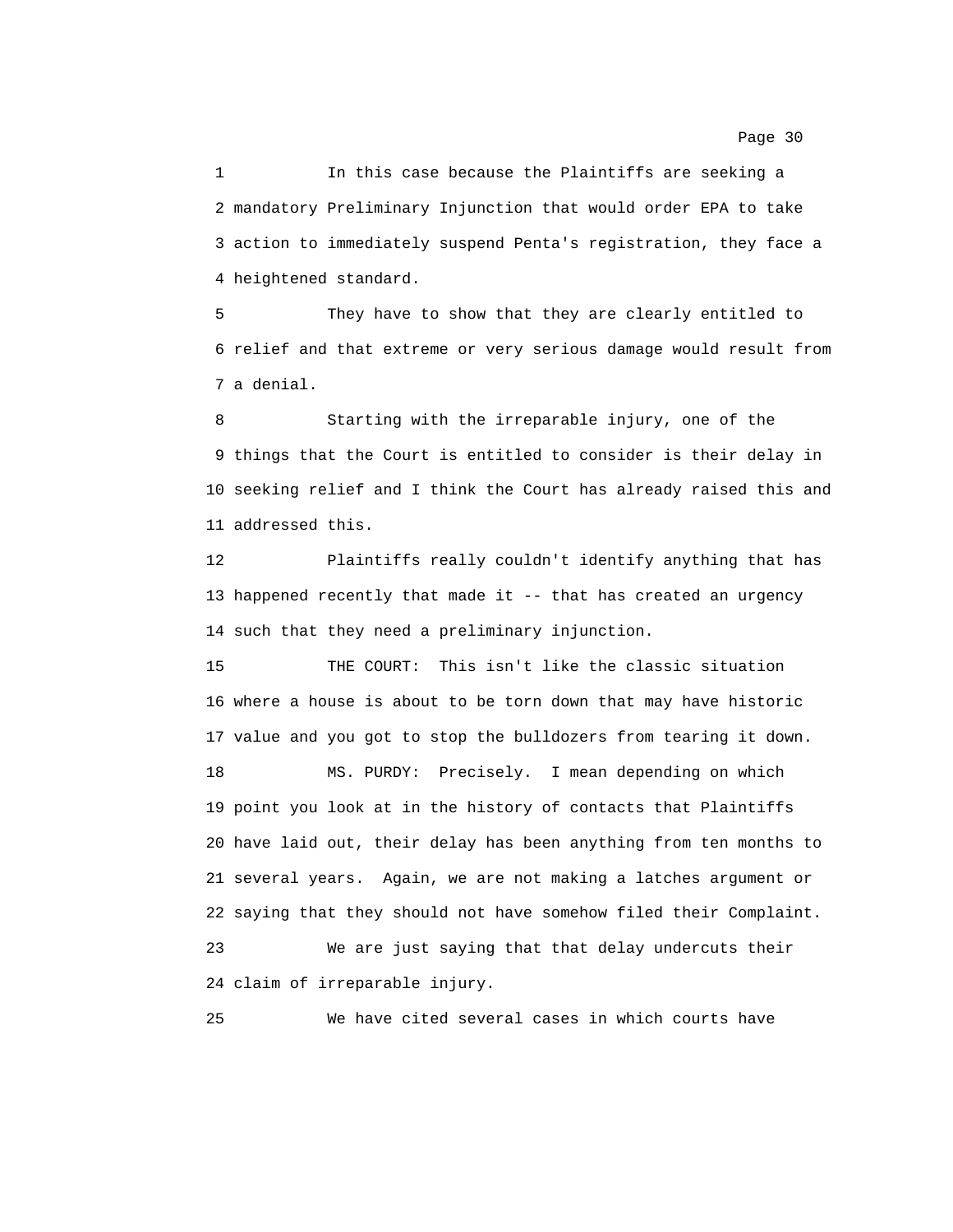1 considered even much lesser delays, periods of weeks instead of 2 months or years as suggesting that in fact that there is no 3 irreparable injury and so including the D.C. Circuit case in 4 which the D.C. Circuit characterized a 44 day delay as 5 inexcusable and that was a factor that counseled, one of the 6 factors that counseled granting a Preliminary Injunction.

7 Plaintiffs have cited to some cases where there have 8 been negotiations, where dialogue with the agency, I don't think 9 those cases are apt here is because what has happened is 10 Plaintiffs have gone to EPA on several occasions and said: We 11 think you should cancel and suspend the registration for 12 Pentachlorophenol. And EPA has said: No, we are considering it 13 through the reregistration process.

14 There hasn't been a dialogue, an effort to, you know, 15 well, maybe we could this; no, we don't like that. Maybe there 16 is some other solution.

17 EPA's position has been consistent. And again, if 18 Plaintiffs believe that there has been some sort of unreasonable 19 delay here, they are entitled to go ahead and proceed with the 20 lawsuit, but that doesn't get them a Preliminary Injunction.

21 There is something else that undercuts their claim of 22 irreparable injury and that is there is really no guarantee that 23 the urgent relief that they have requested will solve the 24 problems they identified. Even if the sale and distribution of 25 Pentachlorophenol treated products is stopped tomorrow, there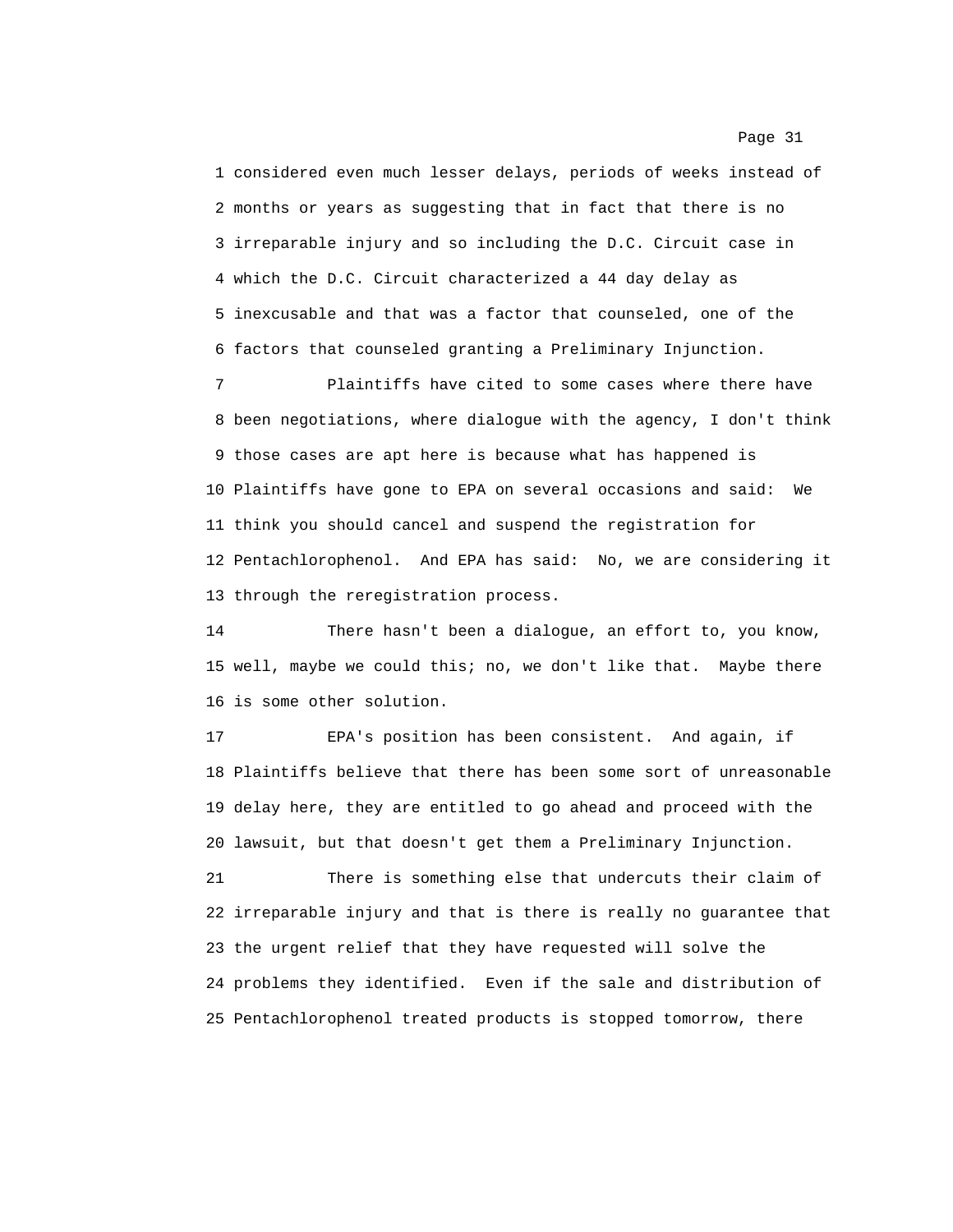1 are still Pentachlorophenol treated telephone poles out there. 2 Utility companies may or may not have stocks of those 3 treated telephone poles and, if they do, those could still be 4 used for replacement. Plaintiffs haven't offered any evidence 5 that an order saying, you know, as of tomorrow you can no longer 6 sell or distribute Pentachlorophenol would actually solve any of 7 the problems that they are pointing to.

8 THE COURT: Right.

9 MS. PURDY: So for those --

10 THE COURT: And your position in that regard would be 11 that they would need to demonstrate how much more evidence to -- 12 I mean certainly you are arguing more than they have shown, but 13 is it your position that they would have to be able to 14 demonstrate some necessary consequence of a positive nature if 15 the injunction were granted that would flow from it? Would they 16 have to go quite that far?

17 MS. PURDY: I don't know that they have to go that 18 far. It is a little difficult to discuss in the abstract. I am 19 not sure that there is some absolute quantum, but given that 20 they are asking for an injunction that would have a really an 21 extraordinary, a potentially extraordinary impact -- I mean I 22 understand that the Court has not yet reviewed the amicus 23 briefs.

24 However, just the fact that they have been submitted 25 suggests that there are third parties out there who don't agree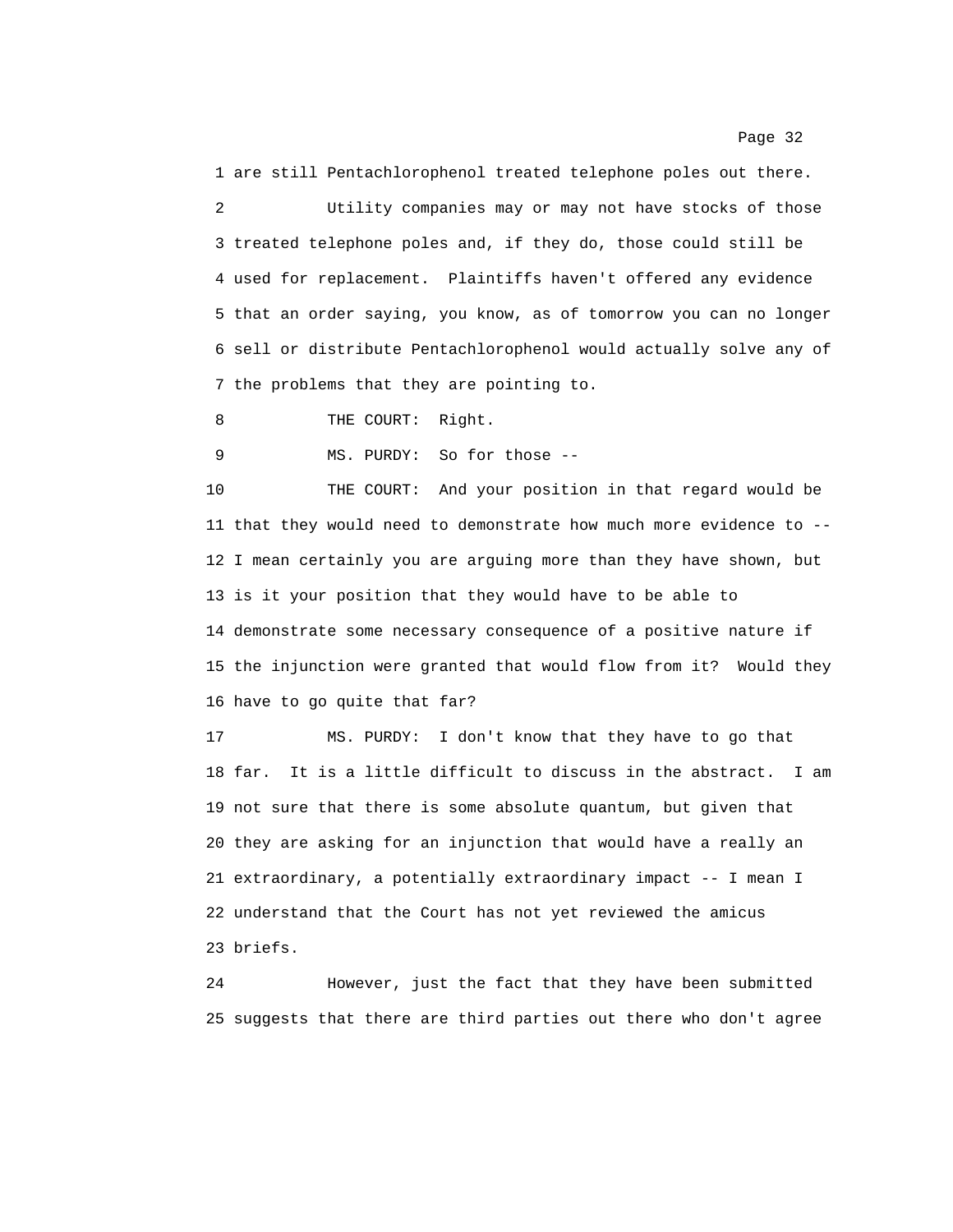1 with Plaintiffs that this would be an insignificant action.

2 And if what Plaintiffs are concerned about is exposure 3 to Pentachlorophenol, you know, the presence of 4 Pentachlorophenol in treated utility poles, that concern isn't 5 necessarily served by an emergency suspension.

6 Now, as to whether that can be addressed through the 7 underlying litigation, again, that's a different question.

8 THE COURT: In assessing the various standards that 9 the Court has to look at in evaluating the Preliminary 10 Injunction, would the Court necessarily have to be concerned 11 about the injury that would befall others, people in this 12 industry, for example, if an injunction were granted in this 13 type of situation?

14 MS. PURDY: Yes, absolutely. You know, the injuries 15 to third parties. Also the public interest which in this case 16 to some extent dovetail.

17 THE COURT: They intertwine.

18 MS. PURDY: Yes, absolutely. Those are factors that 19 the Court would consider. Presumably that's with why the amicus 20 has spoken up because they have interests that they wish to be 21 considered.

22 And Plaintiffs have really offered nothing other than 23 some position papers and some unsupported assertions to 24 establish that in fact if Pentachlorophenol products were 25 suddenly unavailable, it would just be no big deal. There would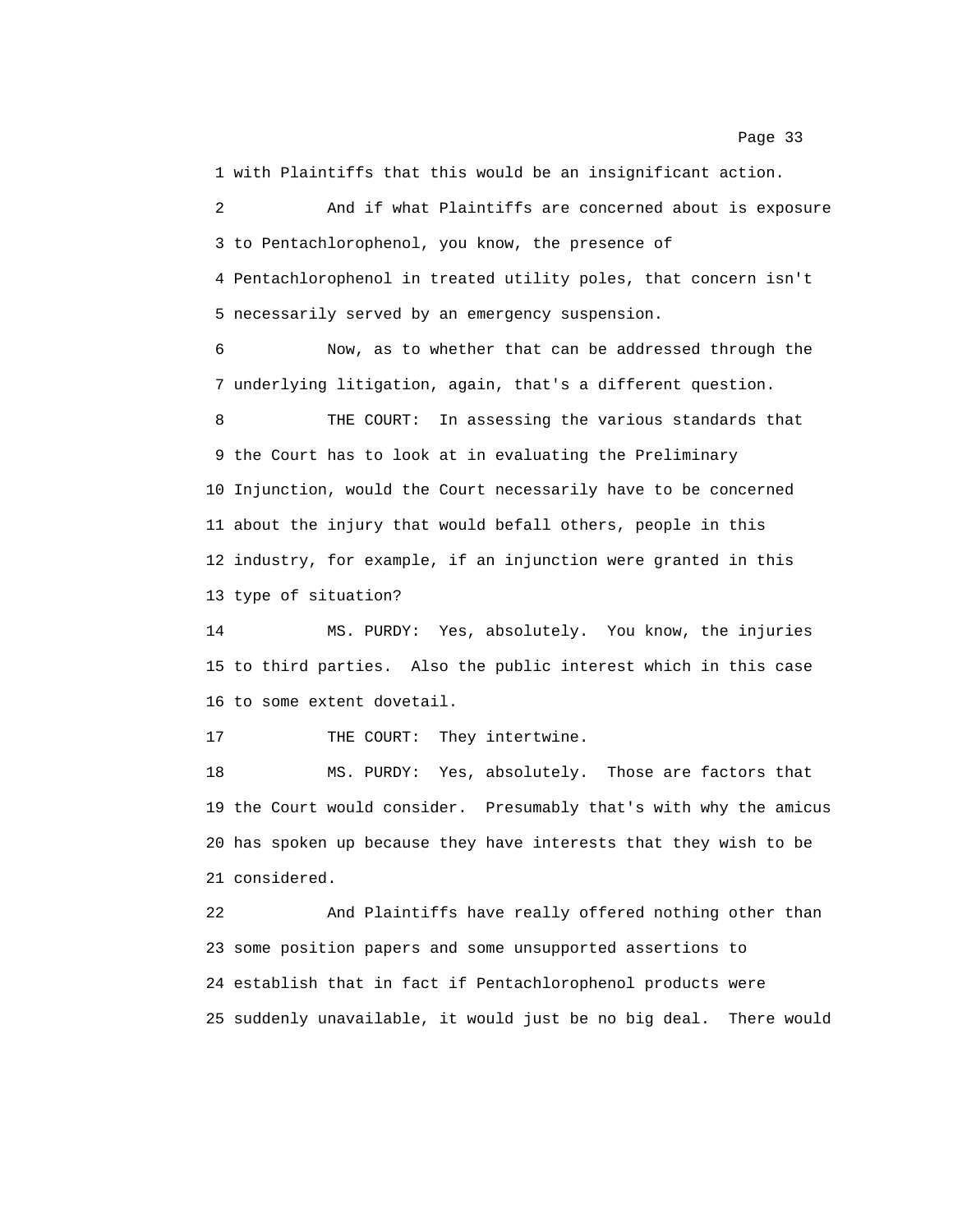1 be readily available alternatives. Those could be geared up at 2 a moment's notice.

3 They really haven't offered anything to let the Court 4 know what the consequence of this order would be. They are 5 really asking for an order on kind of blind trust that it is all 6 going to work out and that these alternatives will be available 7 and there really won't be any impact on third parties.

8 THE COURT: In effect, the EPA if I understand it 9 correctly in conducting its reregistration procedure is not only 10 taking into consideration, for example, other alternatives that 11 may be out there; but really the consequences beyond the health 12 which are paramount, of course, but nevertheless also the 13 collateral consequences that denying registration would have on 14 society. It is not just limited to the health.

15 MS. PURDY: That's part of the cost benefit analysis 16 that FIFRA contemplates because a pesticide that poses very high 17 risks may nonetheless have very high benefits. EPA has to 18 balance that and to look at the benefits. Yes, there are 19 necessarily considerations other than purely what are the health 20 risks that EPA has to look at carefully and thoroughly through 21 that administrative process.

22 THE COURT: Okay.

23 MS. PURDY: I think we have managed to get to three of 24 the four Preliminary Injunction factors which leaves us with the 25 likelihood of success on the merits. Again, we are talking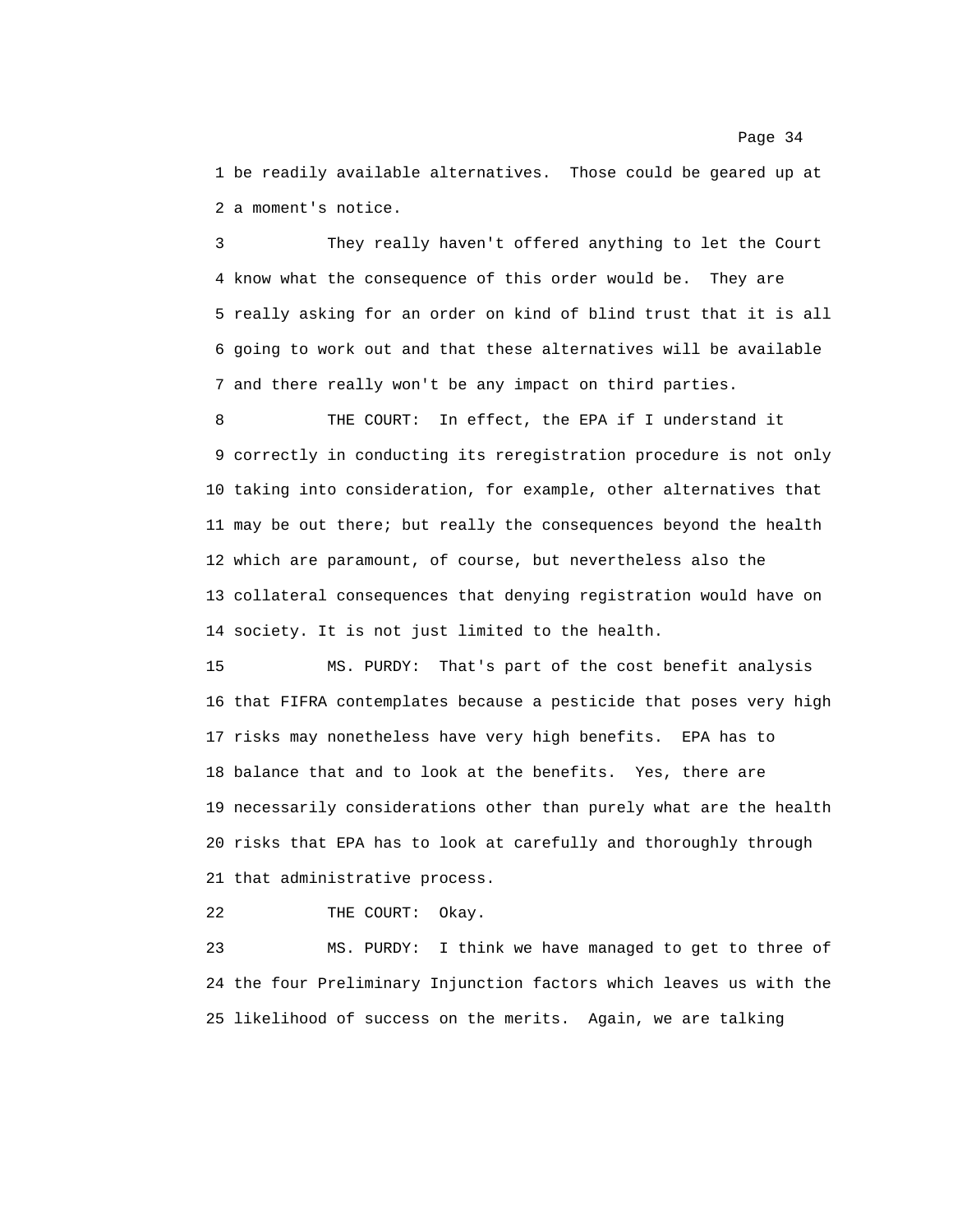1 about two analytically distinct statues: FIFRA which is the 2 statute under which Plaintiffs originally sought relief and the 3 Administrative Procedure Act.

4 Under FIFRA, there is a jurisdictional provision that 5 allows for judicial review only in a narrow set of 6 circumstances. It allows review for the refusal of EPA to 7 cancel or suspend a registration or to change a classification 8 not following a hearing and other final actions.

9 So there has to be a final action. And they have 10 cited the 1970s cases for the proposition that there somehow has 11 been a final action here.

12 First of all, those cases were not construing the same 13 statute. Waivers of sovereign immunity have to be explicit. 14 They have to be expressed. The plain language of the statute 15 now says there has to be final action and there hasn't been 16 final action.

17 THE COURT: Why wouldn't the decision by the agency to 18 choose to go the reregistration route as opposed to go the -- to 19 look into a cancellation and suspension route, why wouldn't that 20 decision in and of itself be a final action for the purposes of 21 review?

22 I assume that's your position; is it not, right? So 23 why wouldn't it be since they chose a path and obviously they 24 are going down that path, the Plaintiffs feel that that was the 25 wrong path to choose and that the decision was an abuse of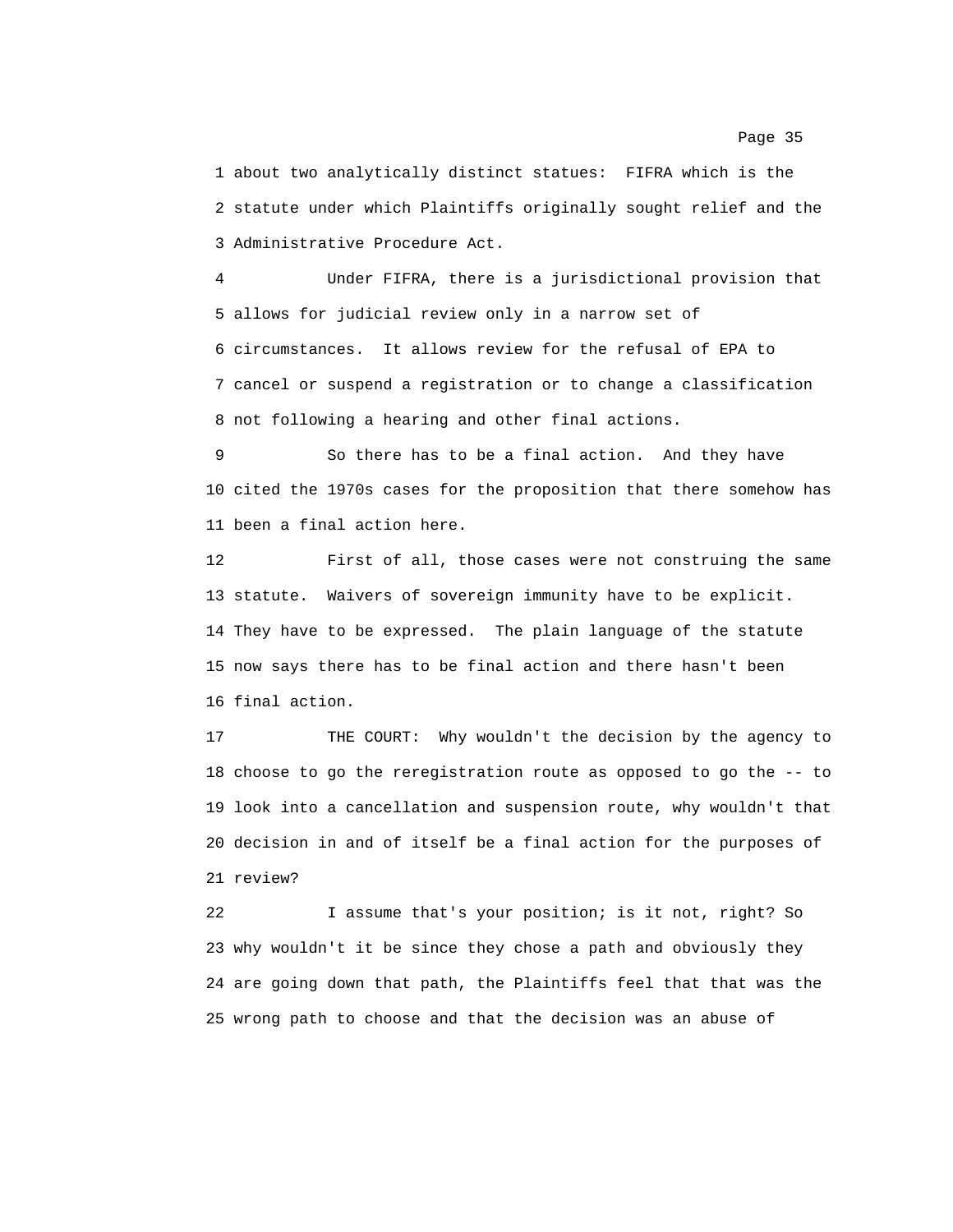1 discretion I believe was the way it was characterized, so why 2 would you say legally that's really not a final action of the 3 kind necessary for a Court to be in a position to be reviewing 4 it?

5 MS. PURDY: Well, a couple of issues there. First of 6 all, it is not clear that their Preliminary Injunction Motion 7 really challenges that decision; but to the extent that it does, 8 I am not sure that there has been a decision, that it was quite 9 as formal as they are trying to define it.

10 And a decision to follow, even assuming there has 11 been, a decision to follow one administrative process or another 12 does not impose any kind of consequences or create any kind of 13 legal obligations or rights in the way that a final action 14 ordinarily does.

15 All that EPA did was to say: Well, we are looking at 16 Pentachlorophenol through the reregistration process. We are 17 not going to initiate a parallel cancellation proceeding. They 18 still haven't made any final decision about whether or not Penta 19 is going to be reregistered, whether additional restrictions are 20 appropriate.

21 It just isn't at a point where there have been any 22 consequences or concrete kind of effect of that decision.

23 So returning briefly to the Environmental Defense Fund 24 cases that Plaintiffs cite, it is true that in those cases there 25 is some statements to the effect that inaction had the same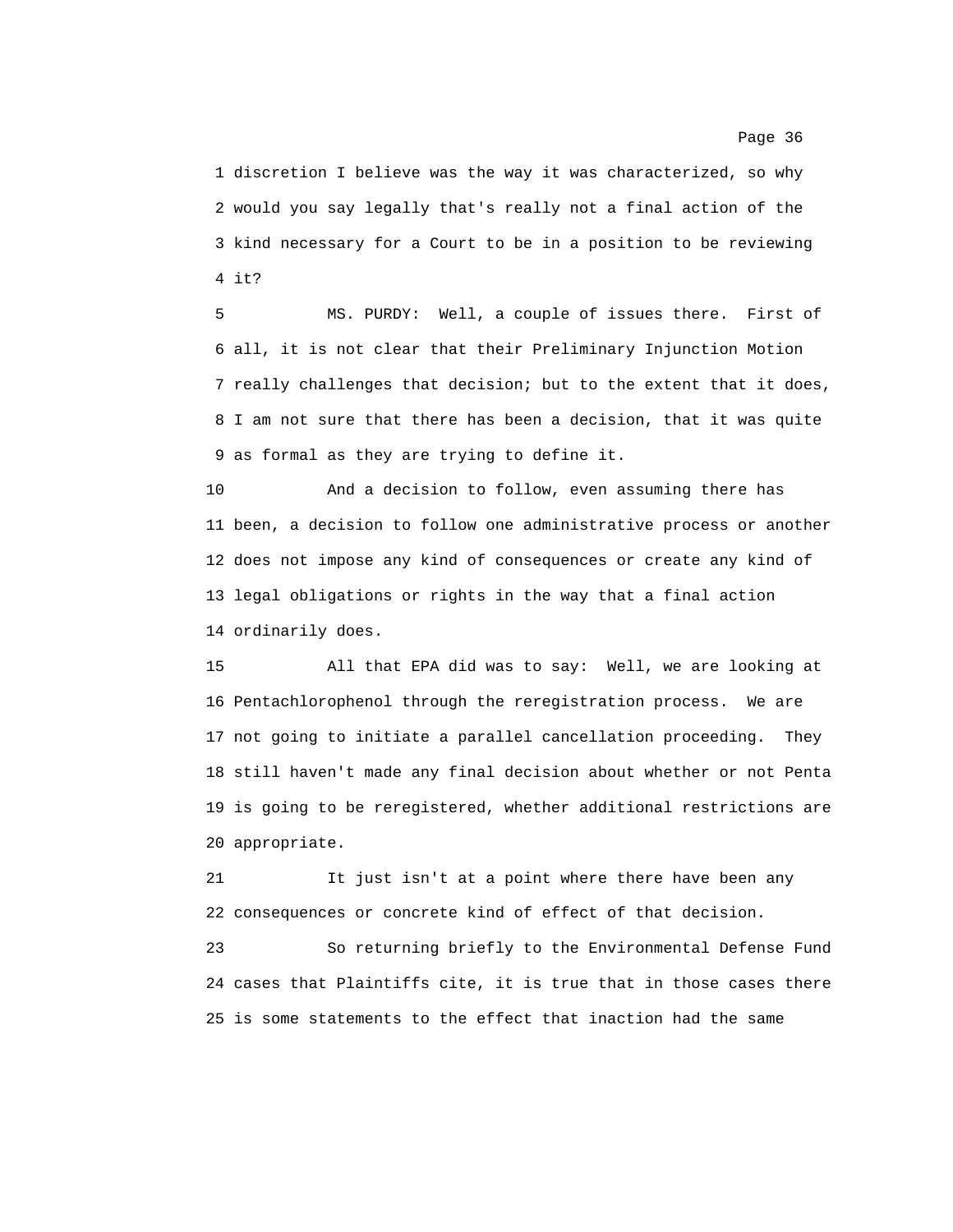1 impact on the rights of the parties as denial of relief and that 2 therefore inaction was in essence final action.

3 The problem is that the statute has changed 4 significantly since those cases were decided. Specifically the 5 reregistration program has come into effect so that it is no 6 longer the case that if EPA simply sits on a cancellation 7 petition, the administrative process may be indefinitely 8 stalled. The issues are being looked at through that 9 administrative process.

10 Even if Plaintiffs could get past that jurisdictional 11 hurdle, they couldn't succeed on the merits of their FIFRA 12 claim. I think we have already discussed a lot of this, but 13 what it comes down to is that at every step of the FIFRA process 14 you have to balance costs or risks against benefits. And 15 Plaintiffs have not presented anywhere near sufficient evidence 16 to establish that in fact the risks outweigh whatever benefits 17 may be out there.

18 They are asking us to just take their word that there 19 really aren't any benefits to FIFRA any more that aren't 20 adequately served by these alternatives.

21 Again, the Environmental Defense Fund cases that they 22 rely on in part to, you know, to show that somehow the benefits 23 don't matter once you find the risks, again those were decided 24 under a very different statutory regime. The Courts were 25 extremely concerned with creating a public process and allowing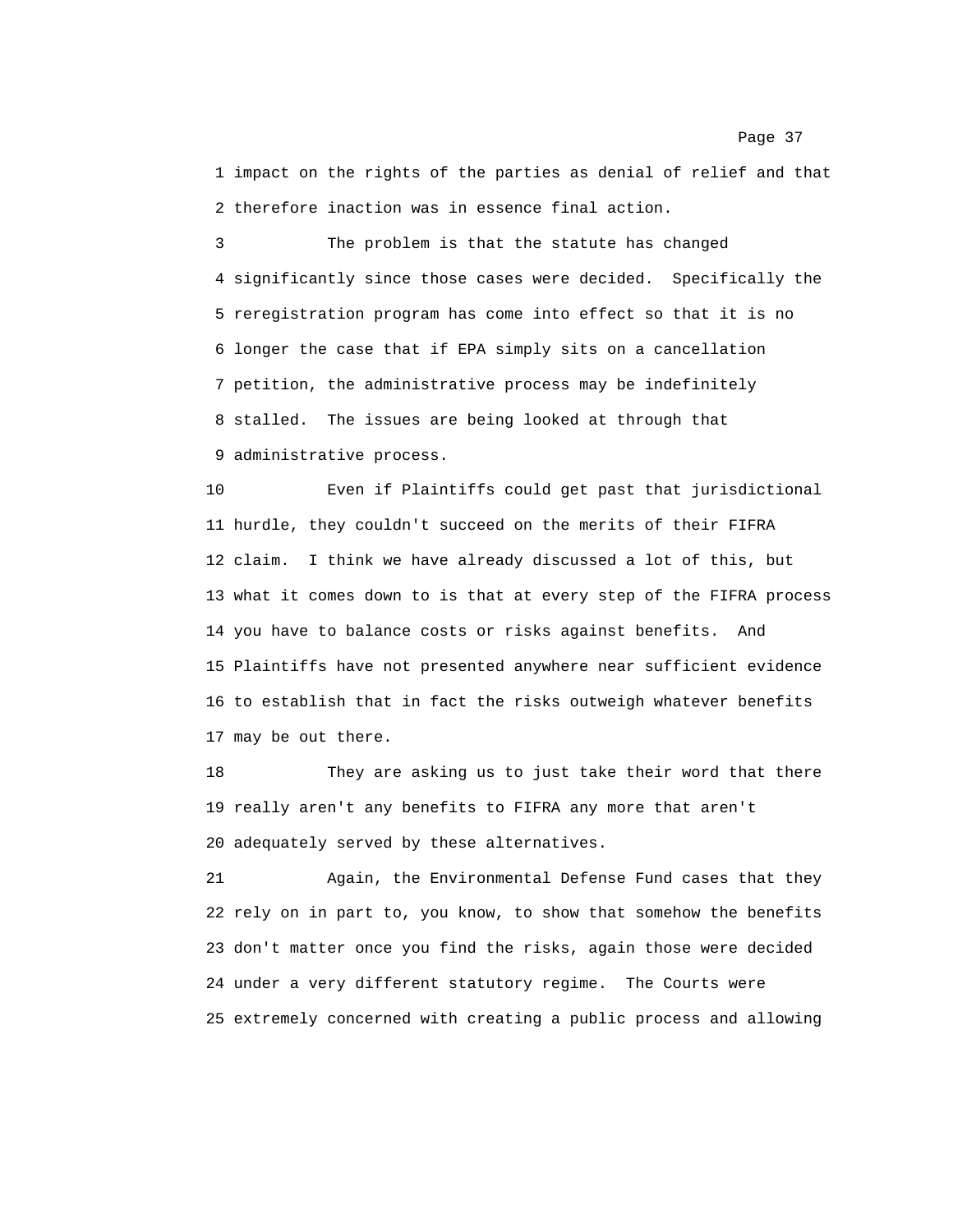1 for public participation and input in EPA's work.

2 That process exists through the reregistration. It is 3 transparent. There are going to be opportunities for public 4 comment at every major step. Those concerns just aren't present 5 any more.

6 And finally as I have already noted even in those 7 cases the Courts simply did not go as far as Plaintiffs and even 8 on what were not Preliminary Injunction cases, the Courts did 9 not go nearly as far as Plaintiffs are asking the Court to go 10 here on a Motion for Preliminary Injunction.

11 Now, all of that doesn't mean that Plaintiffs are 12 simply stuck until EPA acts. The APA authorizes review of 13 agency inactions. Plaintiffs didn't assert an unreasonable 14 delay claim in their Motion for Preliminary Injunction and even 15 if they had done so, they wouldn't be able to show a likelihood 16 of success on the merits on that claim.

17 And the D.C. Circuit has set the standards that apply 18 to an unreasonable delay claim commonly known as the track 19 factors. Plaintiffs suggest in their rely that these are kind 20 of an optional alternative test that the Court can look at. 21 They are not. They are the standards that apply to an 22 unreasonable delay claim.

23 The relevant factors are discussed in our brief, but I 24 think just a couple of points that they have raised in their 25 reply should be addressed.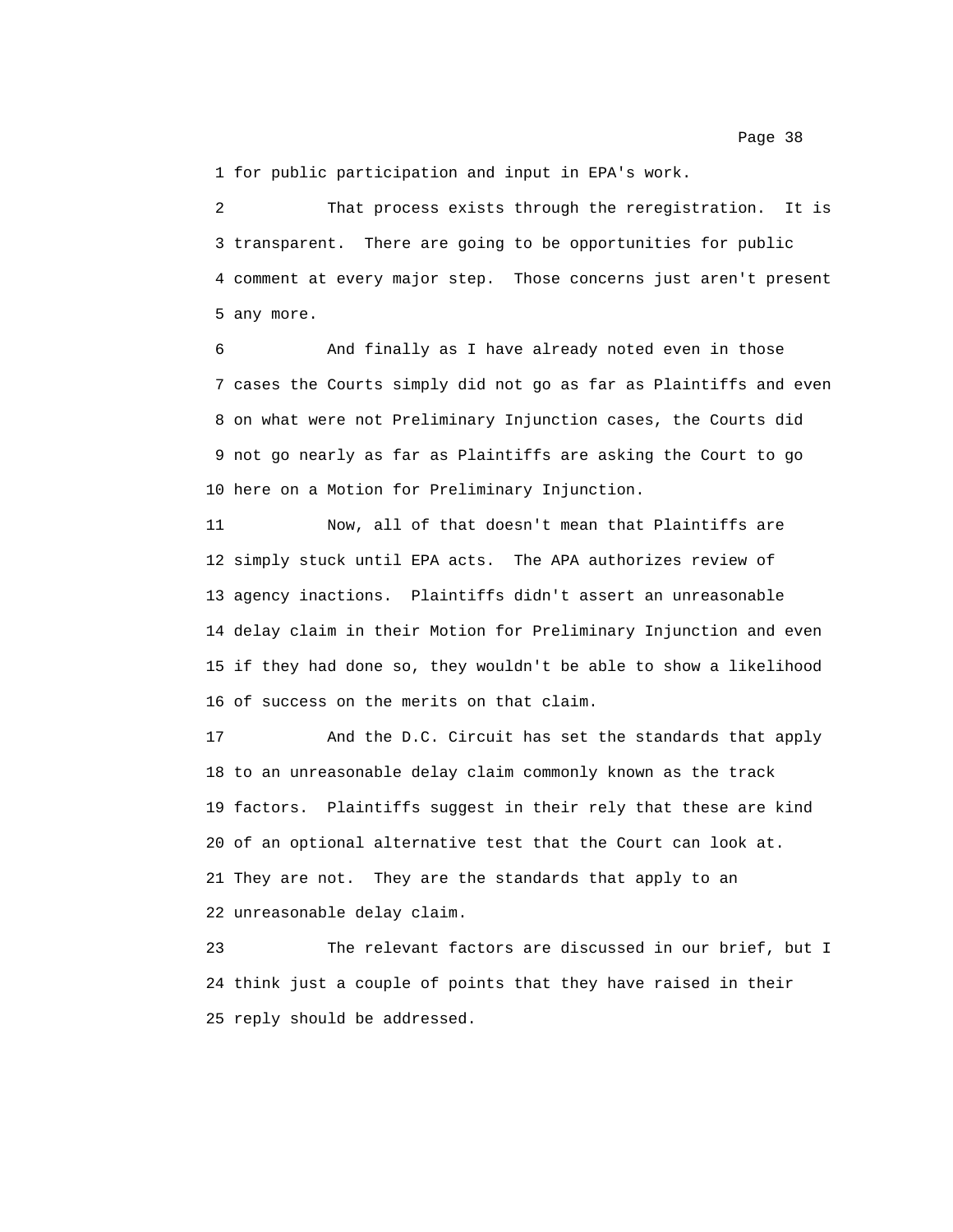1 First of all, they say that EPA hasn't identified any 2 priorities that might compete with its consideration of 3 Pentachlorophenol and recently today they have said that as far 4 as they know we may just be considering pesticides in 5 alphabetical order.

6 Congress did some set some priorities first of all. 7 When Congress established the reregistration program, it 8 required EPA to start with certain categories of pesticides. So 9 that's one set of priorities.

10 And in addition while Plaintiffs are very focused on 11 Pentachlorophenol, as Mr. Hausering's declaration explains, 12 there are over 600 active ingredients, pesticide active 13 ingredients, that EPA is considering as part of this process.

14 In light of these priorities and in light of the 15 hundreds of other ingredients that EPA is looking at, it is 16 certainly within -- the time that this has taken is certainly 17 within the rule of reason which is all that's required by 18 track.

19 And second with regard to the sort of public health 20 and welfare issues that they have raised, to some extent 21 everything that EPA does is both public health and welfare so 22 that's always going to be an issue but Plaintiffs are making 23 some really hyperbolic claims about the entire population being 24 at risk without I think as, your Honor, has noted without really 25 submitting any kind of evidence that connects causally the risk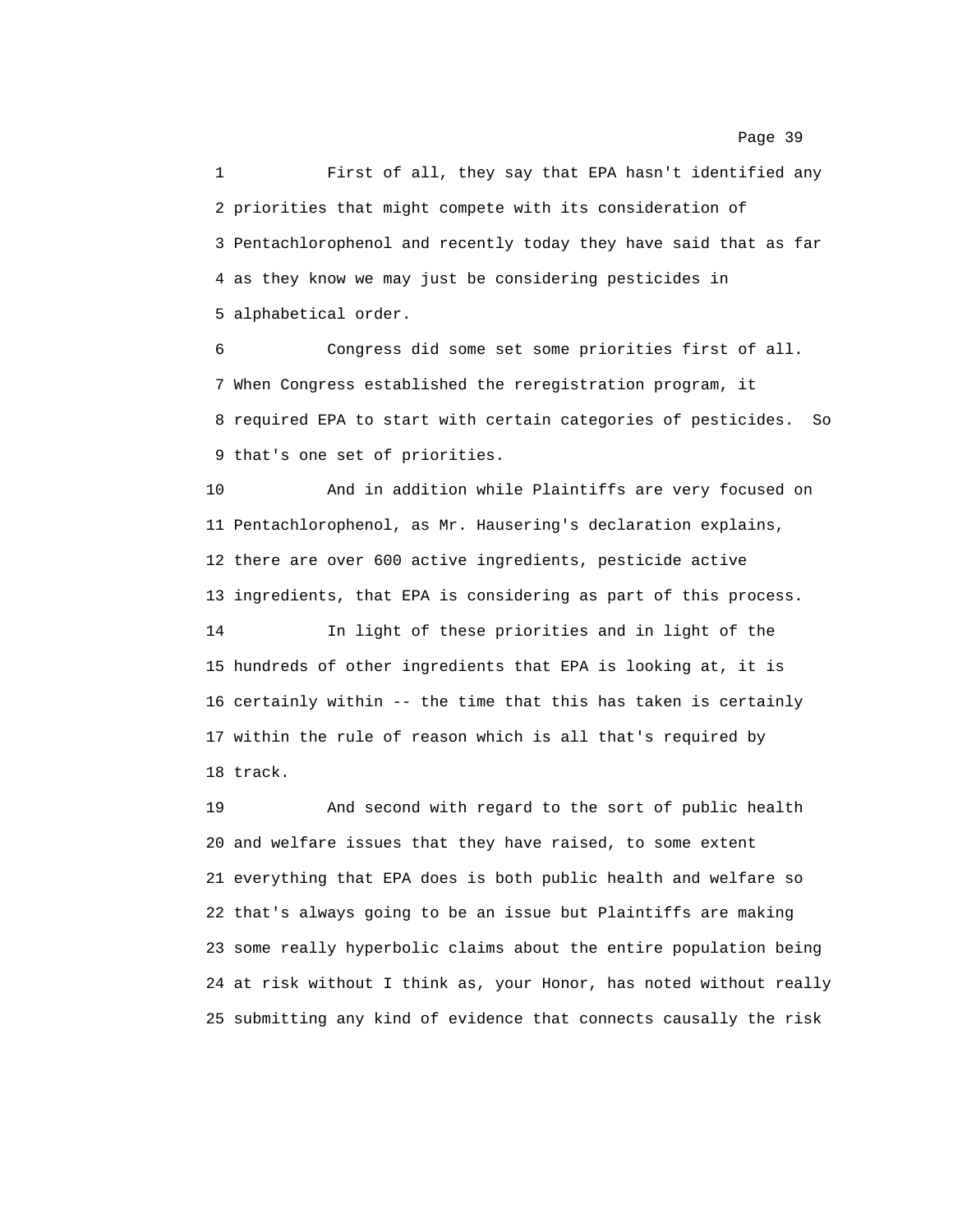1 assessment numbers to any actual exposures or any actual impact. 2 So we don't think the Plaintiffs have shown that they 3 are likely to succeed on the merits of their claim under FIFRA 4 and we don't think that they have shown that they are likely to 5 succeed on a claim for unreasonable delay even if they asserted 6 that claim.

7 And I would just like to close by noting again what 8 the Court or what Plaintiffs are asking the Court to do which is 9 really to take an extraordinary step really on almost blind 10 faith that it is all going to work out, that there won't be 11 serious consequences. There will be alternatives available.

12 These are the kinds of things that EPA needs to 13 consider, consider carefully, consider thoroughly hearing from 14 everyone, hearing from Plaintiffs and other Pentachlorophenol 15 opponents, hearing from Pentachlorophenol registrants, industry 16 representatives, taking all of that, considering of all of it 17 and coming to a conclusion.

18 And Plaintiffs just have offered no justification for 19 asking the Court to do that kind of balancing in this kind of an 20 expedited proceeding. For all of those reasons we believe that 21 their Motion should be denied.

22 THE COURT: Thank you, Miss Purdy. Mr. Handley. I 23 note at the outset, Mr. Handley, judicial economy prohibits me 24 from giving you the exact amount of time that I have given each 25 of these advocates.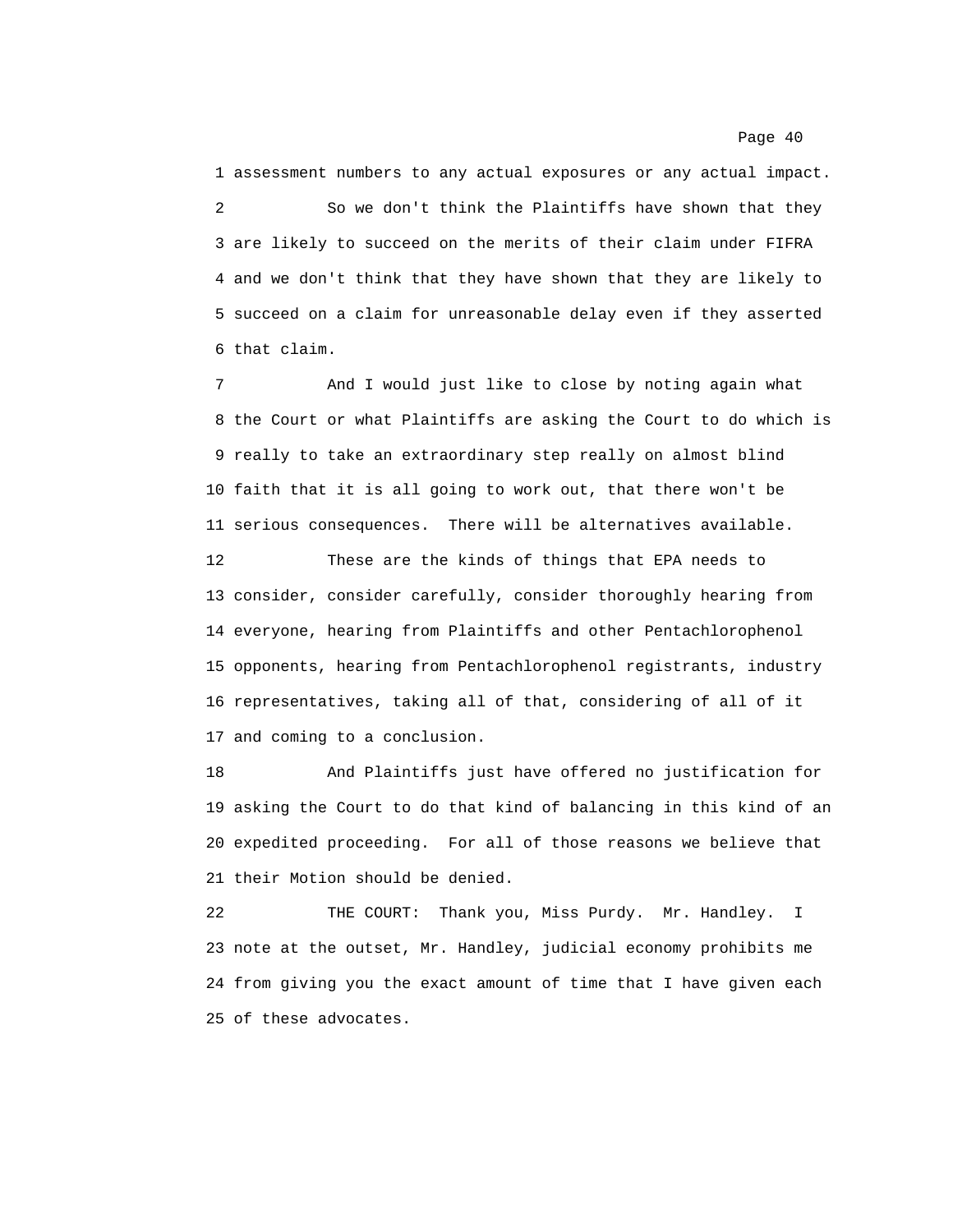1 Since it is a reply, if you could maybe keep it to ten 2 minutes or something like that.

3 MR. HANDLEY: I will do my best. There was an awful 4 lot there and, as you have seen from the briefs, we have a lot 5 to say. We have used a lot of pages to do it.

6 THE COURT: You do.

7 MR. HANDLEY: I guess I would like to start with the 8 last point that EPA is saying that the Court is being asked to 9 rely on blind faith. I don't think that's a fair 10 characterization of the situation at all; but if they feel that 11 way, we certainly wanted to get their record and especially 12 focus on the information they have about alternatives.

13 We have submitted information about alternatives in 14 the form of affidavits that talks about information and 15 summarizes information that our clients have submitted to the 16 agency. So what we are suggesting is this is the minimum amount 17 of information that the agency currently has in its records 18 concerning alternatives and with that information it strongly 19 suggests that these alternatives would work, they are available 20 and, for example, the steel producers say that they could meet 21 current demand.

22 So the suggestion that we just don't know enough about 23 what would happen if there was a suspension, we have attempted 24 to refute that. We would certainly like to have the agency's 25 full record on alternatives and be able to examine all the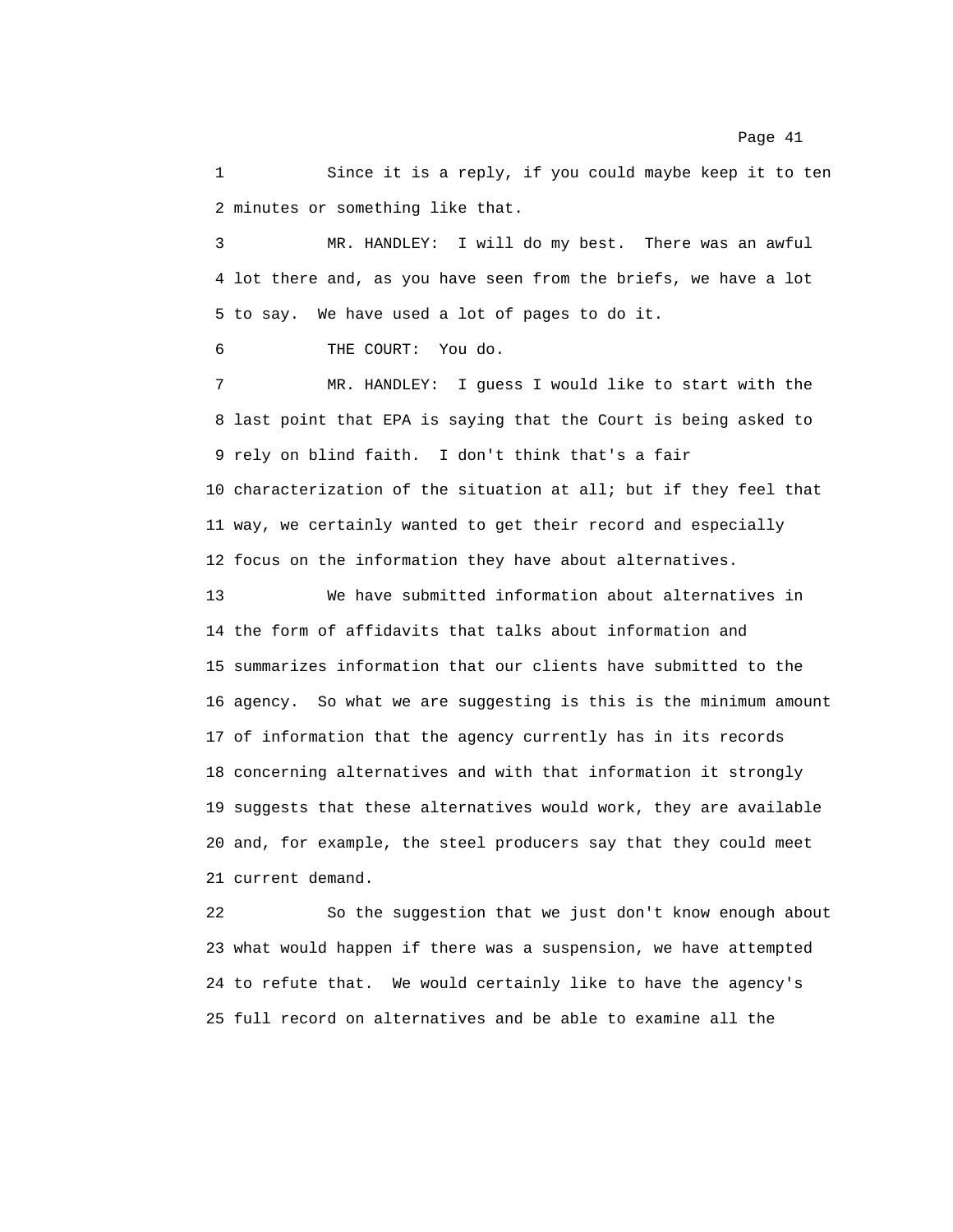1 questions that they raised about what needs to be considered in 2 an alternatives analysis so that the Court could do a complete 3 analysis on that; but in the absence of that, we have provided 4 what we know about in terms of alternatives and in terms of the 5 benefits that do exist for this pesticide.

6 THE COURT: Now what about the point that Miss Purdy 7 is making with regard to the extraordinary nature of the action 8 you are seeking, the relief you are seeking here?

9 Do you admit that there isn't really any precedent and 10 certainly in recent memory in this Court of issuing the type of 11 suspension that you are seeking under your Motion?

12 MR. HANDLEY: Well, the EDF case did order an 13 emergency suspension and that's still as far as we know good law 14 in the District of Columbia. They make -- the EPA makes the 15 argument that the law has changed, that FIFRA is somehow 16 different than it was at that time and they point to the 17 jurisdictional judicial review provision to say that that 18 changes the review standard.

19 There is no indication in the legislative history that 20 Congress intended to narrow judicial review when it revised that 21 provision. In fact, the point of that was to allocate the 22 responsibilities between the District Court and the Court of 23 Appeals there.

24 And, in fact, the new provision talks about failure to 25 suspend or cancel. So I think it is even in some ways clearer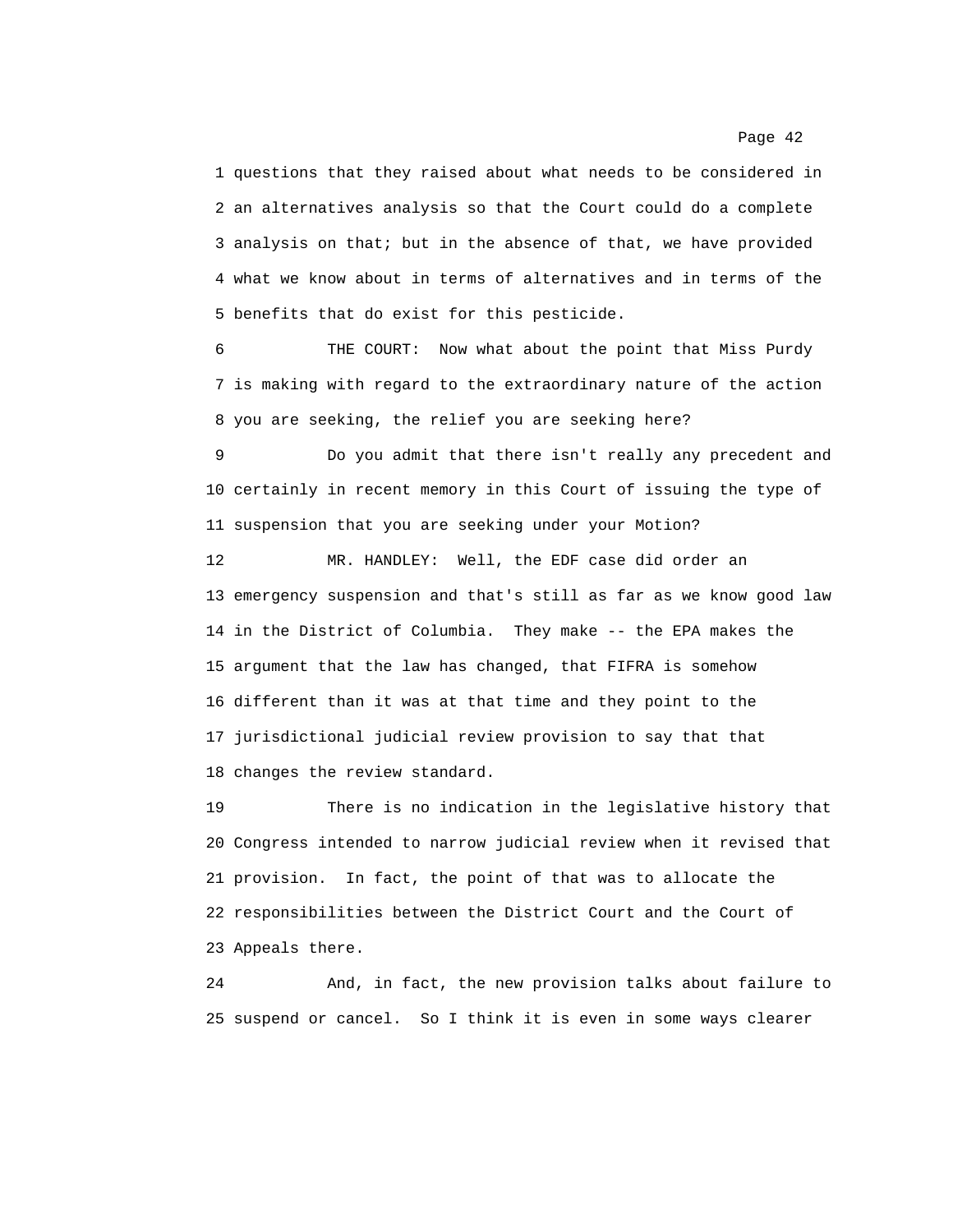1 in the new provision what was intended to be reviewed which was 2 when the agency was asked to do something and failed to do it. 3 And the only case that EPA sites is this Cengenta case which was 4 decided on rightness grounds to suggest that the Court doesn't 5 have jurisdiction or the ability to review this issue.

6 But to answer your question more directly in terms of 7 extraordinary relief, yes, this is extraordinary relief; but 8 when we have a 19 year history of delay, we have unrefuted 9 findings that have if anything escalated during that period of 10 time concerning risk, we have correspondence going back and 11 forth asking for action, promising to do it and not fulfilling 12 those promises, there has to be a point where something gives.

13 And we are saying that the Court has reached the point 14 where it can order this extraordinary relief and the 15 extraordinary relief I would point out is limited in time and in 16 scope. It is to start an agency process. We are not saying 17 that the Court would pre-empt the agency process.

18 In fact, this is in some ways an easy case for the 19 Court in terms of reviewing agency action. The scientific 20 issues that the agency -- the scientific findings that the 21 agency has made are not really an issue here. No one is saying 22 that these risks findings -- you didn't hear Miss Purdy say that 23 the risk findings they have made, that they don't agree with any 24 more or they have changed their mind or that they have moderated 25 or reduced those.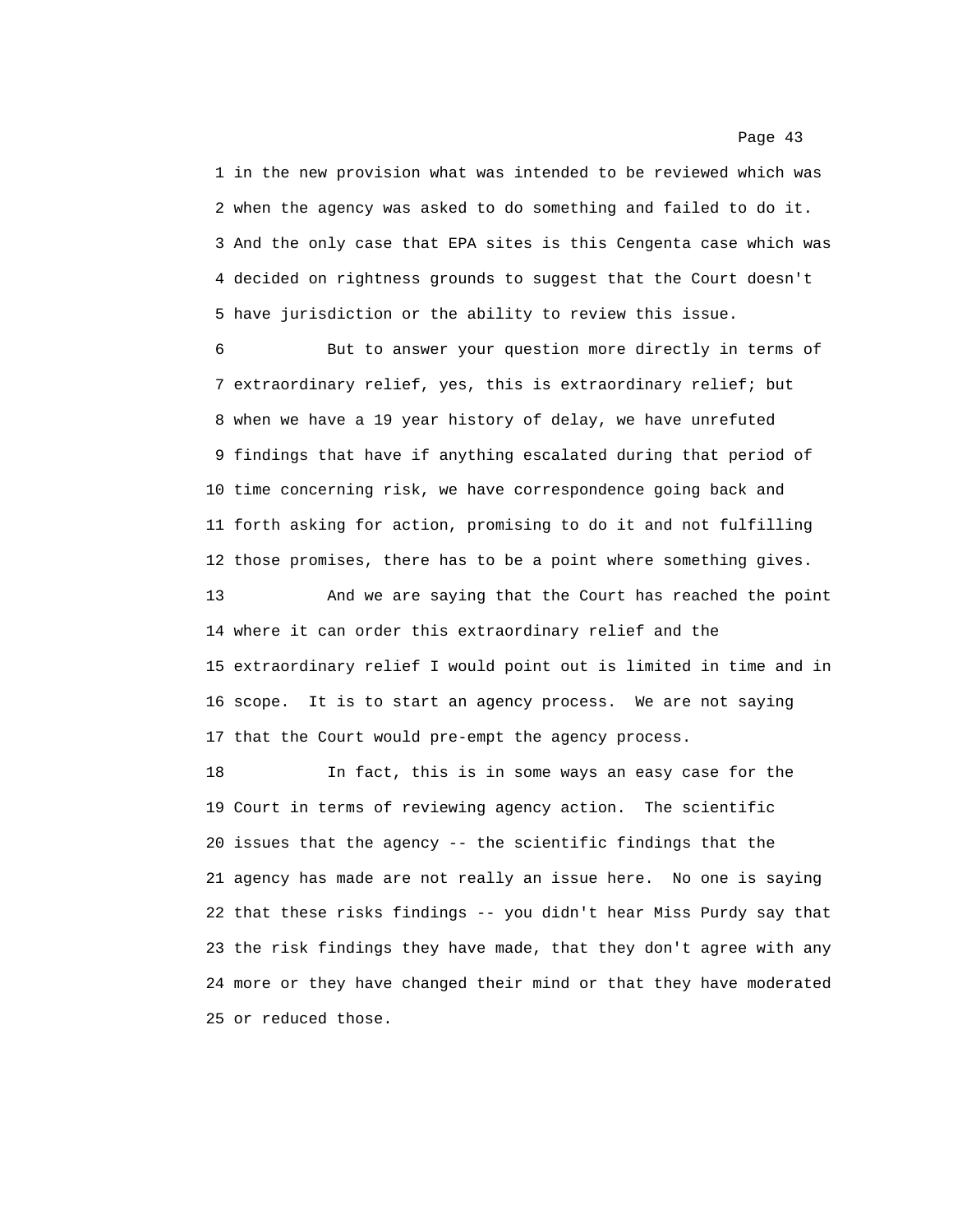1 Those are all in the record and the Court doesn't have 2 to take our word for the reliability of those. They are 3 uncontested. The agency has made those findings and continues 4 to stand by those.

5 THE COURT: But the emergency Motion you are asking, 6 emergency suspension that you are asking for in effect would 7 last for quite awhile, would it not?

8 MR. HANDLEY: Well, it would start a process under 9 which the agency would begin to conduct hearings and determine 10 what to do about Penta on an expedited basis.

11 And in that process it would have to consider the 12 benefits as well which seems to be the thing that the agency is 13 stuck on. They have gone back it appears to us doing this 14 reregistration process which Congress mandated to get rid of 15 grandfathered pesticides. It really wasn't intended as a 16 substitute for the suspension, cancellation provisions.

17 And, in fact, when Congress reauthorized the statute, 18 it left in those cancellation and suspension provisions. There 19 was no decision to okay, everything is going to go through a 20 reregistration process and we won't need the suspension and 21 cancellation provisions. No, we still have this emergency 22 provision in there to get us off the slow track in case there is 23 a finding, in case there is a need, in case there is a public 24 health emergency that suggests we need to do something faster 25 than that.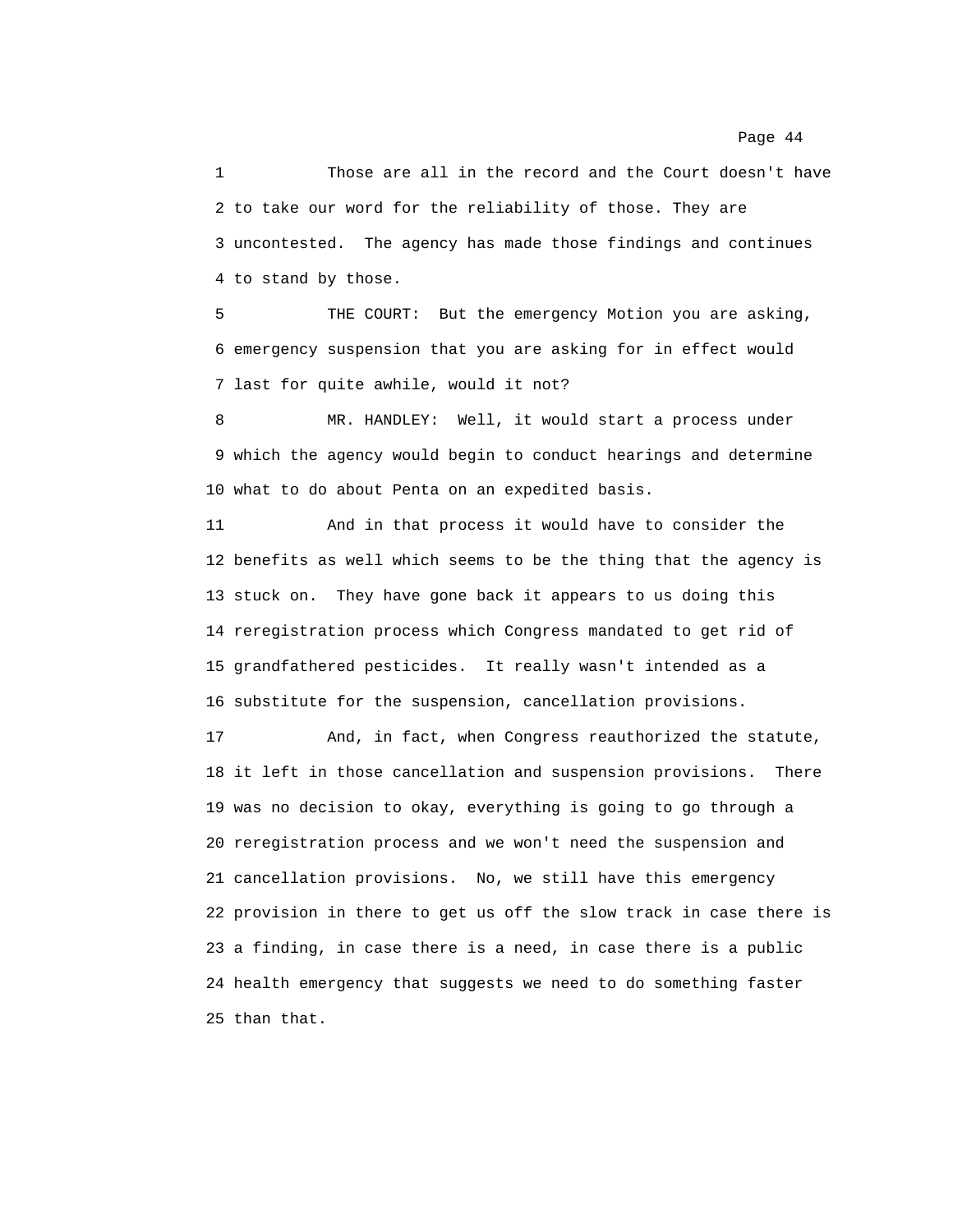1 And the suspension/cancellation process is a process. 2 It is not an end in itself.

3 During that process the registrants and affected 4 parties would be able to submit information and the agency would 5 make a reasonable decision about the final outcome of that. So 6 the suspension is an interim measure that begins the process and 7 gets the agency towards the whole adversary proceeding that 8 cancellation is.

9 THE COURT: Remind if you would, does the suspension 10 process envisioned by the regulations have any set time frame in 11 which it must be completed?

12 MR. HANDLEY: I would have to check on that. I do 13 believe that it does, but I am not sure about that. But 14 certainly the Court could order a time frame for, you know, for 15 a suspension hearing to be set; and that's the kind of relief 16 that we are asking for is put the agency on a schedule.

17 One of the other points that was made was we are 18 somehow changing our tune here by asking for different relief. 19 Well, of course, our Motion for Preliminary Injunction recited 20 such other relief as the Court may deem just or some words to 21 that effect.

22 THE COURT: Right.

23 MR. HANDLEY: EPA in its own documents had said that 24 suspension hearings take three to four months. That's to answer 25 your question there. The EDF case I am corrected here ordered a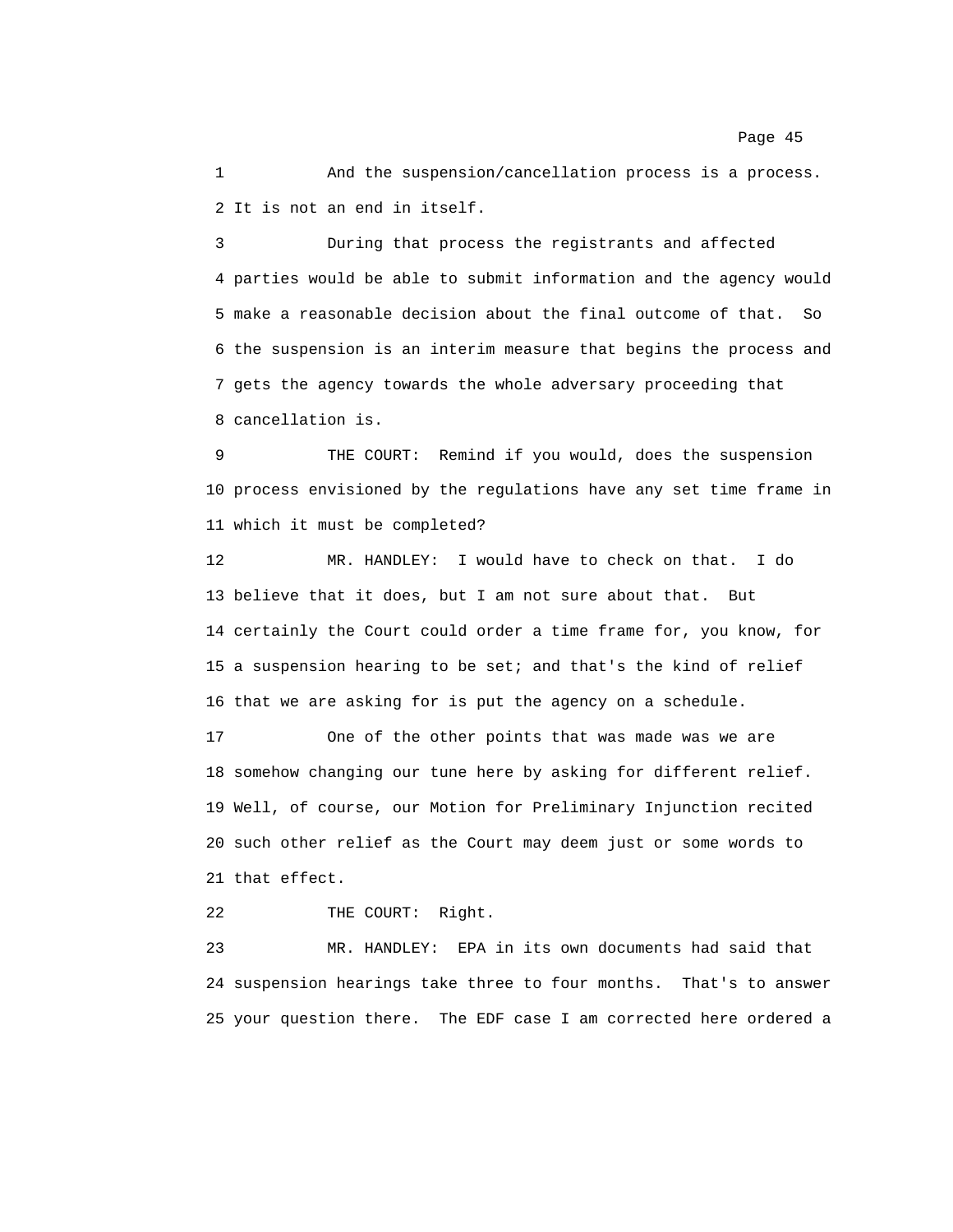1 cancellation as opposed to a suspension. But the suspension is 2 the interim remedy to stop the harm that's accumulating while 3 the process gets under way.

4 One of the other points that was raised here is that 5 we don't have enough information or enough of a case on imminent 6 harm. The daily accumulation of Pentachlorophenol in the 7 environment, the daily manufacture of it, the incremental use of 8 it, we are talking about a million poles per year being put into 9 service is additional harm.

10 And although you don't have the same kind of situation 11 that you mentioned where a house is about to be knocked down, 12 you do have a situation where a public health is being 13 incrementally impacted by each of these additional burdens.

14 In fact, there is evidence to suggest that some of 15 these chemicals have cumulative effects. So the fact that there 16 have been 18 years of delay certainly shouldn't excuse further 17 delay.

18 THE COURT: For example, is there any evidence that 19 people, pole workers, people who are in constant contact with 20 these poles that have been treated, has there been any other 21 over the last year or two or three any marked increase in the 22 their instances of cancer?

23 MR. HANDLEY: I wouldn't be able to say that it has 24 increased over the past few years, but we do have information 25 about personal injury lawsuits over the lifetime of the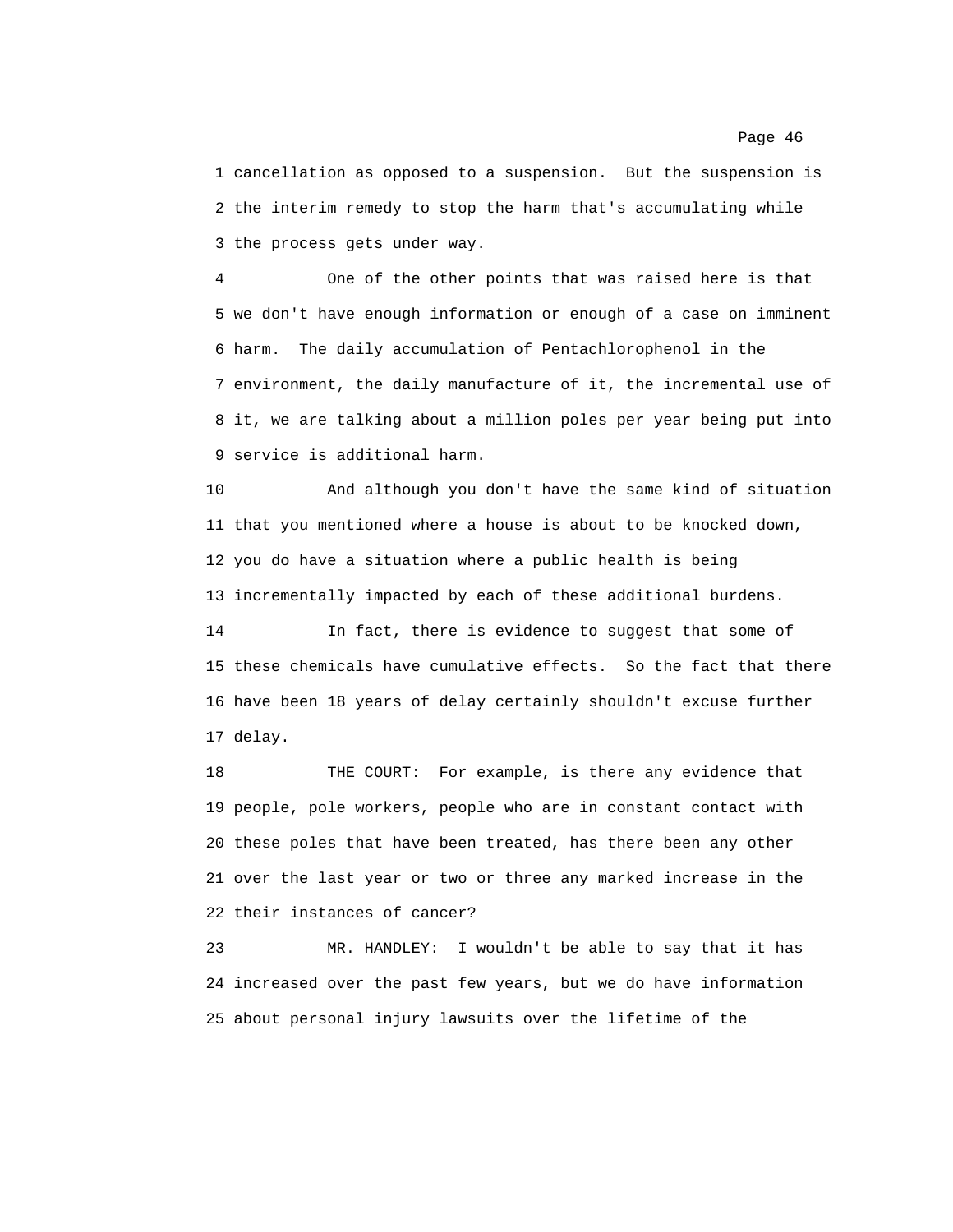1 registration.

2 THE COURT: There has been more suits? 3 MR. HANDLEY: Relating to Pentachlorophenol, and we 4 have more information about some coming on more recently. But 5 you can't really draw very much of a conclusion about that. 6 THE COURT: Yes. That might just be evidence that more 7 lawyers have figured out that's brought a good basis to bring a 8 lawsuit than there has actually been more harm befalling 9 people. It is hard to say what that really proves.

10 MR. HANDLEY: Right. And so we can't point to any 11 sort of new kind of harm that's occurred say since the 1997 12 petition started flowing into the agency or since the 1999 13 decision or risk assessment that the agency published showing 14 these elevated findings.

15 But I think the new thing at least in our way of 16 thinking about it is, the new thing is the agency has continued 17 to say that it would move into a faster track and it hasn't done 18 so and it has made these elevated findings in 1999 which have 19 not yet been acted on. It seems to us that at a minimum such 20 elevated findings would trigger the agency to look at the 21 alternatives analysis which it is said all the way back in 1984 22 was the piece of the puzzle that it lacked to go the whole way 23 and cancel Pentachlorophenol.

24 So without even needing to go over the whole risk 25 analysis again, the '84 analysis stands unrefuted and the only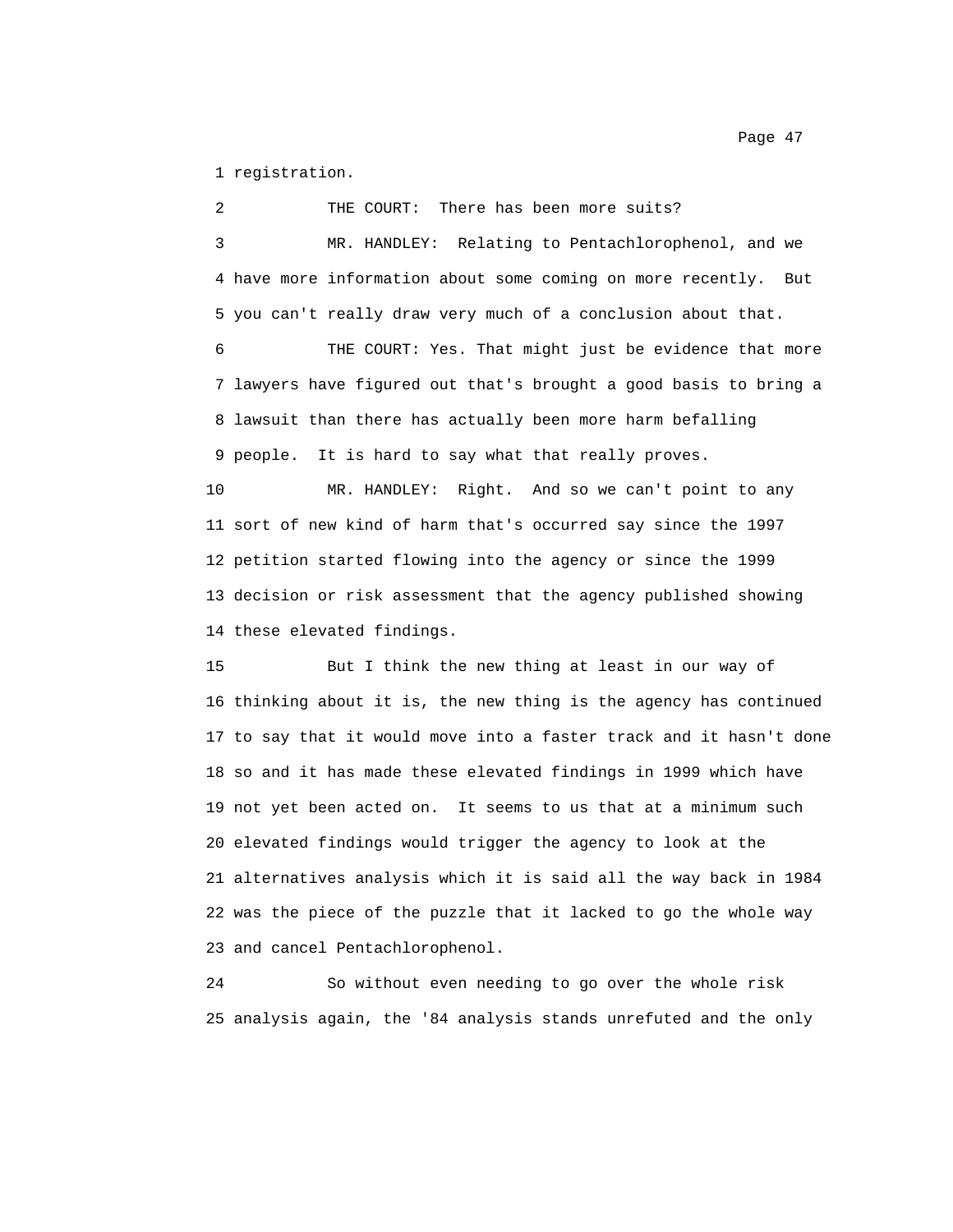1 piece missing is the benefits analysis which it said was the 2 only reason, was essentially but for causation, if you will, for 3 not going ahead with cancellation of Pentachlorophenol.

4 They said but for those lack of alternatives, we would 5 cancel. We have enough information about risk and harm to 6 justify that. It is the lack of alternatives, the fact that 7 there isn't a substitute available that prevents us from going 8 that full distance.

9 THE COURT: What about the public interest argument 10 that Miss Purdy has raised? As you know under the standards 11 that are required to be evaluated for issuing a Preliminary 12 Injunction, the Court has to evaluate the public interest and 13 the harm to others that may occur as a result of issuing the 14 injunction.

15 What do you say to the issue that issuing some 16 extraordinary relief of this kind would have negative 17 consequences on people in the public that the Court shouldn't be 18 insensitive to or indifferent to? The Court has to take that 19 into consideration.

20 MR. HANDLEY: I certainly agree with that, that there 21 is a balance involved here and the case law so holds. It is 22 important to note that EPA's policy statements concerning 23 registration standards clearly indicate that the agency does not 24 consider effects on the manufacturers and the registrants of the 25 pesticides in making the risk benefit balance that it makes.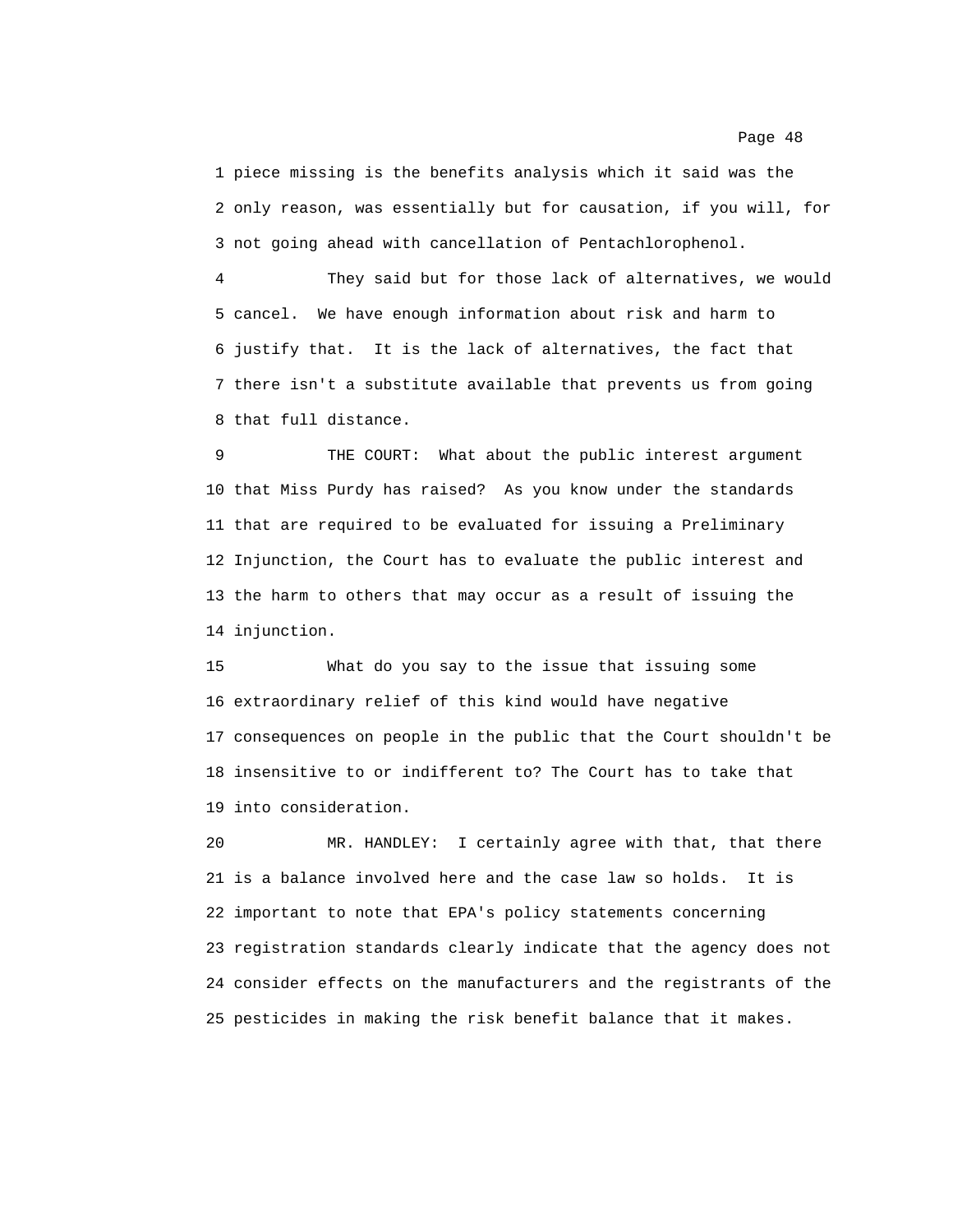1 The benefits that it talks about in registration 2 relate to the users of the product. So in the analysis that's 3 appropriate here, the users would be the appropriate framework; 4 and then you are talking about public utilities and the public's 5 ability to get electricity and telephone service, for example.

6 The fact that it might have an adverse effect on a 7 particular industry, the industry making Penta, for example, is 8 not to be weighed one way or the other because there is an 9 offsetting benefit. For example, the steel industry, the 10 Fiberglas industry, the concrete history would be able to 11 benefit from the agency's change in position in terms of the 12 registration of Pentachlorophenol.

13 So the adverse effects and the public interests should 14 not consider the effect on the industry per se but rather the 15 affect on the users as a whole. So I am not sure that answered 16 your question.

17 THE COURT: Well, is there evidence at this point on 18 the record that would indicate that the consequence of issuing 19 such an order would have a minimal effect or no effect of a 20 negative kind on those other interests in the public?

21 MR. HANDLEY: We submitted affidavits from steel 22 producers and from Fiberglas producers and the steel producers 23 suggested that, and they have submitted information to the 24 agency, that they are in a position now to meet the demand for 25 replacement telephone poles. So that certainly suggests to us

Page 49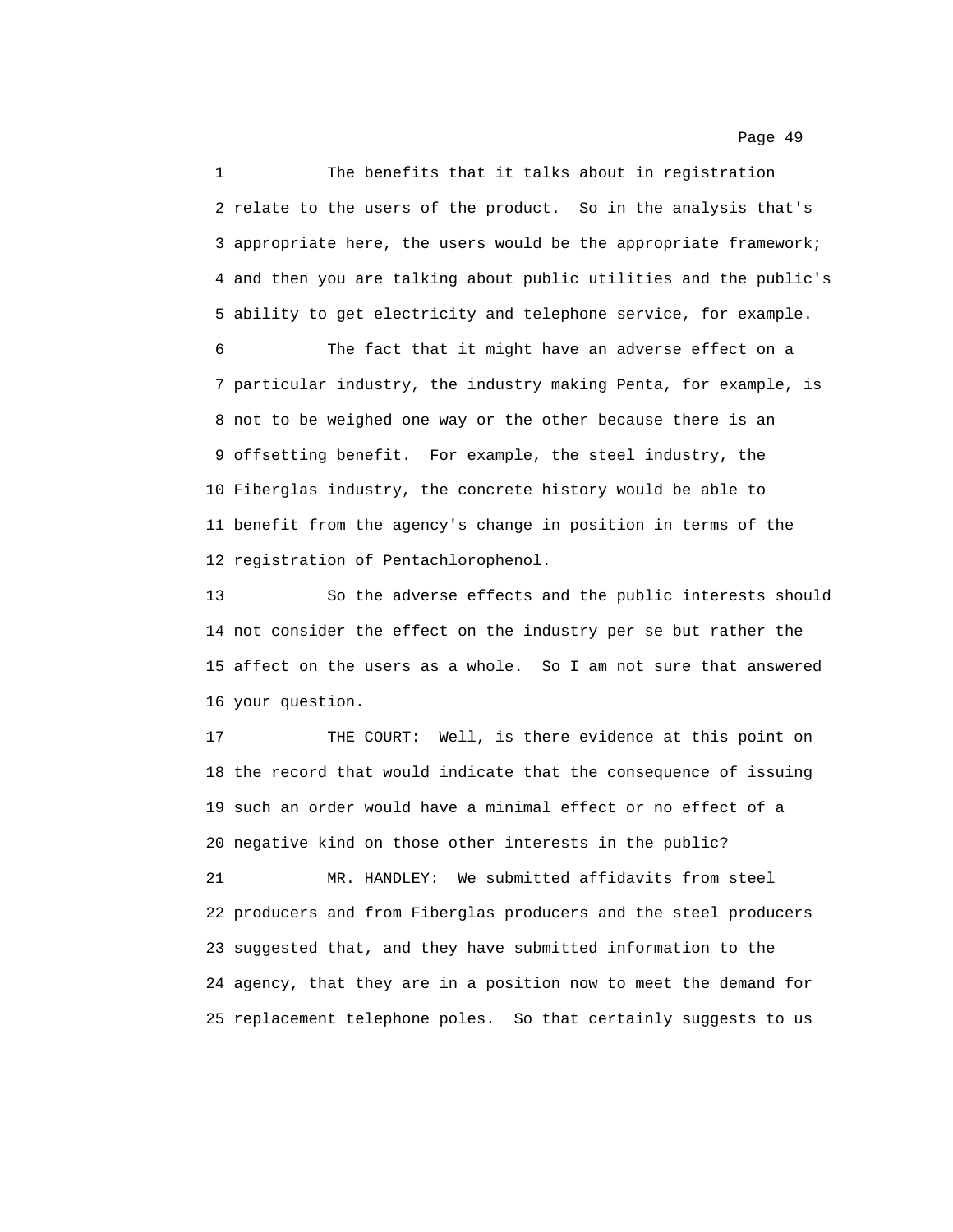1 that there is adequate capacity for a replacement to begin 2 today.

3 And Miss Purdy talked about the fact that even if you 4 ordered our remedy, it wouldn't address the harm because the 5 telephone poles are already in the market or out in people's 6 backyards and so forth. That in effect is true. We are not 7 asking the agency to order all the telephones poles in the 8 United States to be ripped up and replaced with steel or 9 concrete. That's not obviously not what we are talking about. 10 THE COURT: How many? It would be millions and 11 millions and millions of poles, aren't there, right now in 12 existence?

13 MR. HANDLEY: That's not anywhere near -- we are not 14 even talking about that.

15 What we are saying stop the incremental harm that's 16 happening from continuing to introduce more of this into the 17 marketplace. Obviously there will have to be disposal and other 18 issues when the existing Pentachlorophenol poles are taken out 19 of service and that's another whole question; but what we are 20 talking about now is EPA's responsibility to stop the continued 21 distribution of this product into the market when it knows that 22 the risks are much too high for it to continue registration and 23 there is no offsetting benefit when there are alternatives 24 available, three different kinds that we have noted.

25 THE COURT: Okay. I will give you a minute if you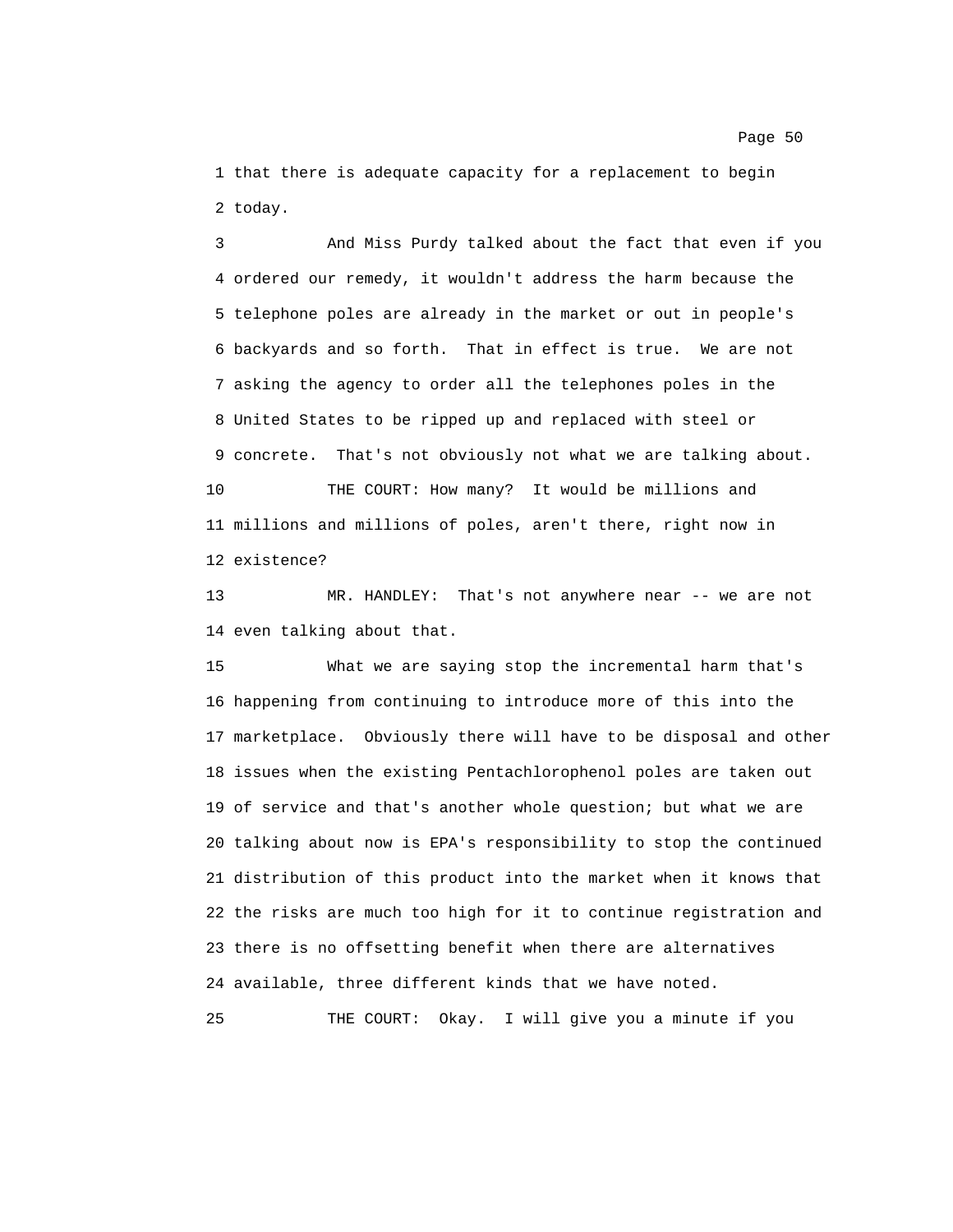1 want to wrap up.

2 MR. HANDLEY: Yes, I just wanted to kind of look 3 through my notes here. I was writing furiously. (Pause.) 4 I wanted to address the question of sort of FIFRA 5 versus the APA and how they fit together.

6 EPA is saying that we somehow confused those two. 7 They fit together. FIFRA sets a standard for registration and 8 the APA sets a standard for review of unreasonable delay or 9 unlawfully withheld action.

10 Whether we couch this as a Preliminary Injunction 11 Motion under the four part standard in the D.C. Circuit or under 12 the track analysis, you get some of the same factors and the 13 public interest becomes really the most important one in our 14 view.

15 So I don't think -- we could certainly argue this the 16 same way under the track analysis and I think we would come to 17 the same conclusions.

18 Oh, I wanted to point out that you suggested that you 19 hadn't looked at the amicus filings, but in the footnote eight 20 of the brief, there is an interesting revelation that Europe 21 does not use Pentachlorophenol for telephone poles. It is used 22 for other uses. So that suggests that in terms of the harm to 23 the public or the balancing of the public interest here is an 24 entire continent that essentially gets by without having 25 Pentachlorophenol treated telephone poles suggesting that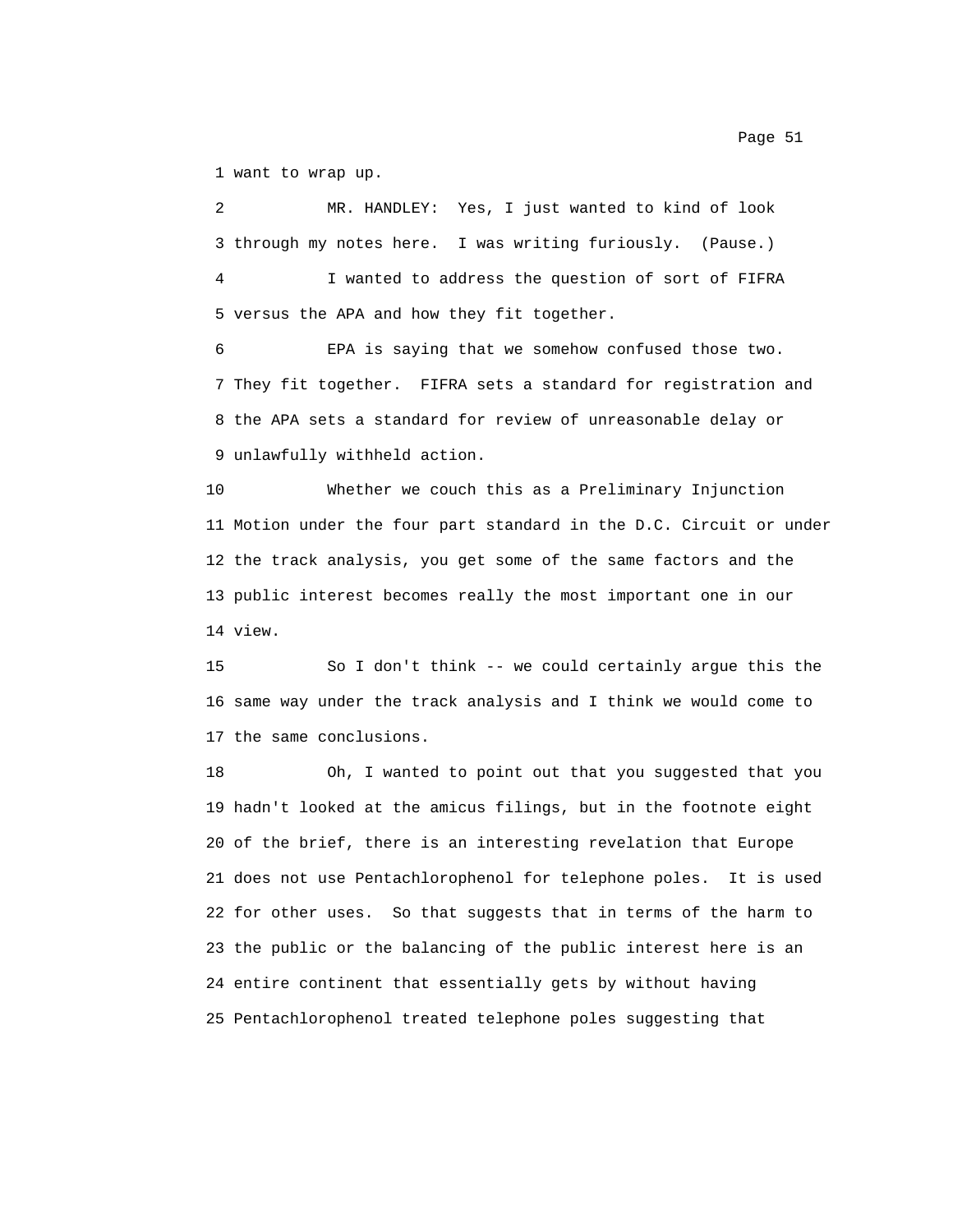1 alternatives are available, that they work; and, as I said 2 before, the telephone and electricity services seem to work 3 reasonably well in Europe.

4 THE COURT: That might be a subject of different 5 opinion.

6 MR. HANDLEY: Well, they are not the same.

7 THE COURT: The Court has no opinion on that subject, 8 but it might be subject to a different opinion. I can't take 9 judicial notice on that.

10 MR. HANDLEY: One of the things that the agency is 11 talking about is they have suggested that we are asking the 12 Court to sort of jump the gun and get ahead of what the agency 13 has already done and to essentially pre-empt the agency's review 14 concerning benefits.

15 One of the remedies that we have suggested in our 16 papers is order the agency to do benefits analysis that is 17 apparently outstanding and has not been completed and which 18 according to its '84 findings would complete the project and let 19 us know whether the benefits outweigh the risks or not. So look 20 at the alternatives. Do the alternative analysis.

21 They have revealed recently that they have just begun 22 the benefits analysis. This is indeed a troubling situation 23 after 19 years of delay that the benefits analysis has only 24 begun when that was identified as the missing piece as far back 25 as 1984.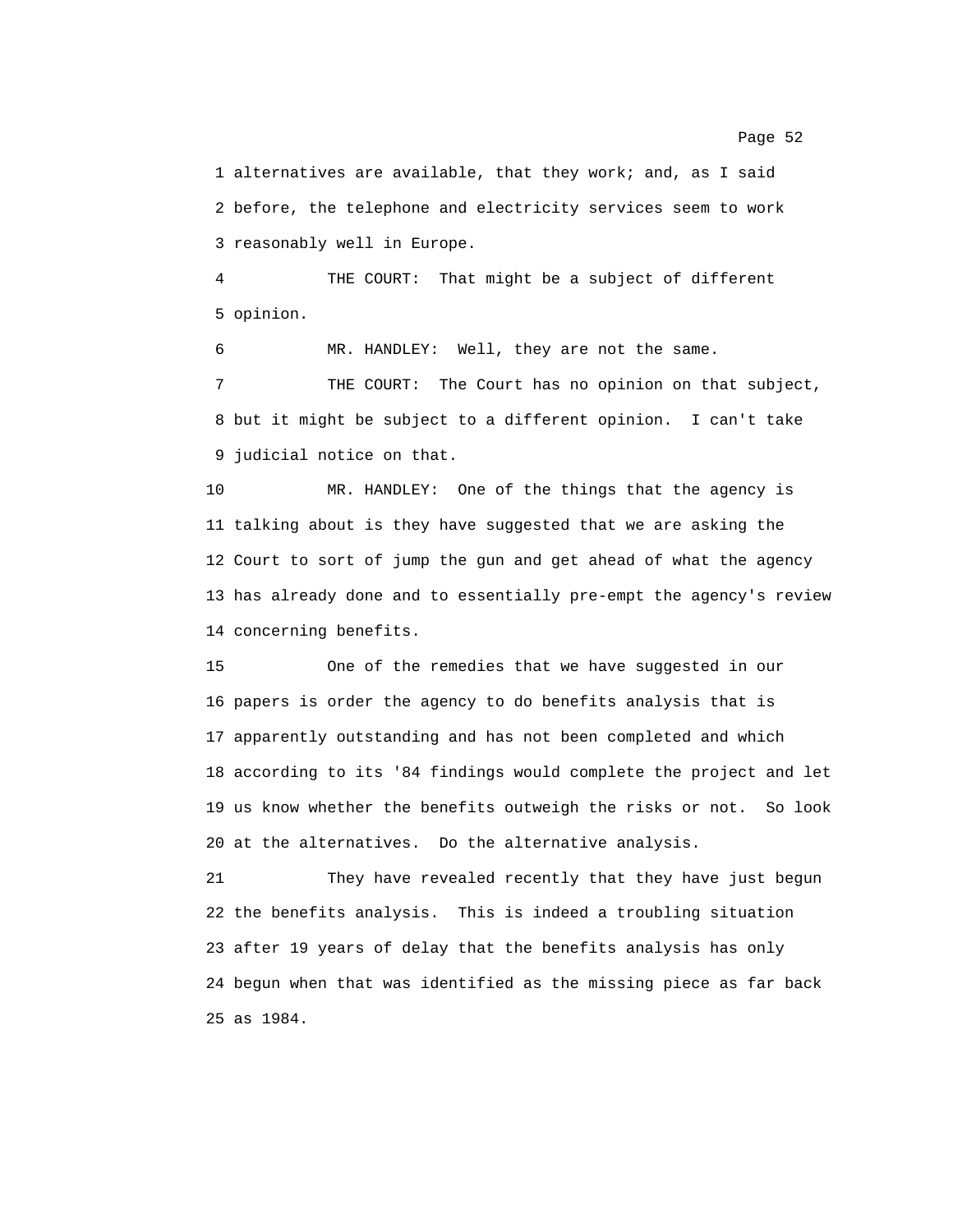Page 53

1 I think that will do it.

2 THE COURT: All right, Mr. Handley. Thank you very 3 much. Miss Purdy, I will give you two minutes. That's it. 4 MS. PURDY: That should be easy because I just have a 5 couple of very minor points I would like to address here. 6 One is that as Mr. Handley has just characterized the 7 1984 assessment as having said, well, we haven't done a benefits 8 analysis. That's not at all what it said. Based on the risks 9 and benefits of Pentachlorophenol at that time, EPA concluded 10 that for certain uses the benefits of Penta outweighed the 11 risks. 12 It is reexamining that issue through the 13 reregistration process to determine whether now that balance 14 comes out the same way. That's not the same thing as having 15 never simply looked at the benefits. 16 And the other, I would just briefly like to note that 17 since Mr. Handley has -- 18 THE COURT: Let me ask you a question about that. 19 MS. PURDY: Yes. 20 THE COURT: It just occurred to me. With regard to 21 the reregistration process, does the agency as part of its 22 decision to conduct a reregistration process, does it set at the 23 outset any kind of -- well, let me put it this way: Does it 24 indicate externally as opposed to internal decision-making, does 25 it externally indicate a time table in which it will be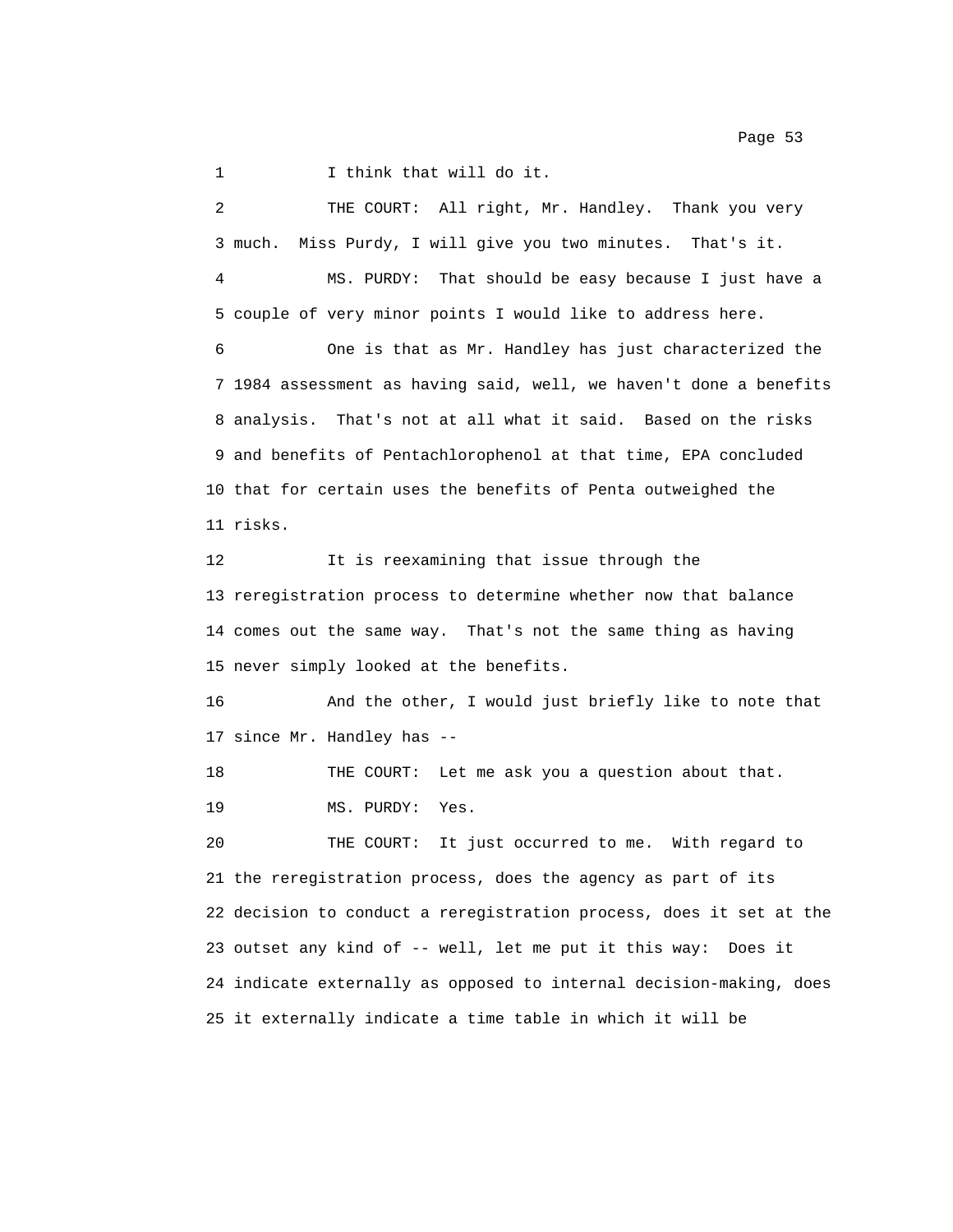1 conducting the reregistration; or is that just an internally 2 known decision as to what its goal is as to how long it is going 3 to spend or try to spend on the process?

4 MS. PURDY: A couple of points there. First of all, 5 in terms of its decision to conduct the reregistration process, 6 in some sense that decision was made by Congress. I mean 7 Congress said you have to do this reregistration for all 8 pesticides registered before 1984.

9 There were a couple of limited exceptions so there 10 isn't a pesticide by pesticide decision that we are going to do 11 reregistration or we are going to do something else.

12 THE COURT: All right.

13 MS. PURDY: So that's the first question. In terms of 14 there being sort of a time table, I believe Mr. Hausering's 15 declaration discusses the different phases that the process has 16 gone there. I don't know if there is some sort of formal 17 guidance or document on that. I am not aware of one. I could 18 certainly check on that for the Court but Mr. Hausering's 19 declaration discusses generally the phases EPA has gone through 20 in the reregistration review of all pesticides.

21 THE COURT: Okay.

22 MS. PURDY: And I believe that that is it if I could 23 just take a look at my notes for a moment here.

24 THE COURT: Sure.

25 MS. PURDY: I think just again with regard to the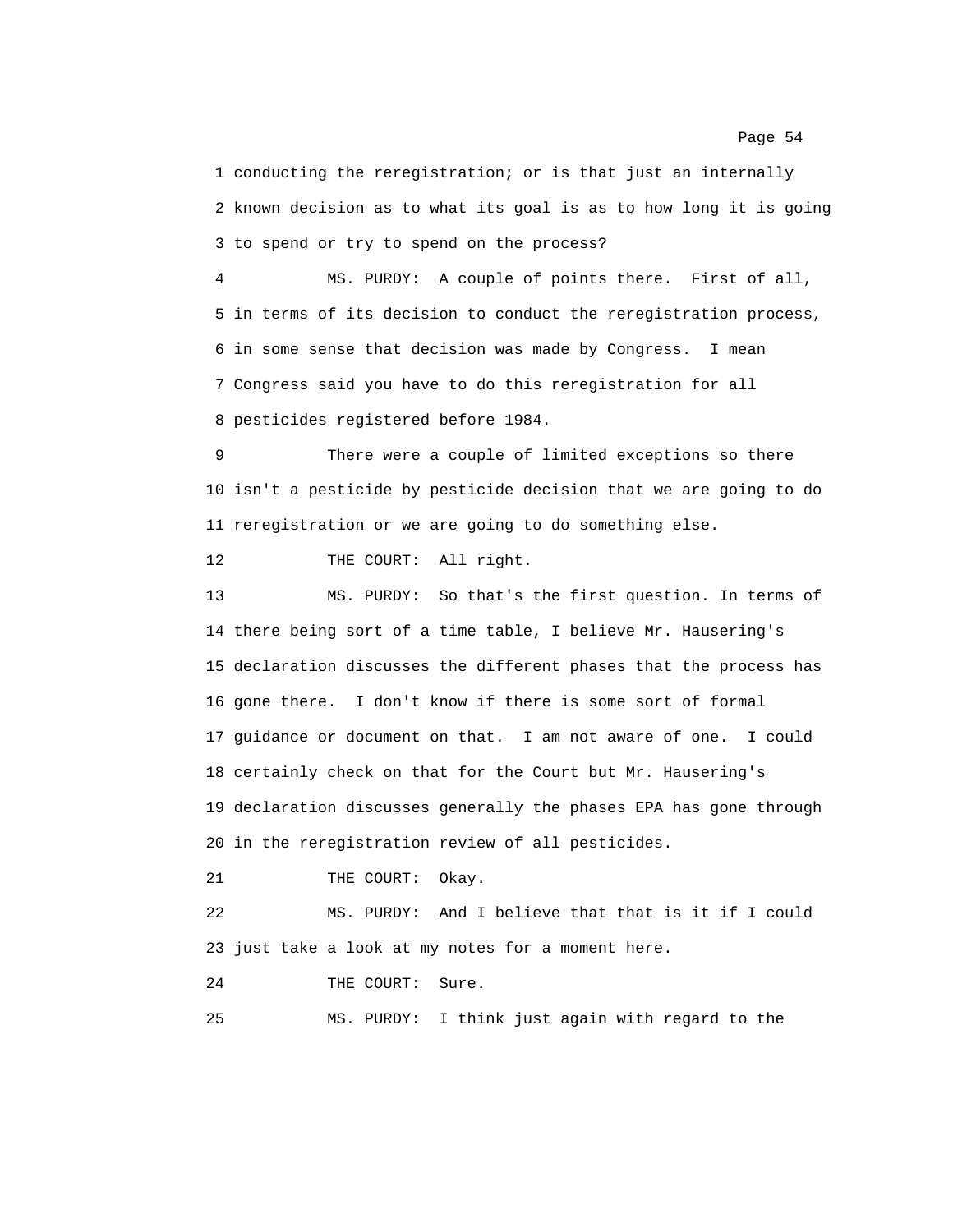1 relationship between FIFRA and the APA, in some senses they may 2 fit together or exist along parallel tracks; but it still 3 doesn't change the fact that they are separate statutes. You 4 look at them separate. Made out of claim under one, made out a 5 claim under the other. It is an entirely separate analysis 6 instead of just kind of muddling everything into one big bowl 7 and trying to say: Well, we need FIFRA. Therefore, it has been 8 unreasonable delay. Therefore, we get this remedy that 9 ordinarily would be available under the APA.

10 And I have nothing further. Oh, excuse me. I am sorry. 11 I believe counsel for Plaintiffs may have corrected this, but 12 just to make clear in case I misspoke, none of the Environmental 13 Defense Fund cases actually ordered an emergency suspension. 14 They did order EPA to issue a Notice of Cancellation at one 15 point to commence proceedings but there weren't any suspensions 16 ordered. So thank you.

17 THE COURT: Okay. All right. Well, I want to thank 18 both sides for their very good briefs and oral arguments today. 19 The Court needs to take this under consideration and under 20 advisement.

21 Obviously we are going to be getting some follow up 22 pleadings too so I look forward to reviewing those especially as 23 they may relate to one of the issues that we have talked about 24 with regard to the granting of the Preliminary Injunction in 25 this case.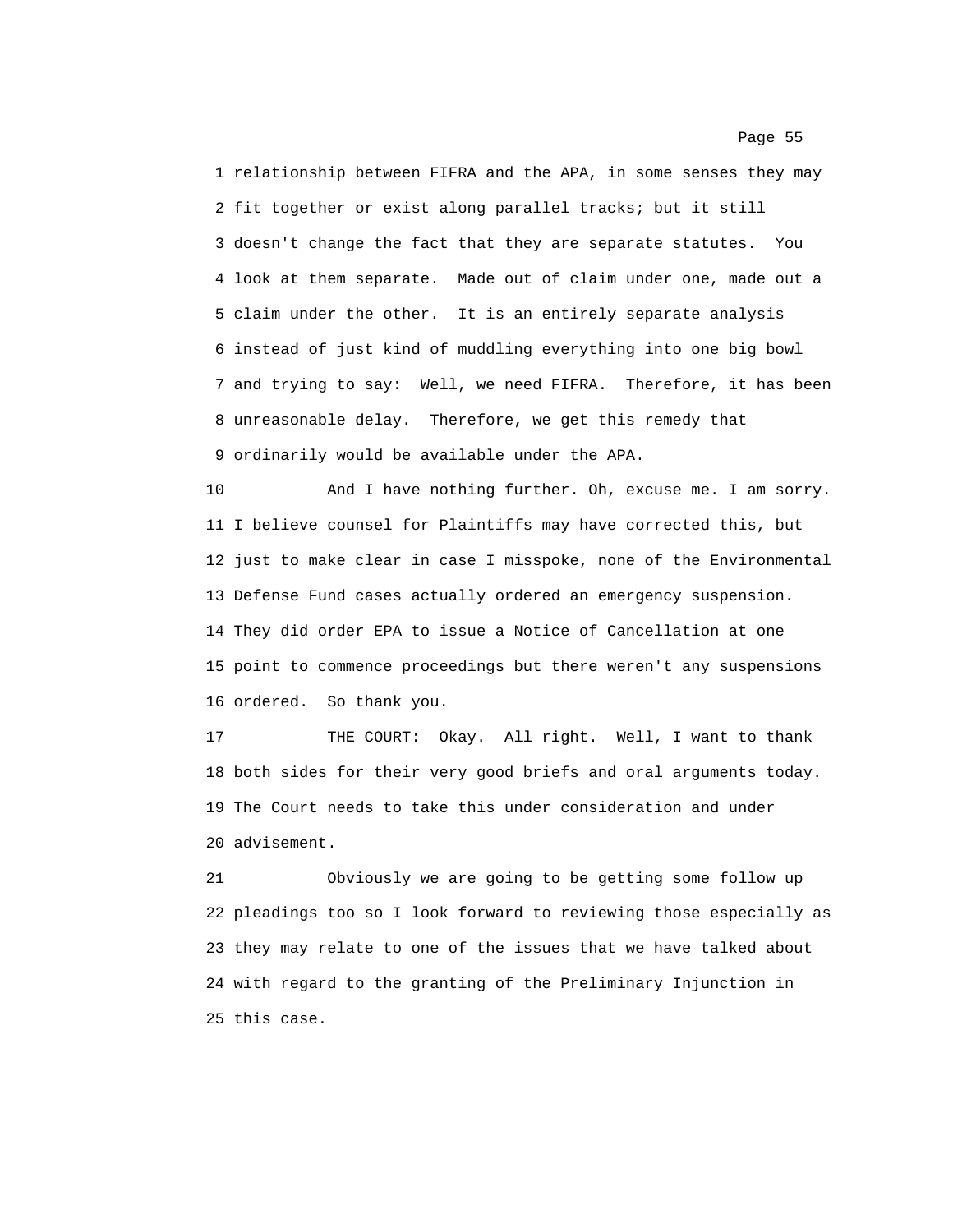1 So I will look forward to receiving those in the 2 future and then reviewing them and hopefully give you a decision 3 shortly thereafter. Thank you very much. We will stand in 4 recess. 5 (Whereupon, the proceedings were concluded at 12:22 6 p.m.)